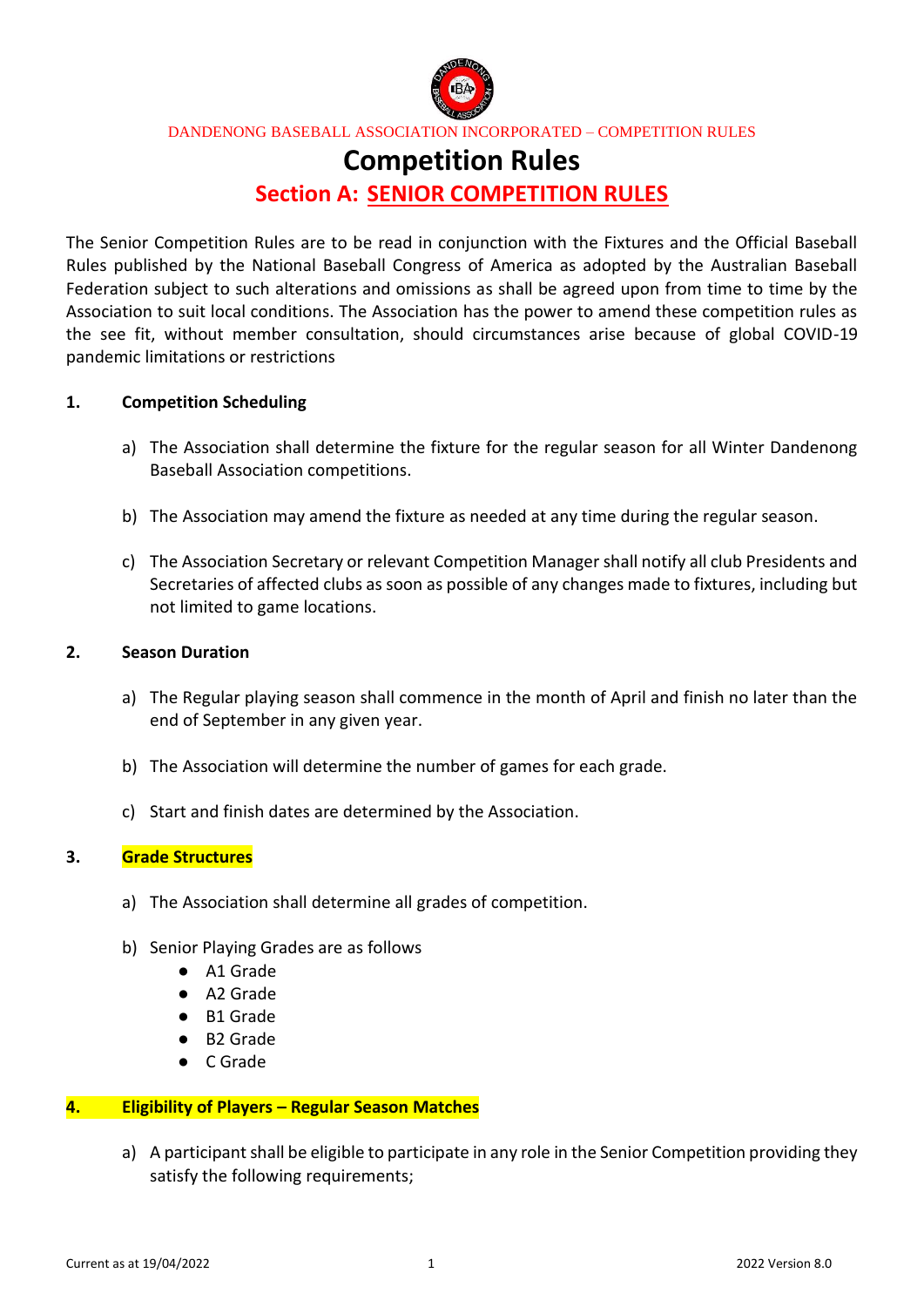

- (i) Are registered as a Senior Player with their given club as per the prescribed system by Baseball Australia and Baseball Victoria respectively. This includes being financial as defined in By-Law 3, and;
- (ii) Has obtained their  $14<sup>th</sup>$  Birthday (eligible for all competitions)

To avoid any possible misinterpretation of this condition, a junior player may not:

- warm up a player in a given competition, or
- act in any on-field activity other than that of a bat boy or girl, unless they are eligible to play in that competition.
- NO exceptions to this Rule will be tolerated.
- b) Junior players shall abide by all Pitching, Catching, number of games in a weekend and other junior restrictions as set out in Section C Junior Competition Rules, and as per Rule 25 of Section A, Senior Competition Rules.
- c) Both Male and Female players are eligible to play in the Senior competition and must follow the rules as per Section A of the Competition Rules.
- d) A player must play at least four (4) Regular season matches to qualify for participation in any finals series matches. This is subject to the Finals Rules as listed at the end of Section A: Senior Competition Rules
- e) Failure to follow Rule 4a 4d will result in the player being deemed an illegal player. Penalty for an illegal player is loss of match points to the offending team and score reverting to 9-0 plus a fine as set in the By-Laws of the Association. (See penalties table in By-Laws)

### **5. Game Start**

- a) Games shall commence at nominated times or at such other times as shall be determined by the Association. First named Club is the Home Club and shall occupy third base bench and field first.
- b) Nominated starting times for Senior Grades are as follows. These are guidelines only and at all times the official fixture start time should be referred to as listed on the SportsTG Competition Management system:
	- A1 Grade 2:30pm
	- A2 Grade 12:00pm
	- B1 Grade 2:30pm
	- B2 Grade 12:00pm
	- C Grade 2:30pm

### **6. Game Duration**

a) During the Regular Season, all grades play timed games in accordance with rule 6(c) and 6 (d).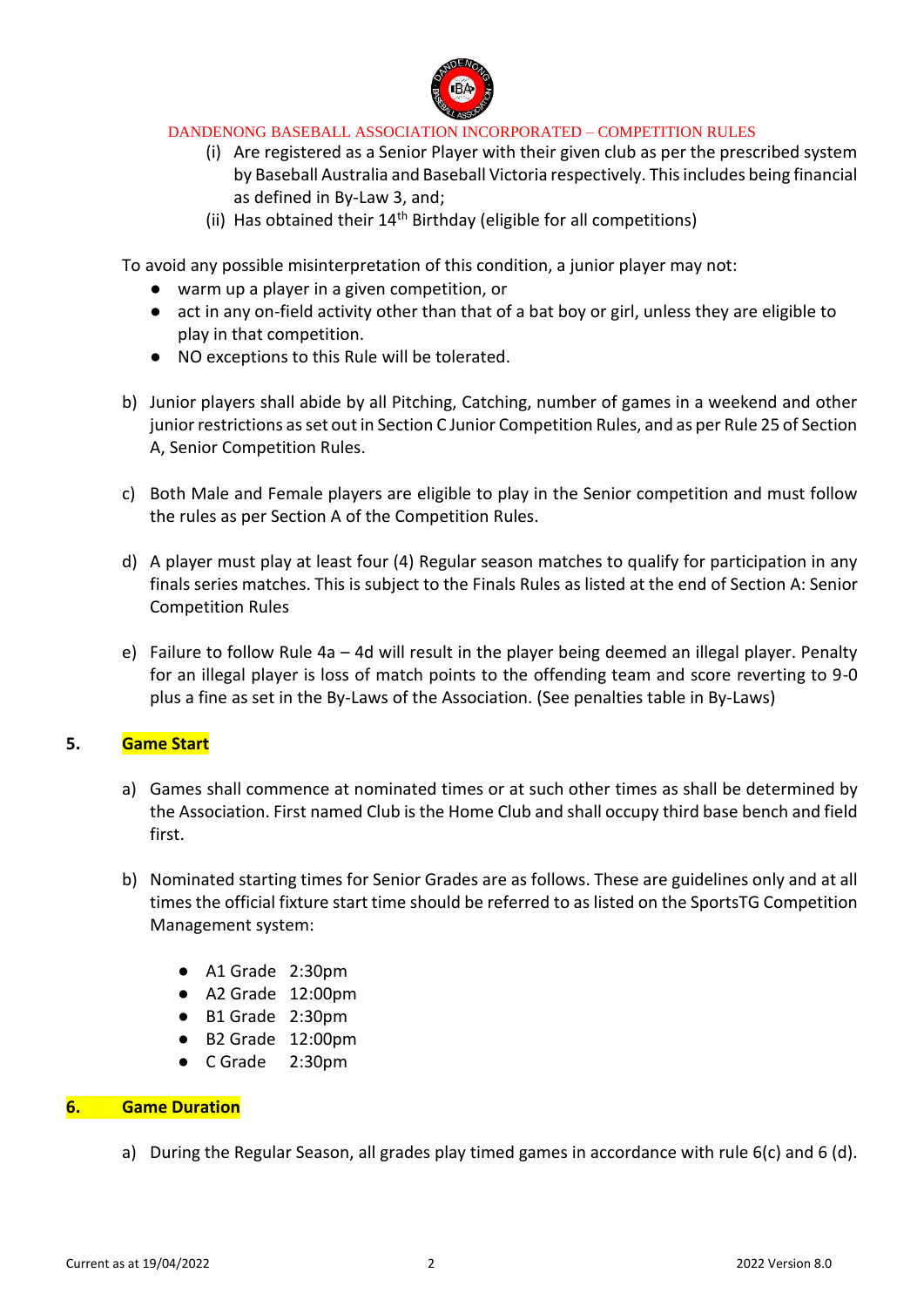

- b) During Finals, A1 Grade Games will be 9 innings in duration, with no time limit. All Other grades are timed games (2 Hours) and are subject to a Five minute Rule (Rule 31)
	- c) During Regular Season matches A1 grade games shall be 2 hours in duration subject to a 5 Minute rule. If, at the completion of even innings, from the call of 'side away' and there remains more than five minutes of time before the scheduled completion time, a further complete innings shall be played. If, at five minutes before the scheduled time of completion, and with the home team to bat, then:

If the **HOME TEAM** is **AHEAD** – the game ceases immediately. If the **HOME TEAM** is **BEHIND** or the game **TIED** – game continues until the winning run is scored or the side is retired.

- d) Games played as Double-Headers shall commence as follows.
	- **GAME 1** to commence at 12:00 noon and be of two (2) hours duration. No new innings shall commence after 1:50 pm with the game to cease at 2:00pm.
	- **GAME 2** to commence at 2:30pm and be of nine (9) innings or 2 Hours in duration in accordance with rule 6(a), 6(c), 6(d) and 6(e)
- e) All other timed games for A2, B1, B2, & C grades are two (2) hours duration, dead stop, but are subject to a ten (10) minute rule. This rule means that no new inning is to start within ten (10) minutes of the scheduled end of the game. This leads to a number of situations that should be clarified as listed below.

| <b>Game Situation</b>                                                                                                                           | <b>Finish Time</b>                                                                                                                                                     |
|-------------------------------------------------------------------------------------------------------------------------------------------------|------------------------------------------------------------------------------------------------------------------------------------------------------------------------|
| The home team is leading and the bottom half<br>of an inning is about to start with more than 10 have been achieved or the 2 hours is reached,  | The game continues until the required outs                                                                                                                             |
| minutes remaining -                                                                                                                             | at which point the game stops whether the<br>inning is complete or not.                                                                                                |
| The home team is leading and the bottom half<br>of an inning is about to start with less than 10<br>minutes remaining -                         | The game continues until the required outs<br>have been achieved or the 2 hours is reached,<br>at which point the game stops whether the<br>inning is complete or not. |
| The home team is trailing and the bottom half<br>of an inning is about to start with less than 10<br>minutes remaining -                        | The game continues until the required outs<br>have been achieved or the 2 hours is reached,<br>at which point the game stops whether the<br>inning is complete or not. |
| The home team is leading and the top half of an The game ends immediately.<br>inning is about to start with less than 10<br>minutes remaining - |                                                                                                                                                                        |
| If the home team is leading at 2pm/4:30pm -                                                                                                     | The game ends immediately.                                                                                                                                             |
| If the home team is batting and is trailing or<br>scores are drawn at 2pm/4:30pm -                                                              | The pitcher must finish the current batter.                                                                                                                            |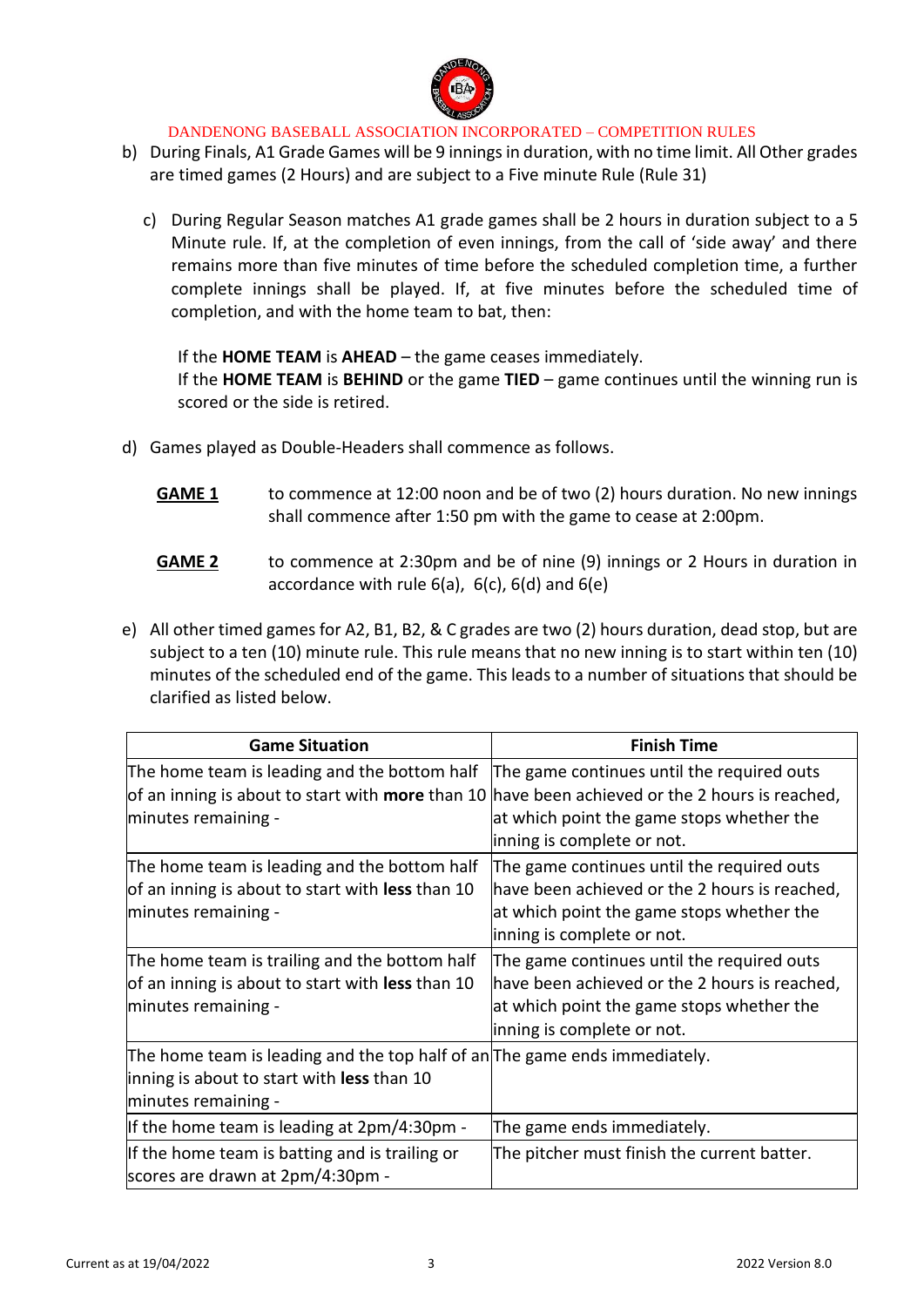

f) Under no circumstances (other than outlined in the above table or as per rule 6c) should a timed game go past the 2 hour point. The inning does not need to be finished and, if it means that the home team does not complete their half, and have scored less runs than their opposition, the score will revert back to the last completed inning.

### **7. Game Finish**

### a) **Regular Season**

(i) All Senior grade games where applicable, unless and as otherwise determined by the Association, shall be played over 9 innings or 2 hours, whichever comes first, weather and light permitting or the enforcement of the 10/15 Run rule.

### **8. Game Re-entry – A and B Grades**

- a) Applicable to A1 & B1 Grades only. C grade is a standalone competition with no re-entry.
- b) A player who has participated in an A2 or B2 game may also participate in the late game on the same day in the same competition, provided that the player does not enter the late game before the completion of the second innings, except in the case of a Designated Pitcher from early game who should start in the late game. Penalty for breaking this rule is Illegal player and is listed in the penalties table.
- c) Re-Entry in Finals Series games is not permitted in all grades (See Finals series Rules, Rule 36)

#### **9. 10/15 Run Rule**

a) After a match has met the minimum time requirement to be a Legal Game as per Rule 11, a 'mercy' rule will apply to all grades.

### b) **10 Run Rule (10 Runs after 7 Innings)**

The match shall end immediately when one team is leading by ten (10) runs or more after seven (7) completed innings.

#### c) **15 Run Rule (15 Runs after 5 Innings)**

The match shall end immediately when one team is leading by fifteen (15) runs or more after five (5) completed innings.

d) The game ending provisions of Official Baseball Rules 7.01 shall be applied.

### **10. Forfeit**

a) In the event of a forfeit, the names of the players in attendance from the defaulting team must be recorded on the Match Report Sheet.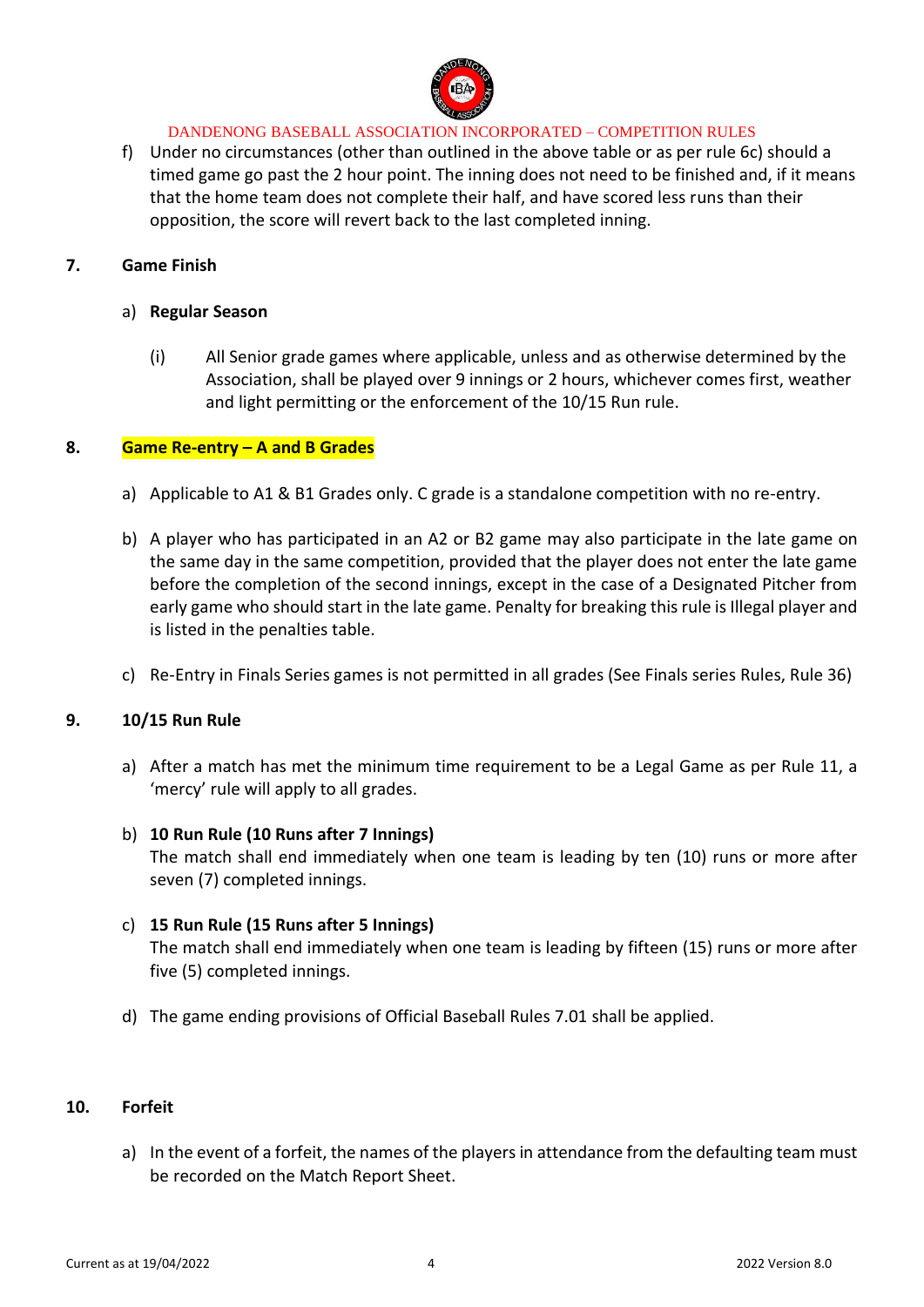

- b) The non-defaulting team must be recorded on the match Report Sheet naming a minimum of seven (7) players and a maximum of nine (9) players if in attendance.
- c) No player then so recorded may play in another game in that round.
- d) Penalty for a forfeit is a fine, as determined by The Association By-Rules, plus full payment of all umpire fees. Repeated forfeits could lead to disqualification. The Score will be 9-0 to the non-forfeiting team. (see penalty table in By-Laws)

### **11. Byes**

a) Where a team is scheduled for a bye in a round, any persons that played in such a team for the preceding one game shall only be allowed to drop one competition grade. Should a Bye occur in Round 1 of a season, A player can only drop one competition grade from their regularly selected/planned to play in grade.

*Eg If a player plays A2 grade they can only drop to B1 Grade if their A2 team has a Bye. If a club is not fielding a B1 side then the player cannot drop to the clubs next lowest team. They must sit out. Under the same example, if a player is determined to play A2 regularly (and would have played A2 should they not have a bye) but they have a Bye in Round 1, they can also only drop to B1. If their club has no B1 then that player must sit out.*

b) Should a participant be under sanction/suspension, and a Bye is the next/first game in the draw, the bye will not count towards the penalty to be served. The player must wait for an eligible game before the commencement or re-commencement of a penalty period.

### **12. Legal Game**

a) A "Legal game" shall be a minimum 65 minutes or a regulation game per Rule 4.10(c) of the Australian Baseball Rules.

### **13. Premiership Points/Ladder Rankings**

- a) Two (2) points shall be allocated for each win in a Competition Match. A tied game shall result in one (1) point to each team. In the event of a game being declared 'No Game' one (1) point shall be awarded to each team.
- b) Win Percentage shall determine the position of teams on the premiership table. To determine the win percentage the following procedure shall apply: Total runs for, plus runs against divided into total runs for.

 $Win\% =$ total number of wins  $\times(\frac{1}{2})$  $\frac{1}{2}$  × number of draws) Total games played

The team having the higher quotient shall be considered to have the better performance.

c) Should a competition be fixtured with a bye, the bye will not count towards games played, and no points will be awarded.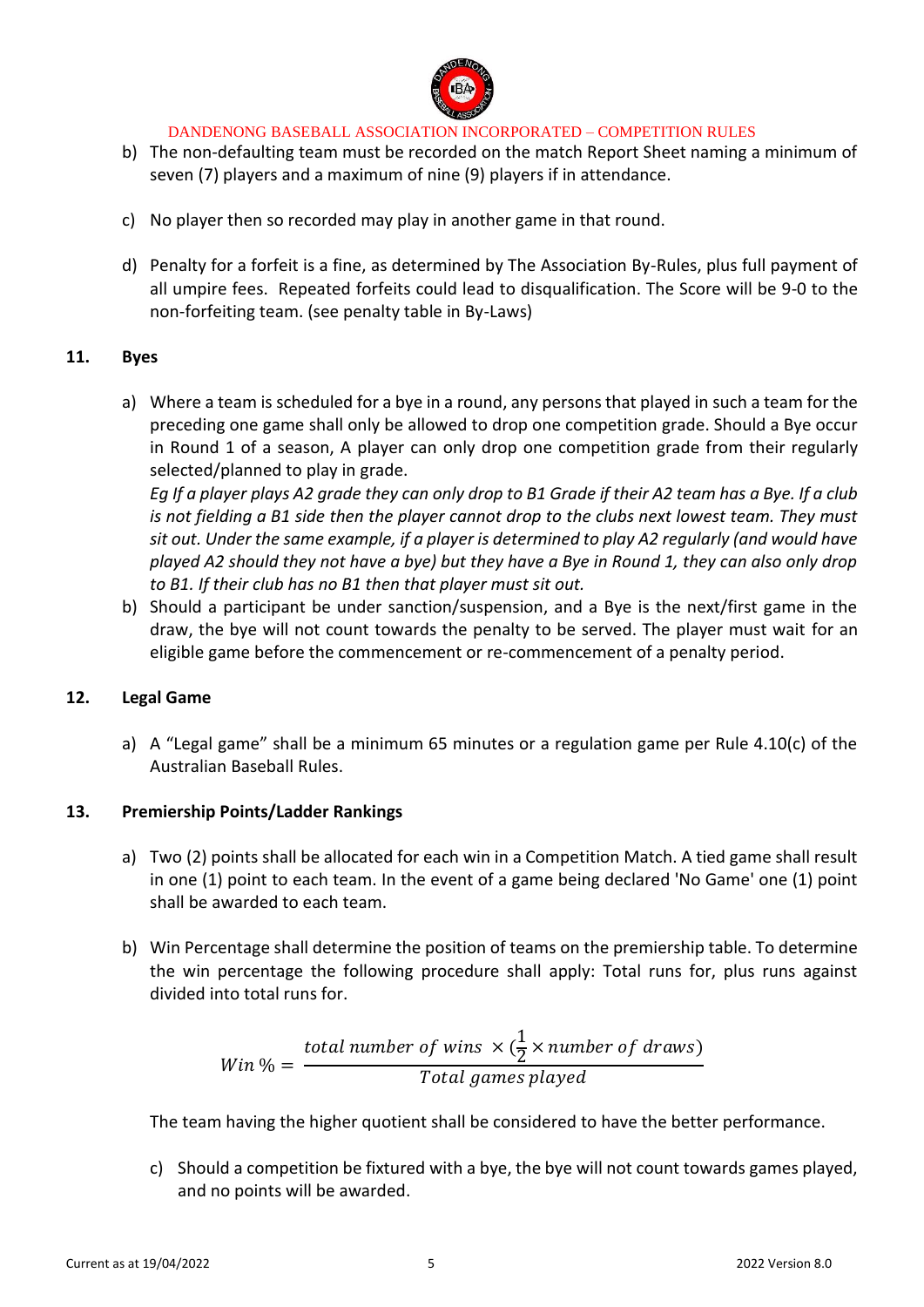

#### **14. Ground Equipment**

To be provided by home teams:

### a) **Playing Area**

The playing field shall be enclosed if possible, but on all grounds not enclosed, a net or distinguishing mark and line shall be placed sixty feet from the home plate. Where the distance beyond the first and third base line exceeds ninety feet, a white line shall be marked parallel with the respective baseline. Any foul fly ball can be legally caught within the fenced or unfenced ground but not behind the back net limits and conditions to be established by the managers with the umpire.

#### b) **Back Nets**

A securely erected continuous back net at least thirty feet by ten feet is required.

#### c) **Pitching Mats**

A securely pegged mat with a minimum size of 6 feet by 4 feet is required. Grounds which have a raised mound are exempt.

#### d) **Bases**

Bases are to be white and secured with adequate pegs. This includes Hollywood style fixings where bases are removable.

#### e) **Home Plate**

Home plate is to be white and flush to the surface. On constructed baseball fields the plate shall be permanently fixed. This includes Hollywood style fixings where plates are removable.

#### f) **Players' Benches**

Benches must be provided for all games.

#### g) **Match Balls**

In all senior games, two new approved leather waterproof baseballs of the same brand are to be available. Sufficient extra balls are to be available. Vinyl baseballs are not permitted in senior games. Match baseballs shall not be available for pre-inning warm-ups except for use by the pitcher.

#### h) **Home Run Fences**

Where a temporary home run fence is used such a home run fence shall be defined by locating witches' hats or flags of cloth at least eighteen inches' square on single wooden poles. No discs or metal plates permitted. A preferred white line is to be marked on the ground joining each marker. The home team Club shall be required to locate two responsible

members on the home run fence to assist the umpire to judge on close decisions concerning whether the ball landed over the line. The use of a temporary fence is optional.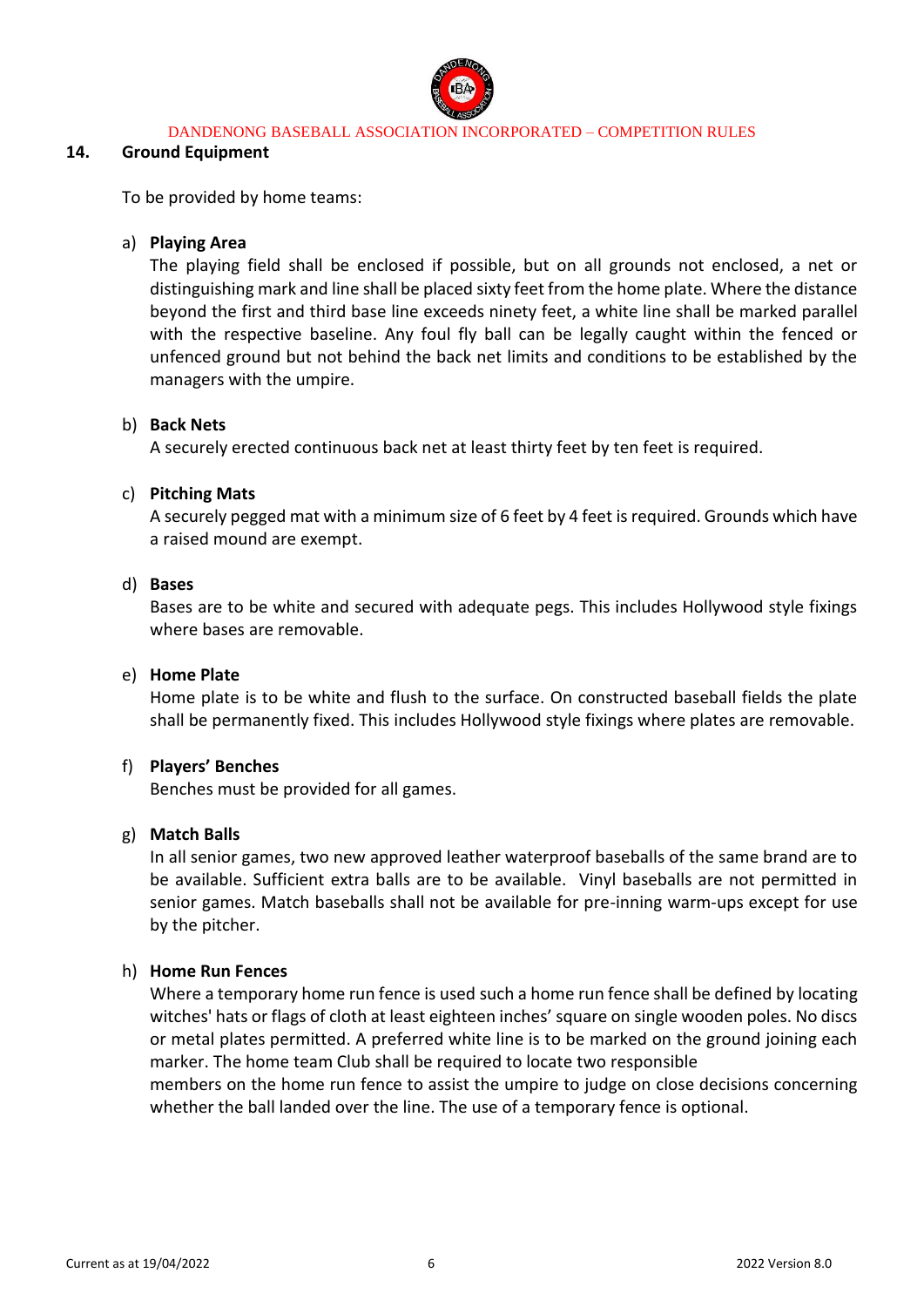

### **15. Uniforms and Equipment**

- a) Uniforms shall be registered in agreeance with the Dandenong Baseball Association.
- b) No player whose uniform does not conform to that of his/her teammates shall be permitted to participate in a game. As per Rule 15, (b), i

Exception for all grades other than A1:

- i) Seven players at least shall comply and the other two shall be as near as possible to the team uniform. All deficiencies shall be reported by the umpire.
- ii) Coaches' uniform is not compulsory, provided a Club jacket/shirt and same colour pants as the team uniform are worn

#### c) **Jackets**

- a) A pitcher may bat wearing a jacket. A batting pitcher who reaches base may at the completion of that play put on (or remove) his/her jacket provided it is readily available with the base coach. No other player may wear a jacket while playing.
- b) Outfielders may wear jackets in poor weather conditions at the discretion of the umpire(s). Poor weather conditions shall be determined by the umpire(s). Jackets must be in approved club colours/styles.

#### d) **Helmets**

The wearing of helmets, in club colours, whilst batting, catching and base running or base coaching is compulsory. Batters must wear dual ear protection type helmets. Base coaches are permitted to wear skull-cap style helmets except junior bases coaches who must wear double eared helmets at all times.

#### e) **Gloves**

No circle marking shall be different in colour to the glove and should conform to the dimension and colour requirements of Official Baseball Rules 3.04, 3.05, 3.06 & 3.07.

#### f) **Bats**

- i) All baseball bats must conform to the Rules of Baseball 1.10.
- ii) For all Senior Grade competitions, wood, wood composite and wood laminate baseball bats shall only be used.

#### g) **Caps**

Club caps to be worn by the fielding team, coaches and managers at all times.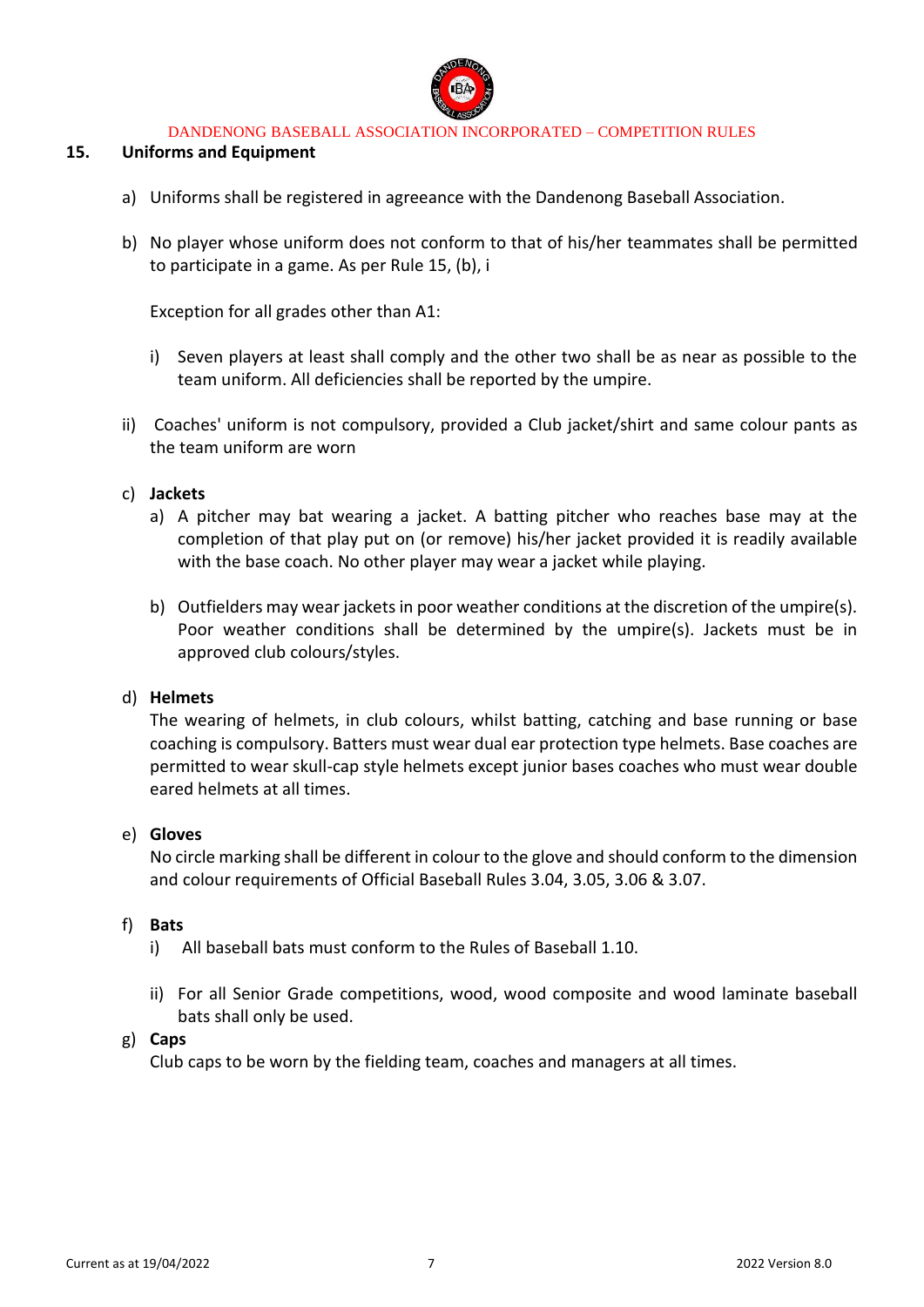

### **16. Smoking and Drinking**

a) No alcoholic beverage or smoking shall be permitted upon the playing field or surrounding areas including in and behind dugouts. Without warning offenders shall be ejected from the game with no subsequent action apart from a fine.

### **17. Umpires**

- a) Where possible, the Association (DBUA) will provide Official Umpires for all games.
- b) Should an umpire not be in attendance the home team shall arrange for the umpiring of the game and complete a Match Report Sheet at the immediate conclusion of the game and pass to the home club secretary to return to the association within 72 hours of the game. When only one umpire is present and intends to call the game from behind the catcher the Home Club shall supply a base umpire. Any changes in club umpires must be by mutual agreement of both team managers and should be listed on the match sheet. For all games, managers shall tender batting order lists per Rule 4.03 to the umpire.
- c) Where a club umpire is appointed, The Club Umpire must also be eligible to be involved in the match as per Rule 4 of the Senior Competition Rules. Club umpires must have a working knowledge of the game and the rules.
- d) Official umpires will be appointed by the Umpire's Coordinator using the prescribed online method (DBA website) for allocations and payments.
- e) Clubs will be invoiced by the Association at the end-of-month for allocation of umpires. Payment if these invoices are to be paid within seven (7) days of the invoice being issued. Failure to do this will result in no umpires being appointed to games of the offending club
- f) The defined payment amount for Season 2022 is \$70 per umpire, per game (\$35 from each team, per umpire, per game)
- g) In case of Washouts, refer to The DBA Wash-out policy (Available on Website)

### **18. Match Report Sheet**

- a) The home club is responsible for the provision of an official Match Report Sheet.
- b) Upon the completion of the match, the Umpire shall complete a match report sheet in full, including the Ground Condition section, best player votes and any reports of players.
- c) The home club coach or team manager shall be responsible to ensure the signatures of both team managers are affixed to the Match Report Sheet and deliver all match sheets to the home club Secretary who shall in turn, forward all Match Reports to the Association Secretary no later than 72 hours after completion of the match. [\(seniors@dandenongbaseballassociation.com\)](mailto:seniors@dandenongbaseballassociation.com)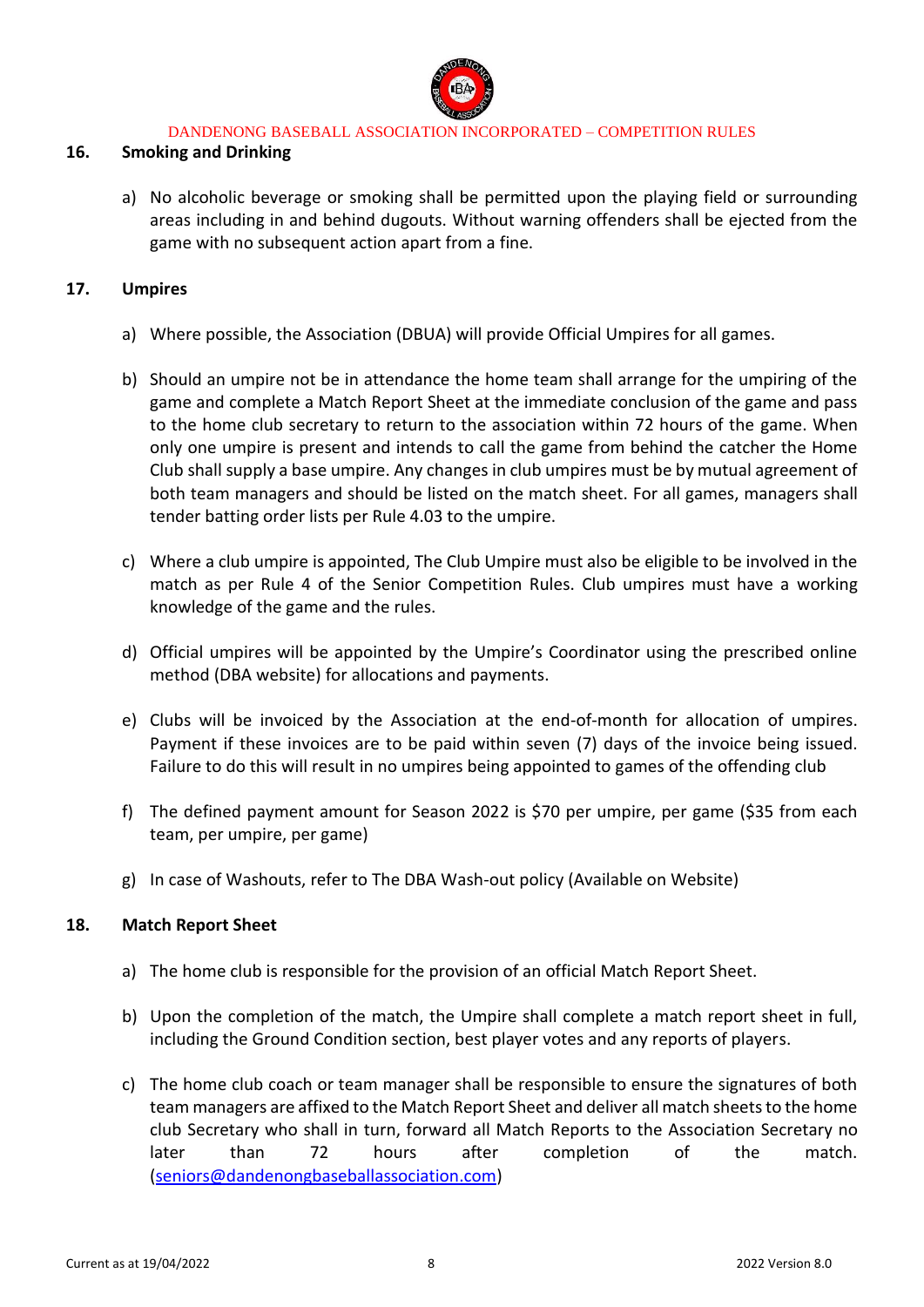

- d) All players' names shall be clearly written or printed with blue or black ink, with surname, then given name in full. Typed match sheets are also accepted.
- e) The Secretary of the Association/Umpires Co-ordinator is to be advised of any reported player within 4 hours of the completion of the game, and is to receive the full written report no later than the evening following the game.
- f) The team managers must come to the scorer's area and sign the Match Report Sheet after its completion by the umpire. Signing of the report is compulsory and provides the opportunity for managers to note the details on the sheet.
- g) Junior pitch counts must be recorded on this sheet for any junior pitching in a senior competition. Any junior player must be noted on the match sheet.
- h) All pitchers and catchers should be denoted on the match sheet.
- i) Failure to correctly fill out the match report sheet will result in the HOME CLUB receiving a fine. One official warning will be issued before a fine is handed down.

### **19. Best Player Votes**

- a) For all grades three (3), two (2) and one (1) votes (no shared votes) are compulsory and shall be recorded by the chief umpire on the Match Report Sheet, and must be forwarded to the Association Secretary.
- b) Where there is no Official Umpire both managers and scorers must sign the Match Report Sheet and complete votes at the immediate completion of the game.

### **20. Statistics**

a) For A1 Grade games, statistics sheets shall be completed and forwarded to the official appointed person within 72 hours of the completion of the match. [\(stats@dandenongbaseballassociation.com\)](mailto:stats@dandenongbaseballassociation.com)

### **21. Scorers**

- a) Scorers shall be responsible for recording of match details and will sit together.
- b) Clubs shall provide suitable facilities for scorers.
- c) The home team shall advise the Association of the match details as directed.
- d) Scorer's must follow the CABS Scorer's Code of Conduct at all times, regardless of their level of accreditation.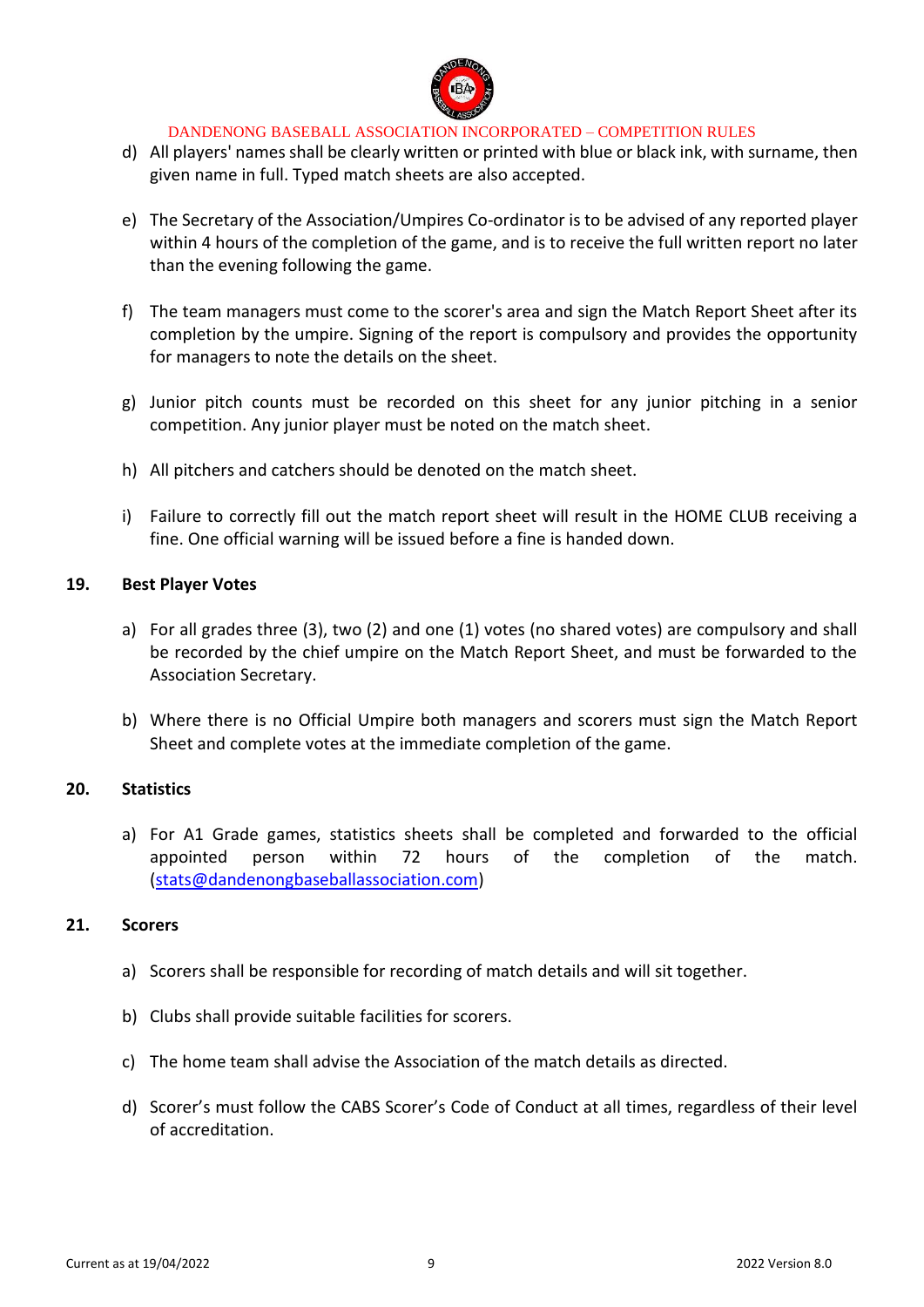

- e) Scorer's must notify the plate umpire when a Junior reaches 10 pitches remaining in their pitch count. The umpire will notify the Manager of the appropriate team. Scorer's must cross reference their pitch count with the opposition scorer on a regular basis to ensure they have the correct count. If one count is higher, the higher count shall be deemed correct.
- f) In A1, A2, B1 & B2 competitions, it is compulsory to provide a scorer. Failure to do so will result in penalty as per the By-laws.

### **22. Tribunal**

- a) The Association Tribunal shall meet at a suitable time following a player or official being ejected from a game and such meeting, when necessary, shall convene at a venue determined by the Executive commencing at a suitable nominated time. Team managers should take note of the report as it will be noted on the match sheet. The club shall also be notified if a player is reported within 72 Hours of the match. It is the responsibility of ejected members to provide witnesses in support of their defence. Refer to the Tribunals Process.
- b) Any player ejected from a game must be reported on the Match Sheet and an ejection report completed.
- c) A player, if ejected, should expect to hear from the Chairman of the Tribunal or nominated person within 72 hours of the match they have been ejected from. This is subject to the availability of the Tribunal to assess the facts presented by the Umpire(s)
- d) Any umpire must notify the association umpire's coordinator on the day of the game if they have ejected a player and the reason why. This includes all club umpires.
- e) Further details on the Tribunal process are listed in the Dandenong Baseball Association Tribunal Process.

### **23. Designated Hitter**

- a) A Designated Hitter can be used in all grades (Rule 5.11).
- b) In B1, B2, C Grades, the Batting Through rule applies (Rule 28), but the Pitcher, for which the nominated Designated Hitter will be listed in the lineup for, will not bat.

### **24. Designated Pitcher**

- a) A Designated Pitcher can be used in a game in conjunction with a specified Designated Hitter in the line-up in A2 and B2 competitions only.
- b) A Designated Pitcher once removed from pitching in an A2 or B2 game must not field any other position in an earlier game, or they are deemed a regular player and cannot start in the later game.
- c) A Designated Pitcher must be listed in the starting 9 players in a later game, and must participate in at least 1 Inning to qualify to play in the starting line-up in an early game.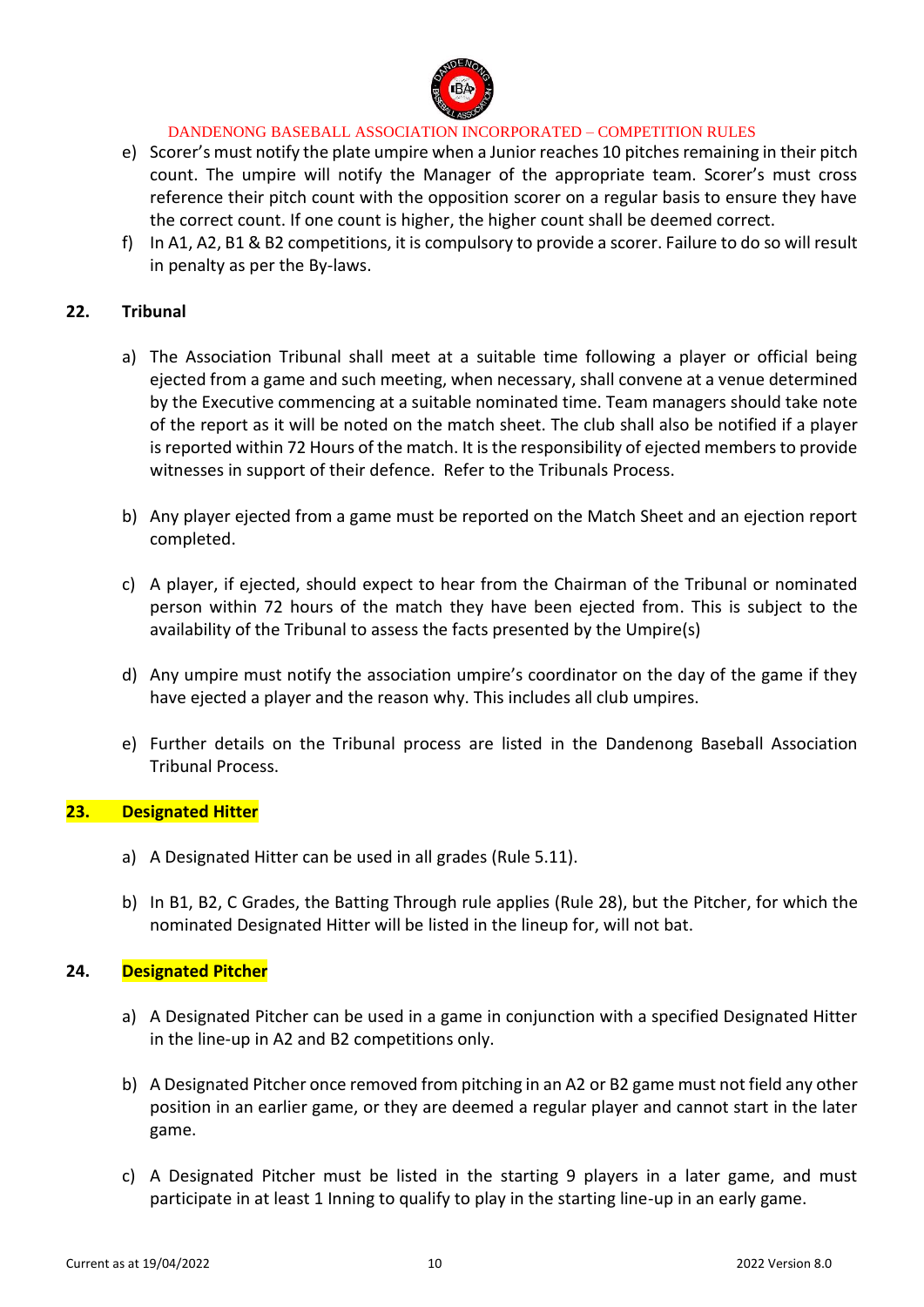

### **25. Junior Restrictions in Senior Competition**

### a) **Pitching Limits**

Refer to Junior Competition rules, Rule 19 Pitching Conditions. Penalties as per penalties table.

### b) **Juniors Pitching and Catching**

No junior playing in senior competition is allowed to pitch and catch on the same day. Penalties as per penalties table

### c) **Juniors Catching**

(i) Junior catchers are allowed to catch in a maximum of two (2) games per weekend. If a player has caught in their junior game, they are only allowed to catch in one (1) senior game for the weekend.

If a player has not caught in a junior game that weekend, they may catch in two (2) senior games for the weekend.

- (ii) All junior catchers are required to wear a throat guard/protector on their masks.
- (iii) Penalties as per penalties table.

### **d) Juniors Warming Up Players or Coaching in Senior Competitions**

Unless eligible to play in a given Senior Competition (as per Rule 4 of the Senior Competition Rules) a junior may not:

- Warm up a player in a senior competition, and/or
- Be appointed as an umpire in that competition, and/or
- Act in any other on-field capacity in that competition, other than that of a bat boy or bat girl.

NO exceptions to this Rule will be tolerated.

#### **26. Pitcher and Catcher Speed-Up Rule**

- a) When there are two out, it is mandatory that a runner replaces the pitcher and/or catcher if they are on base.
- b) When there is none or one out, the manager has the option to replace the pitcher and/or catcher with a runner if they are on base. This rule applies to all senior grades.

c) The runner shall be any registered player who is eligible to participate in the nominated competition.

### **27. Seven Run Rule - Applicable in B1, B2, C Games**

a) A team shall bat for a maximum of seven runs in any offensive innings. As the seventh run crosses the plate, the scorer shall notify the Umpire. At the completion of the seventh run, the Umpire shall call 'Time'. This rule is applicable to regular season games only.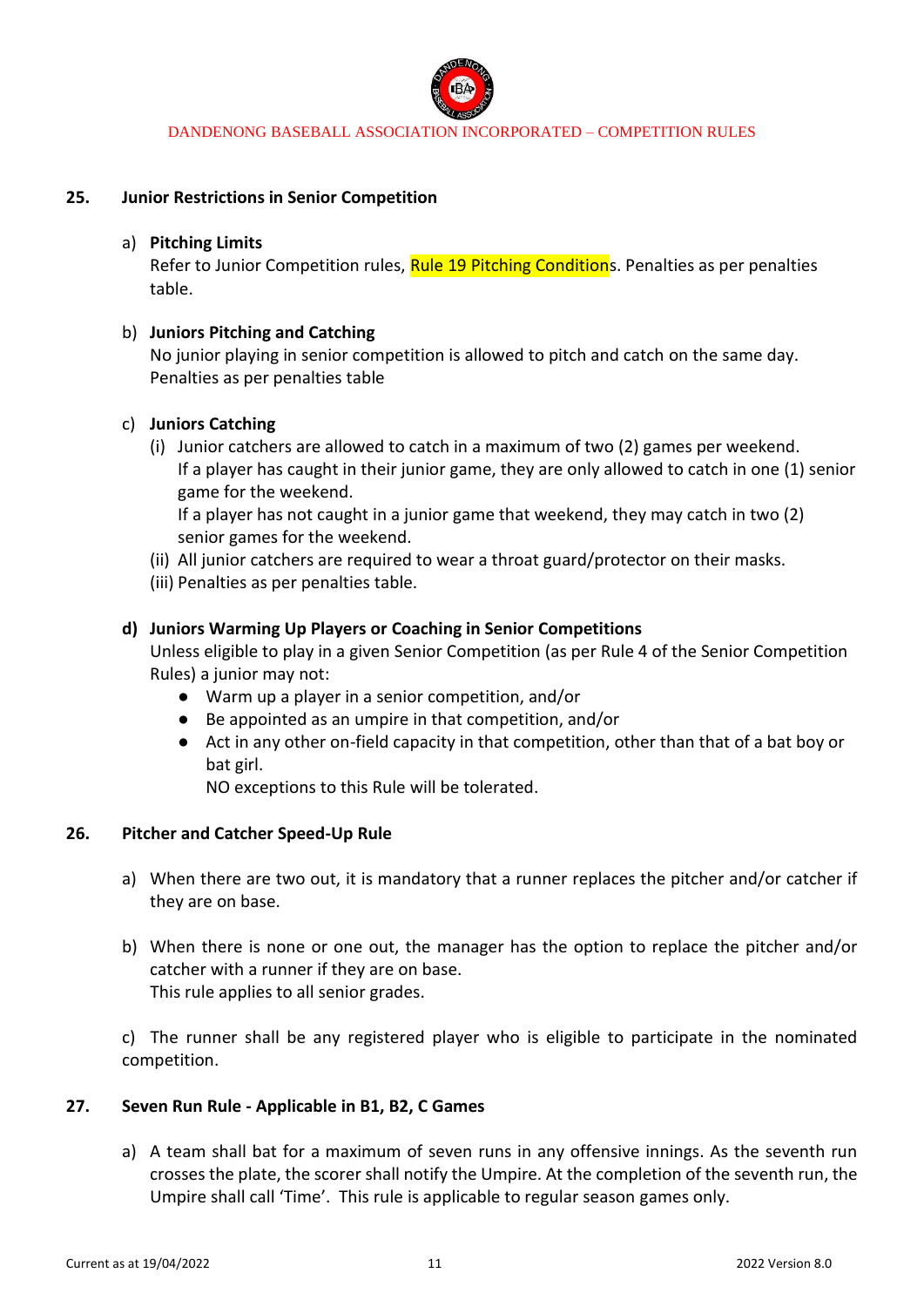

### **28. Batting Through - Applicable in B1, B2, C Grades**

- a) All participating in the above-mentioned competitions can take advantage of the extended batting line-ups, to a maximum of twelve (12) batters.
- b) This is optional:
	- (i) If teams do not use the extended line-ups, then they are bound by the traditional removal of players and bench players coming into the game.
	- (ii) If teams do use the extended line-ups, then players can be substituted in and out of the game as the manager sees fit.

(iii) If a team has more than twelve named players in any given match, only twelve may bat. Any remaining players can be substituted in and out of the game as per Rule 28, b), ii).

- c) If teams are batting using an extended line-up and there is an injury to a player, a BLANK will not be enforced (B1, B2, C Grades ONLY).
- d) Any team wishing to use the extended line-up must indicate their intention to do so prior to the start of the game, with the umpire/s and opposition coach/manager in attendance. It is not compulsory for both teams to use this rule.
- e) If a player on the extended line up does not take their allotted at bat, he/she is deemed to have been removed from the game, is removed from the batting line up and can no longer participate in the game. All other subsequent batters will move to the next batting position. No blank will be introduced for B1, B2 & C grades as per rule 29(c) or until the batting order is below 9 batters (Rule 29a)

### **29. Playing with Blank(s)**

- a) A1 and A2 will be subject to Blanks if they have less than 9 players. B1, B2 & C Blanks will only apply if the team elects for this to happen as per 29(c)
- b) If, at the start of the game, a team has less than 9 players (but no fewer than 7 players) they may elect to have their team bat through the line-up (B1, B2 & C grades only)
- c) This is optional:
	- (i) If a team elects to play without a blank in their batting line-up, they cannot be supplied a substitute fielder from the opposition club, unless by agreement of both managers and the umpire.
	- (ii) If teams are batting through their line-up and there is an injury to a player, a BLANK will not be enforced.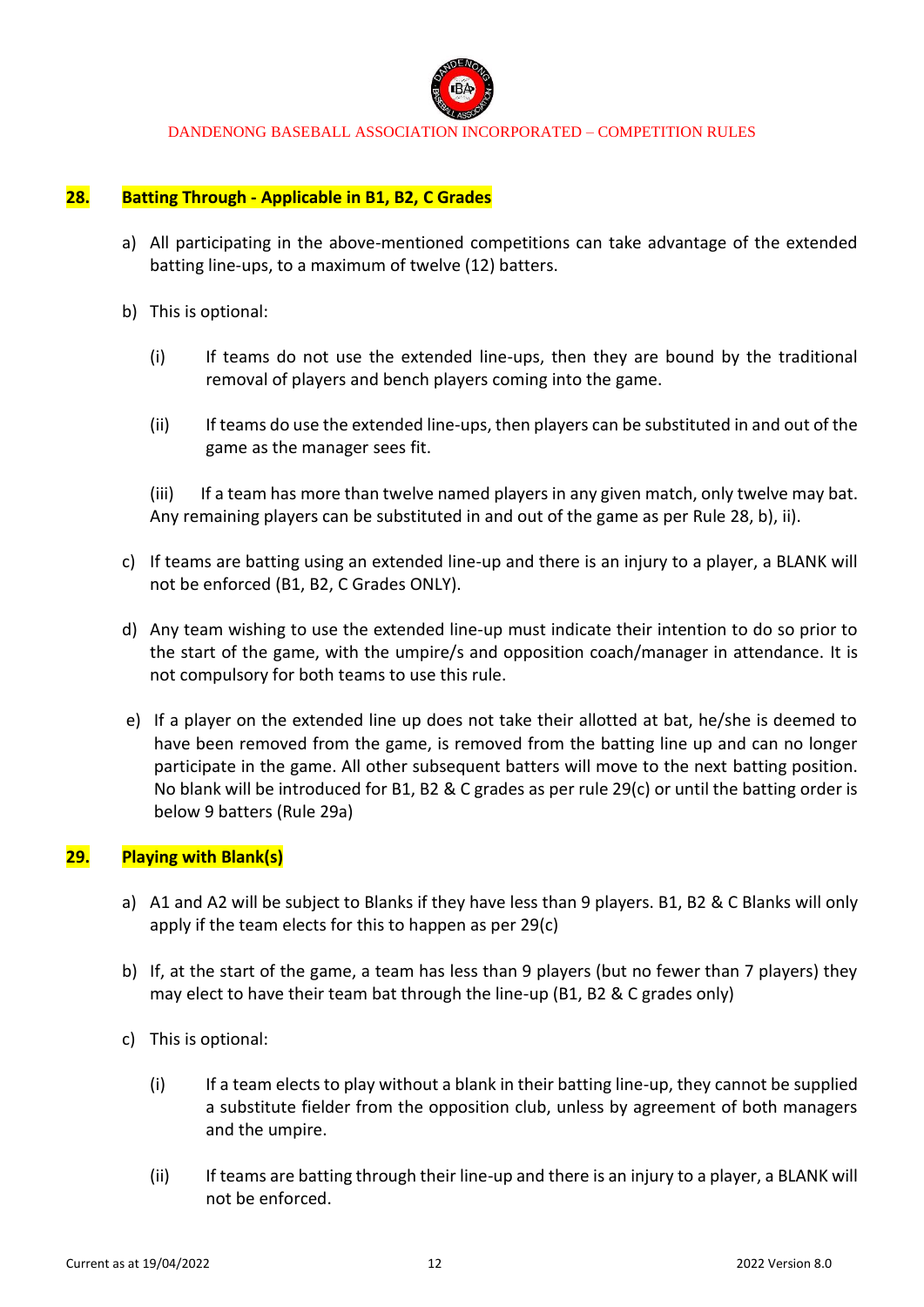

- (iii) If teams choose to enforce the blank in their line-up, they may be provided with a substitute fielder from the opposition club until such time as a player is able to fill the position in the line-up.
- d) Any team choosing to bat through their line-up due to a blank must indicate their intention to do so prior to the start of the game, with the umpire/s and opposition coach/manager in attendance. (As per Rule 28 (d)

### **30. Protests** (By-Law 14)

- a) If during a match played under the control of the Association any protest shall arise concerning the Playing Rules (other than judgment decisions) the protest shall be dealt with by the Executive Committee, and in such manner as the Executive shall from time to time determine. Notice of the protest stating clearly the rule or rules believed to have been infringed against must be lodged in writing, and received by the Association Secretary within 48 hours, together with the nominated fee (As per association fee structure), which shall be forfeited should the protest be considered frivolous as determined solely by the Executive.
- b) A protest must be lodged at the time of the objection with the umpire. The umpire must be given the opportunity to consider the point raised by the manager.
- c) The objecting manager, should they decide to continue the protest advises the umpire, and scorers record details as to:
	- (i) Innings
	- (ii) Position of Runners
	- (iii) The call on player at bat

It is the responsibility of the objecting manager to request the Umpire to endorse upon the Match Report Sheet that a protest has been lodged should they proceed with the protest.

d) In the event of a protest being raised during a preliminary or grand final, all protests will be dealt with as soon as they occur. Games will not continue until protests are dealt with.

# **Finals Rules:**

#### **31. 5 Minute Rule**

i) With the exception of A1 Grade, all finals series games include the use of the Five (5) minute rule.

All games with a scheduled finish time shall be subject to the 'Five Minute Rule'. If, at the completion of even innings, from the call of 'side away' and there remains more than five minutes of time before the scheduled completion time, a further complete innings shall be played. If, at five minutes before the scheduled time of completion, and with the home team to bat, then: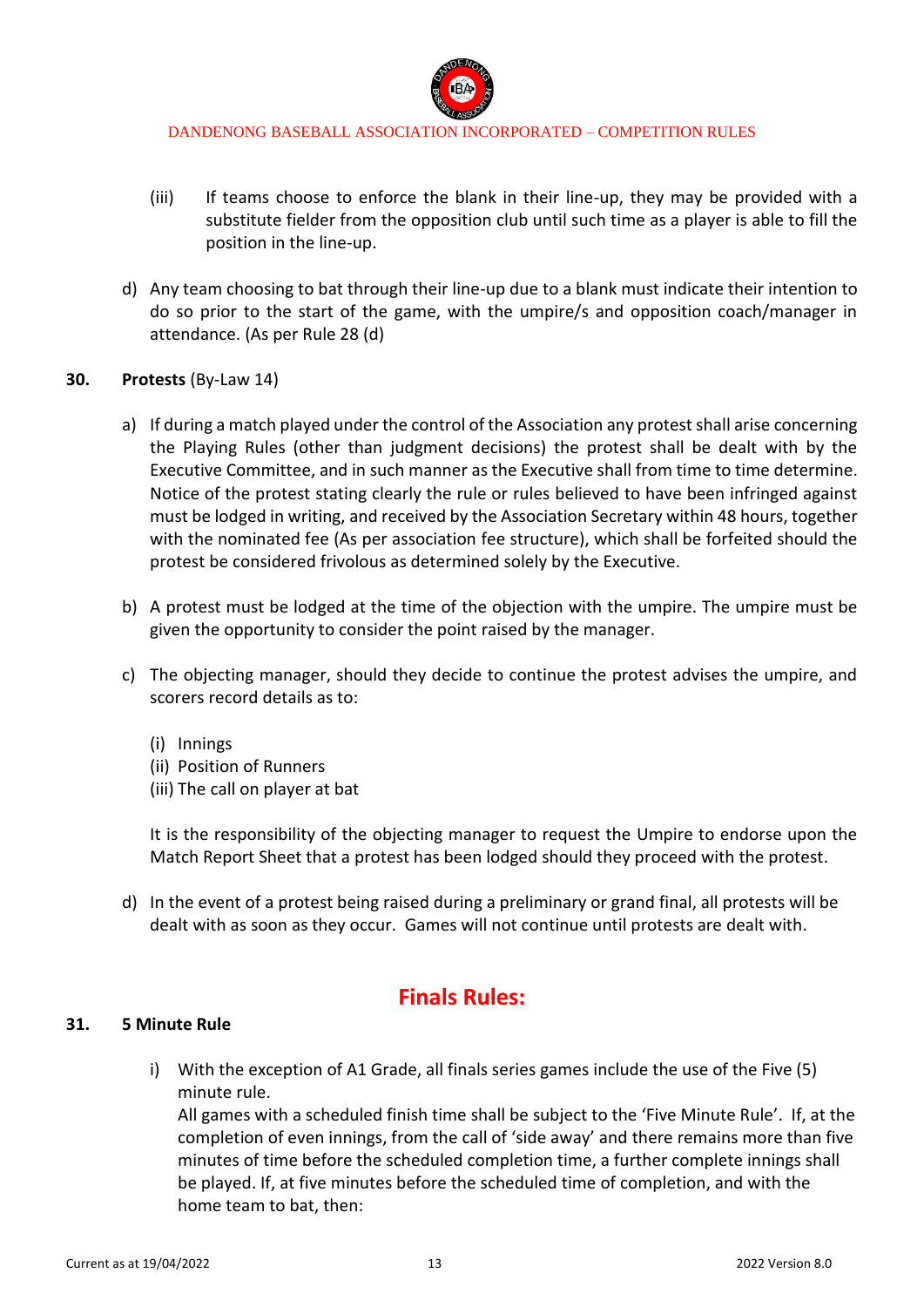

If the **HOME TEAM** is **AHEAD** – the game ceases immediately. If the **HOME TEAM** is **BEHIND** or the game **TIED** – game continues until the winning run is scored or the side is retired.

#### **32. 10 Run Rule**

Finals series games will be subject to a 10 Run rule after 7 innings.

### **33. Finals Eligibility**

- (i) Players must play a minimum of 4 regular season matches to be eligible to play in the finals series.
- (ii) Further to the 4 games eligibility, The player must play in the highest grade they have qualified for with the majority of their games, with grade qualification being A(A1 & A2), B(B1 & B2) and C grades.

\* For example, when this player's game counts are combined into A Grade and B Grade totals, the result is they qualify for A Grade.

I.e. A player's total count is:

7 x games in B1 (= 7 total games in B Grade)

3 x games in A2

5 x games in A1 (= 8 total games in A Grade)

This player qualifies for A1 because the combined A Grade total is higher than that of the B Grade games played, and they played more games in A1 than A2.

(iii) Any player who has qualified for a lower division finals game has the ability to come up and be named in a higher grade.

E.g. Joe Bloggs qualifies for B1 finals as he has played B1 all year. His club's B1 team doesn't make it through the Semi-Finals, but their A1 team does. He is eligible to play in the A1 team if required.

(iv) If a player has an even number of games in both grades, or has any other exceptional circumstances, clubs must apply in writing to the association executive for approval. Exemptions will be on a case by case basis and will not be automatically approved. Reason for playing in the lower grade must be justified.

For example, Sam Abel has played 5 games in B1 and 5 games in A2. He is automatically eligible for A2 because in the event of an equal number of games, the higher grade takes preference.

(v) Once a player decides to play in a given grade for finals, they cannot go back down once their team is no longer in the finals series. EG. A player qualifies for B2, but decides to play A2 finals. The A2 side doesn't make it past the Semi Finals, therefore the player cannot play down in B2 grade the following week. Players can however play up In higher grades the following week, should they have still qualified for finals.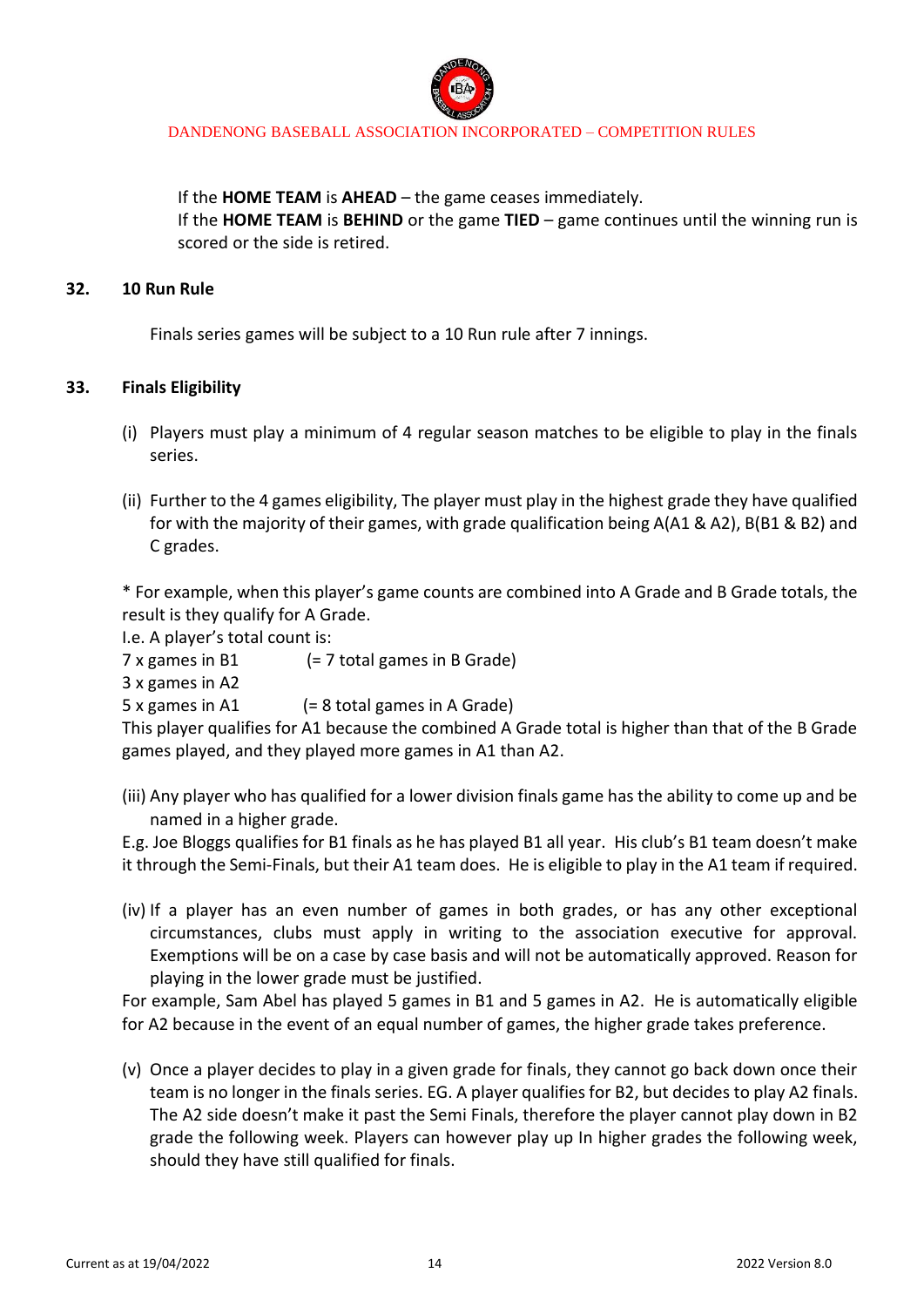

#### **34. Balls in Finals**

- (i) For the Semi-finals, visiting clubs are to provide two (2) balls of the same brand and quality to the home team.
- (ii) The home team is to provide the umpire with four (4) balls of the same brand and quality for use during the game.
- (iii) The association will provide balls for all Preliminary and Grand finals.

### **35. Umpires in Finals**

- (i) The association will provide umpires for all matches in the finals series.
- (ii) Should the association be unable to provide an umpire for a game, we will advise the home clubs directly and as soon as possible to provide an umpire (Semi Finals only).

### **36. Re-Entry in Finals**

(i) Re-entry is not available to any grade in finals series matches. Qualification is subject to Rule 33.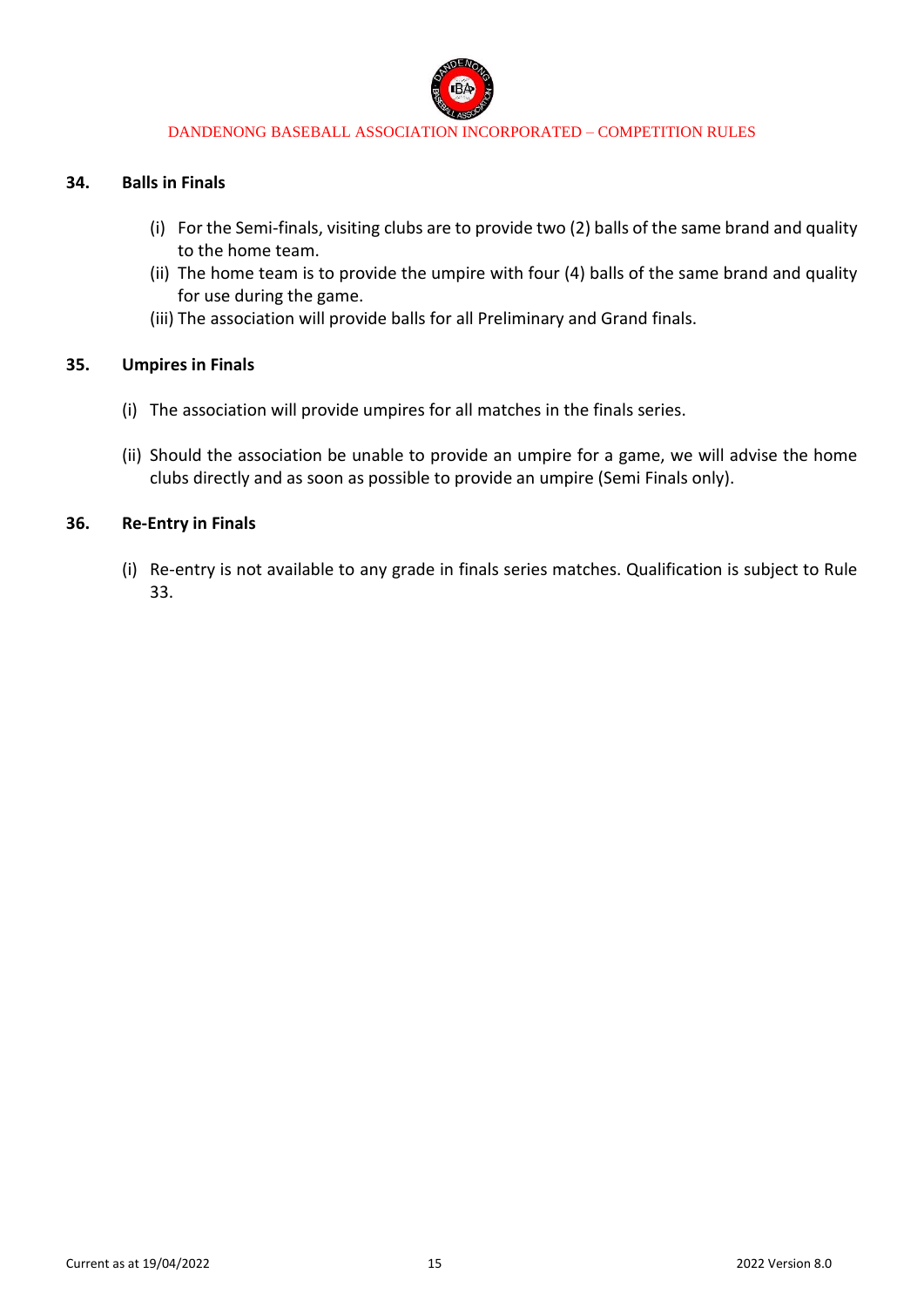

DANDENONG BASEBALL ASSOCIATION INCORPORATED – COMPETITION RULES **Section B: WOMEN'S COMPETITION RULES**

The Women's Competition Rules are to be read in conjunction with the Fixtures and the Official Baseball Rules published by the National Baseball Congress of America as adopted by the Australian Baseball Federation subject to such alterations and omissions as shall be agreed upon from time to time by the Association to suit local conditions. The Association has the power to amend these competition rules as the see fit, without member consultation, should circumstances arise because of global COVID-19 pandemic limitations or restrictions

### **1. Competition Scheduling**

- a) The Association shall determine the fixture for the regular season for all Winter Dandenong Baseball Association Women's competitions.
- b) The Association may amend the fixture as needed at any time during the regular season.
- c) The Association Secretary or relevant Competition Co-ordinator shall notify all club Presidents and Secretaries of affected clubs as soon as possible of any changes made to fixtures, including but not limited to game locations.

### **2. Season Duration**

- a) The Regular playing season shall commence in the month of April and finish no later than the end of September in any given year.
- b) The Association will determine the number of games for the competition.
- c) Start and finish dates are determined by the Association.

### **3. Grade Structures**

Grading will be determined by the association where necessary. Currently only one (1) grade/division exists in the DBA Women's Competition. Should enough teams be present to require more than one grade, the Association has to power introduce a second grade or merge/split with other associations as they see fit. For Season 2022 there will be 1 competition, with the Premiers of DBA and MWBL playing off in the final match of the season.

### **4. Eligibility of Players – Regular Season Matches**

- a) A participant shall be eligible to participate in any role in the Women's Competition providing they satisfy the following requirements;
	- (i) Are registered as a Senior Player with their given club as per the prescribed system by Baseball Australia and Baseball Victoria respectively. This includes being financial as defined in By-Law 3, and
	- (ii) Has obtained their  $13<sup>th</sup>$  Birthday.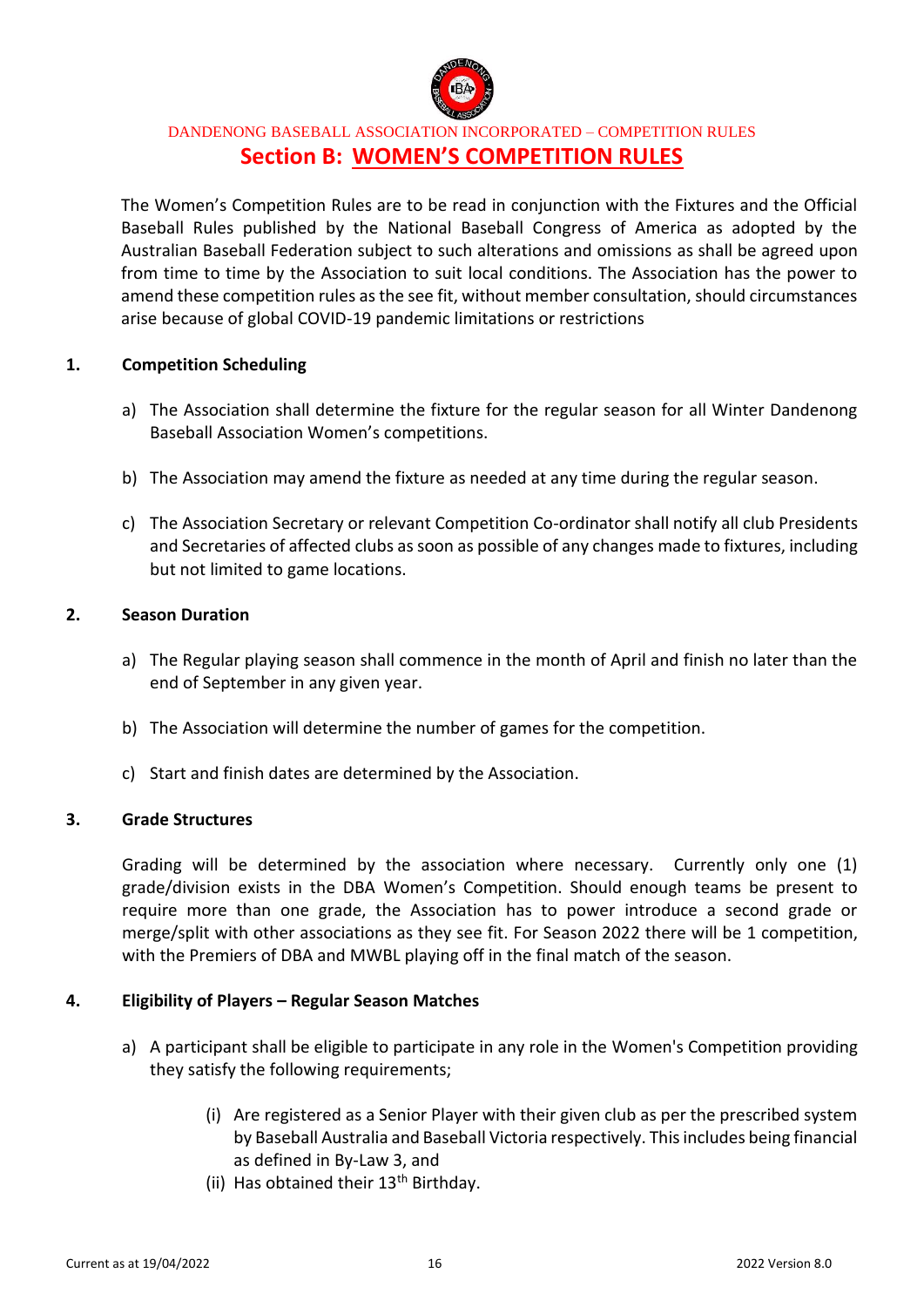

To avoid any possible misinterpretation of this condition, a junior player may not:

- warm up a player in a given competition, or
- act in any on-field activity other than that of a bat boy or girl, unless they are eligible to play in that competition.

NO exceptions to this Rule will be tolerated.

- b) Junior players shall abide by all Pitching, Catching, number of games in a weekend and other junior restrictions as set out in Section C Junior Competition Rules, and as per Rule 21 of Section B: Women's Competition Rules.
- c) Players must play a minimum of four (4) regular season matches to be eligible to play in a finals series or grand final match. This is subject to the Finals Rules as listed at the end of Section B: Women's Competition Rules
	- d) Failure to follow Rule 4a 4d will result in the player being deemed an illegal player. Penalty for an illegal player is loss of match points to the offending team and score reverting to 9- 0 plus a fine as set in the By-Laws of the DBA. (See penalties table in By-Laws)

### **5. Game Start & Duration**

a) Games shall commence at nominated times or at such other times as shall be determined and fixture by the Association. First named Club is the Home Club.

*Exception: Games played as Double or Triple-Headers, as team entry permits, shall commence as follows.* 

### **DOUBLE HEADERS:**

*GAME 1* to commence at 12:00 pm and be of two (2) hours duration. No new innings shall commence after 1:50 pm with the game to cease at 2:00 pm.

*GAME 2* to commence at 2:30 pm and be of two (2) hours duration. No new innings shall commence after 4:20 pm with the game to cease at 4:30 pm.

#### **TRIPLE HEADERS:**

*GAME 1* to commence at 09:30 am and be of two (2) hours duration. No new innings shall commence after 11:20 pm with the game to cease at 11:30 am.

*GAME 2* to commence at 12:00 pm and be of two (2) hours duration. No new innings shall commence after 1:50 pm with the game to cease at 2:00 pm.

*GAME 3* to commence at 2:30 pm and be of two (2) hours duration. No new innings shall commence after 4:20 pm with the game to cease at 4:30 pm.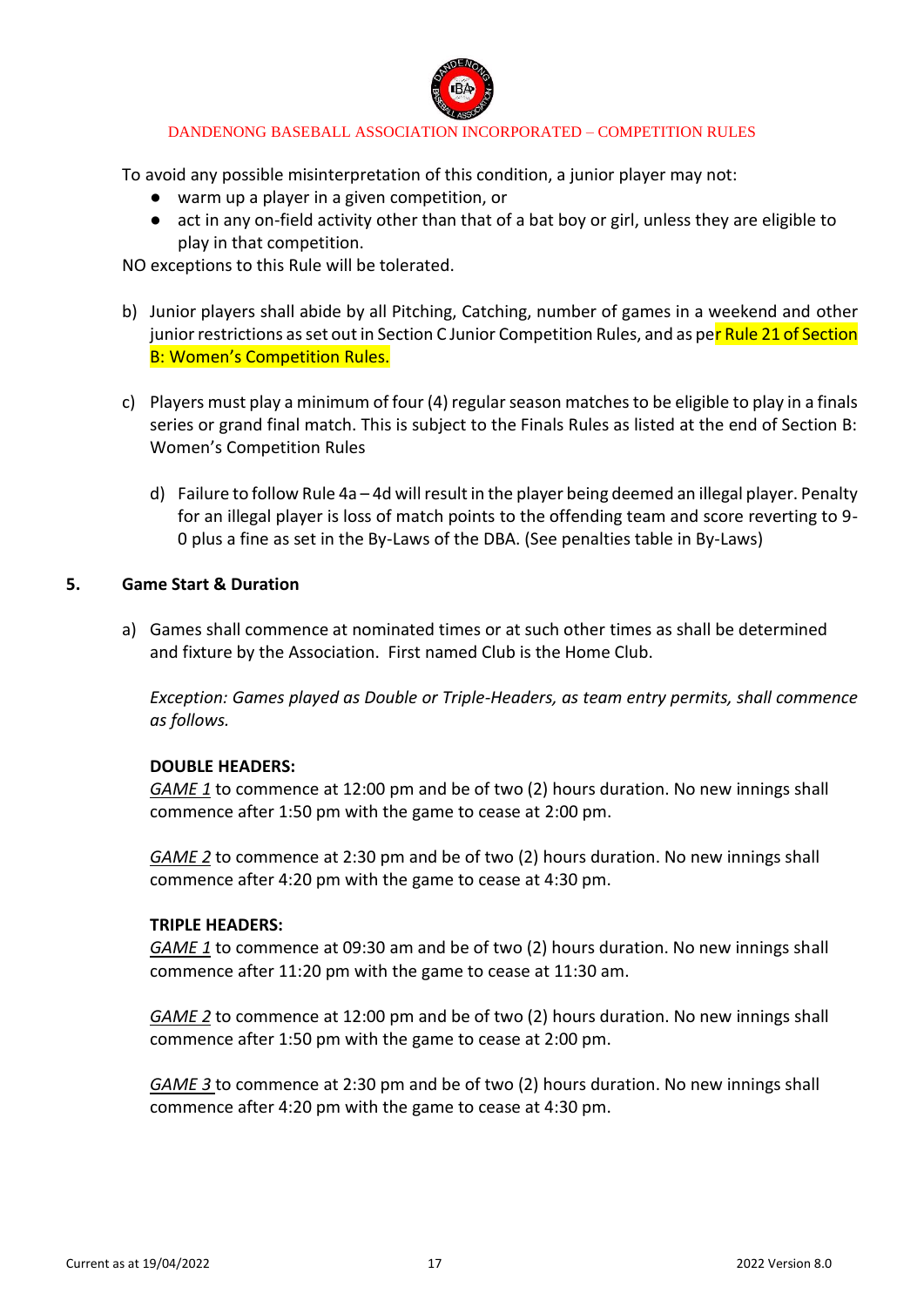

- b) Two (2) hour matches shall cease after two (2) hours according to the officially recorded start time. If time and game is called during the home club's at bat and the home club is leading, the match will cease immediately with all runs up to that point be recorded as the final score. If the away team is at bat when time and game is called, the score shall revert back to the last full inning.
- c) All time games are two (2) hours duration, dead stop, but are subject to a ten (10) minute rule. This rule means that no new inning is to start within ten (10) minutes of the scheduled end of the game. This is stated as per Rule 5, a). This leads to a number of situations that should be clarified.

| <b>Game Situation</b>                                                                                                                                                  | <b>Finish Time</b>                                                                                                                                                     |  |  |
|------------------------------------------------------------------------------------------------------------------------------------------------------------------------|------------------------------------------------------------------------------------------------------------------------------------------------------------------------|--|--|
| The home team is leading and the bottom half<br>of an inning is about to start with more than 10 have been achieved or the 2 hours is reached.,<br>minutes remaining - | The game continues until the required outs<br>at which point the game stops whether the<br>inning is complete or not.                                                  |  |  |
| The home team is leading and the bottom half<br>of an inning is about to start with less than 10<br>minutes remaining -                                                | The game continues until the required outs<br>have been achieved or the 2 hours is reached,<br>at which point the game stops whether the<br>inning is complete or not. |  |  |
| The home team is trailing and the bottom half<br>of an inning is about to start with less than 10<br>minutes remaining -                                               | The game continues until the required outs<br>have been achieved or the 2 hours is reached,<br>at which point the game stops whether the<br>inning is complete or not. |  |  |
| The home team is leading and the top half of an The game ends immediately.<br>inning is about to start with less than 10<br>minutes remaining -                        |                                                                                                                                                                        |  |  |
| If the home team is leading at the nominated<br>finish time -                                                                                                          | The game ends immediately.                                                                                                                                             |  |  |
| If the home team is batting and is trailing or<br>scores are drawn at the nominated finish time -                                                                      | The pitcher must finish the current batter.                                                                                                                            |  |  |

d) Under no circumstances (other than outlined in the above table) should a timed game go past the two (2) hour point. The inning does not need to be finished and, if it means that the home team does not complete their half, and have scored less runs that their opposition, the score will revert back to the last completed inning.

### **6. Game Finish**

a) All Women's grade games where applicable, unless and as otherwise determined by the Association, shall be played over 7 innings or 2 hours, whatever comes first, weather and light permitting, or the enforcement of the 10 run rule. This includes finals series games.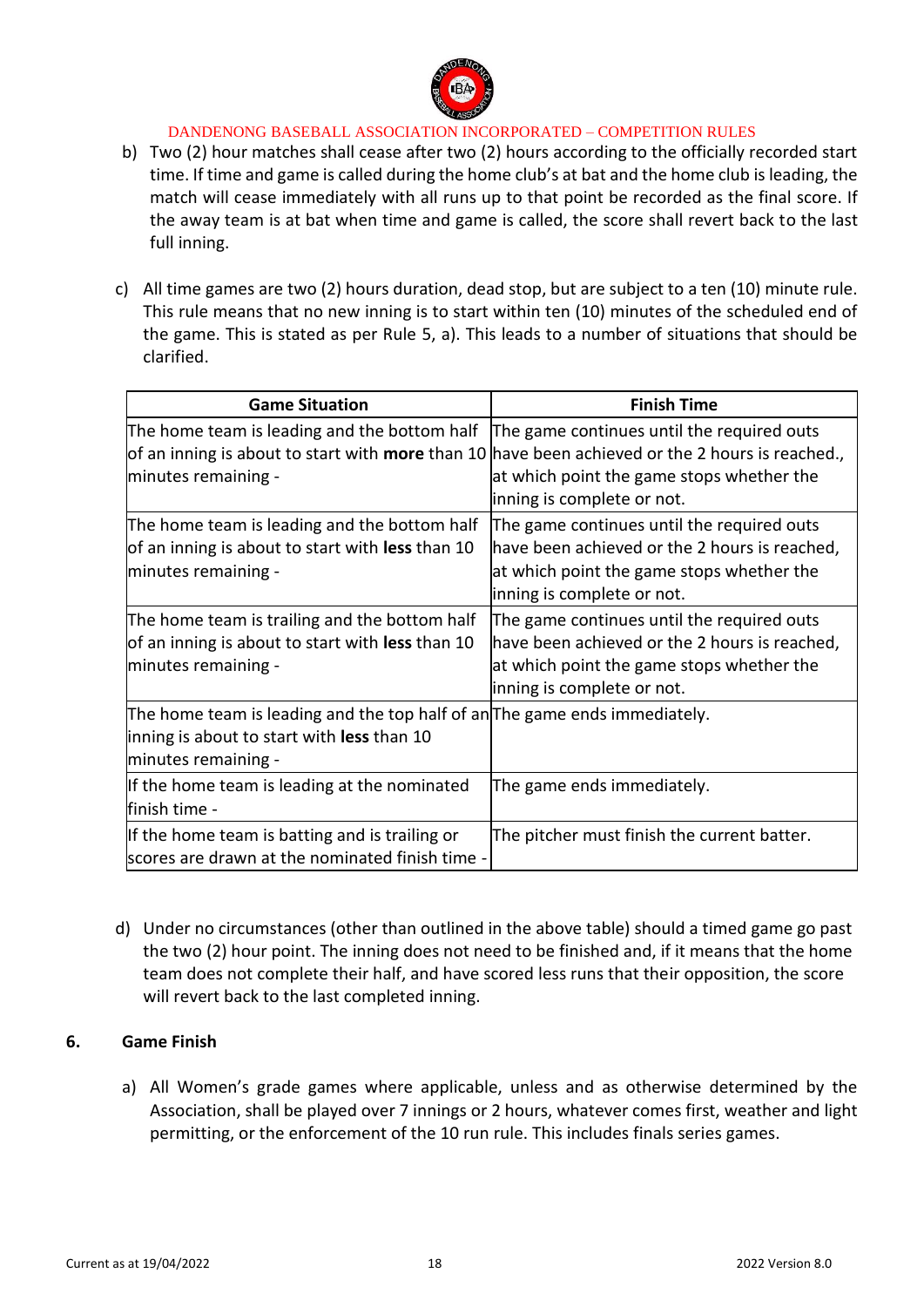

b) As Per Rule 5 (Game Start & Duration) Timed games shall finish as specified by the abovementioned rule.

### **7. 10 Run Rule**

- a) After a match has met the minimum time requirement to be a Legal Game as per Rule 9, a 'mercy' rule will apply to all grades.
- b) 10 Run Rule (10 Runs after 5 Innings)

The match shall end immediately when one team is leading by ten (10) runs or more after five (5) completed innings.

c) The game ending provisions of Australian Baseball Rules 7.01 shall be applied.

### **8. Forfeit**

- a) In the event of a forfeit, the names of the players in attendance from the defaulting team must be recorded on the Match Report Sheet.
- b) The non-defaulting team must be recorded on the match Report Sheet naming a minimum of seven (7) players and a maximum of nine (9) players if in attendance.
- c) No player then so recorded may play in another game in that round.
- e) Penalty for a forfeit is a fine, as determined by The Association By-Laws, plus full payment of all umpire fees. Repeated forfeits could lead to disqualification. The Score will be 9-0 to the non-forfeiting team. (see penalty table in By-Laws)

### **9. Legal Game**

A "Legal game" shall be a minimum 65 minutes or a regulation game per Rule 4.10(c) of the Australian Baseball Rules.

### **10. Premiership Points/Ladder Rankings**

- a) Two (2) points shall be allocated for each win in a Competition Match. A tied game shall result in one (1) point to each team. In the event of a game being declared 'No Game' one (1) point shall be awarded to each team.
	- b) Win Percentage shall determine the position of teams on the premiership table. To determine the win percentage the following procedure shall apply: Total runs for, plus runs against divided into total runs for.

$$
Win\% = \frac{total\ number\ of\ wins\ \times (\frac{1}{2} \times number\ of\ draws)}{Total\ games\ played}
$$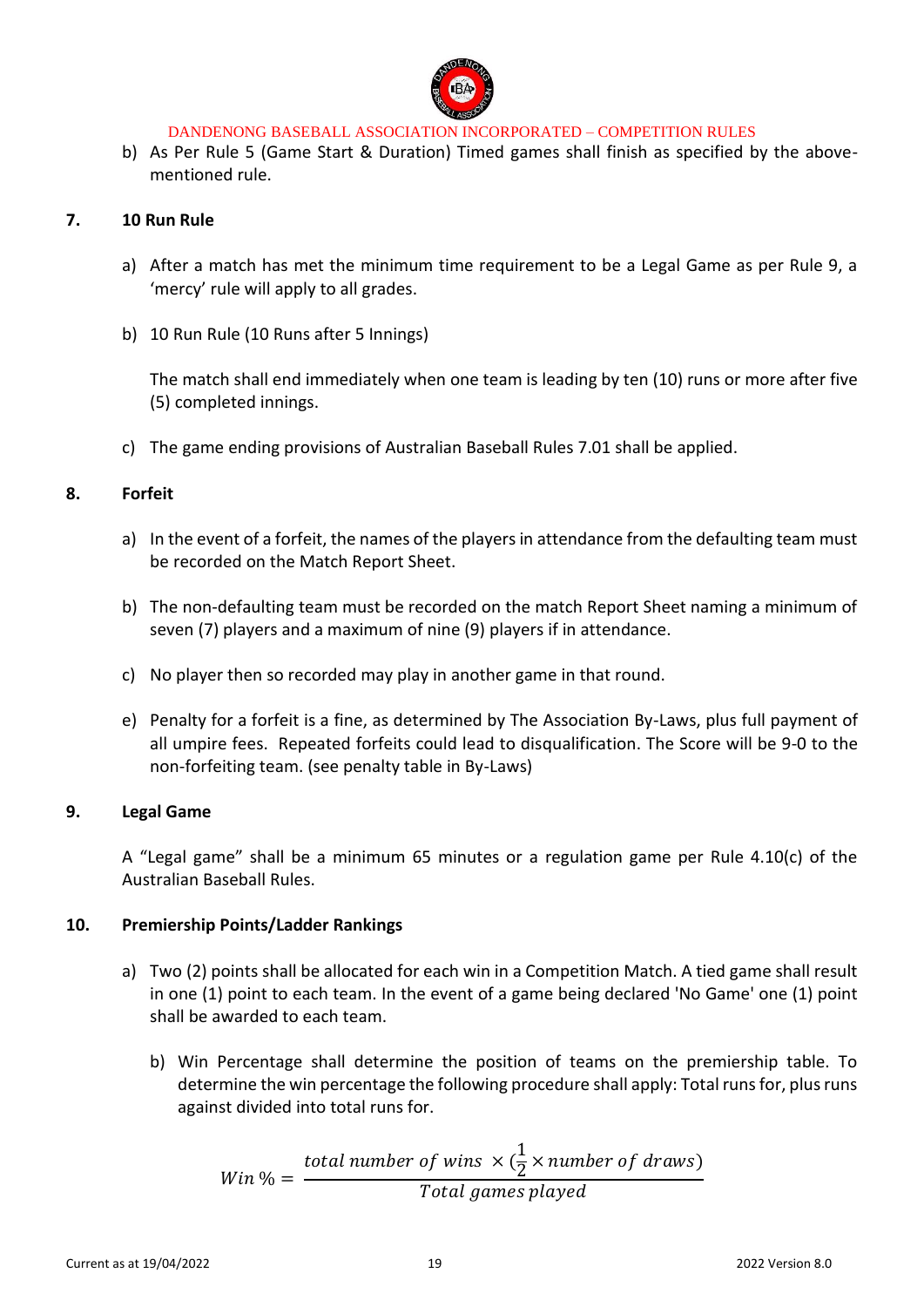

The team having the higher quotient shall be considered to have the better performance.

c) Should a competition be fixtured with a bye, the bye will not count towards games played, and no points will be awarded

#### **11. Byes**

a) Should a participant be under sanction/suspension, and a Bye is the next/first game in the draw, the bye will not count towards the penalty to be served. The player must wait for an eligible game before the commencement or re-commencement of a penalty period.

### **12. Ground Equipment**

To be provided by home teams:

### a) **Playing Area**

The playing field shall be enclosed if possible but on all grounds not enclosed, a net or distinguishing mark and line shall be placed sixty feet from the home plate. Where the distance beyond the first and third base line exceeds ninety feet, a white line shall be marked parallel with the respective baseline. Any foul fly ball can be legally caught within the fenced or unfenced ground but not behind the back net limits and conditions to be established by the managers with the umpire.

### b) **Back Nets**

A securely erected continuous back net at least thirty feet by ten feet is required.

#### c) **Pitching Mats**

A securely pegged mat with a minimum size of 6 feet by 4 feet is required. Grounds which have a raised mound are exempt.

#### d) **Bases**

Bases are to be white and secured with adequate pegs. This includes Hollywood style fixings where bases are removable.

#### e) **Home Plate**

Home plate is to be white and flush to the surface. On constructed baseball fields the plate shall be permanently fixed. This includes Hollywood style fixings where plates are removable.

### f) **Players' Benches**

Benches must be provided for all games.

### g) **Match Balls**

In all Women's games, two new approved leather waterproof baseballs of the same brand are to be available. Sufficient extra balls are to be available. Vinyl baseballs are not permitted in senior games. Match baseballs shall not be available for pre-inning warm-ups except for use by the pitcher.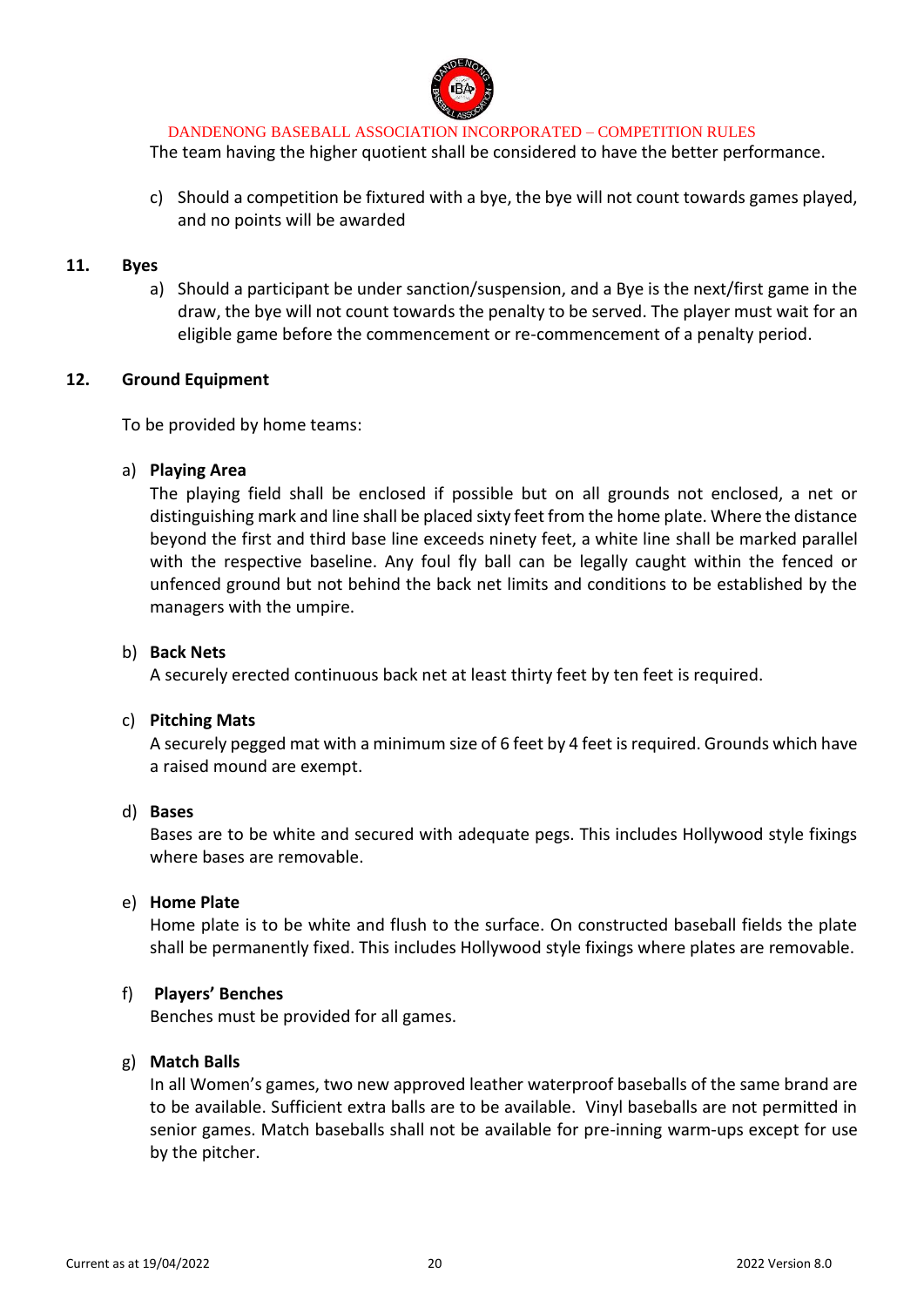

### h) **Home Run Fences**

Where a temporary home run fence is used such a home run fence shall be defined by locating witches' hats or flags of cloth at least eighteen inches' square on single wooden poles. No discs or metal plates permitted. A preferred white line is to be marked on the ground joining each marker. The home team Club shall be required to locate two responsible members on the home run fence to assist the umpire to judge on close decisions concerning whether the ball landed over the line. The use of a temporary fence is optional.

### **13. Uniforms and Equipment**

- a) Uniforms shall be registered in agreeance with the Dandenong Baseball Association.
- b) No player whose uniform does not conform to that of their teammates shall be permitted to participate in a game. As per Rule 13, (b), i)
	- (i) Seven players at least shall comply and the other two shall be as near as possible to the team uniform. All deficiencies shall be reported by the umpire.
	- (ii) Coaches' uniform is not compulsory, provided a Club jacket/shirt and same colour pants as the team uniform are worn

### c) **Jackets**

- (i) A pitcher may bat wearing a jacket. A batting pitcher who reaches base may at the completion of that play put on (or remove) her jacket provided it is readily available with the base coach. No other player may wear a jacket while playing.
- (ii) Outfielders may wear jackets in poor weather conditions at the discretion of the umpire(s). Poor weather conditions shall be determined by the umpire(s). Jackets must be in approved club colours/styles.

#### d) **Helmets**

The wearing of helmets, in Club colours, whilst batting, catching and base running or base coaching is compulsory. Batters must wear dual ear protection type helmets. Base coaches are permitted to wear skull-cap style helmets except Junior Bases coaches who must wear double eared helmets at all times.

#### e) **Gloves**

No circle marking shall be different in colour to the glove and should conform to the dimension and colour requirements of Official Baseball Rules 3.04, 3.05, 3.06 & 3.07.

### f) **Bats**

All baseball bats must conform to the Rule of Baseball 1.10.

### g) **Caps**

Club caps to be worn by fielding teams, coaches and managers at all times.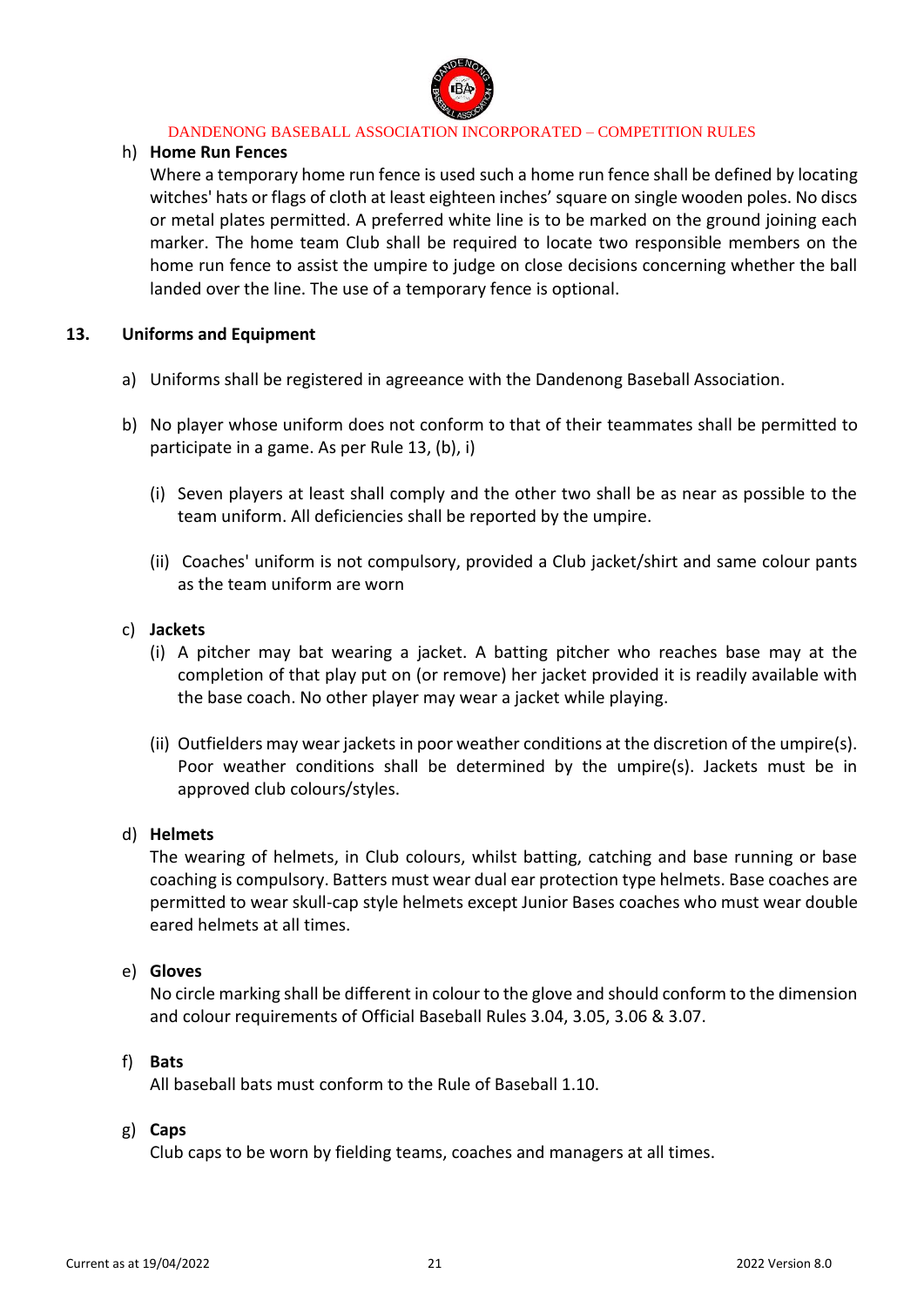

### **14. Smoking and Drinking**

a) No alcoholic beverage or smoking shall be permitted upon the playing field or surrounding areas including in and behind dugouts. Without warning offenders shall be ejected from the game with no subsequent action apart from a fine.

### **15. Umpires**

- a) Where possible, the Association (DBUA) will provide Official Umpires for all games.
- b) Should an umpire not be in attendance the home team shall arrange for the umpiring of the game and complete a Match Report Sheet at the immediate conclusion of the game and pass to the home club secretary to return to the association within 72 hours of the game. When only one umpire is present and intends to call the game from behind the catcher the Home Club shall supply a base umpire. Any changes in club umpires must be by mutual agreement of both team managers and should be listed on the match sheet. For all games, managers shall tender batting order lists per Rule 4.03 to the umpire.
- c) Where a club umpire is appointed, The Club Umpire must also be eligible to be involved in the match as per Rule 4 of the Senior Competition Rules. Club umpires must have a working knowledge of the game and the rules.
- d) Official umpires will be appointed by the Umpire's Coordinator using the prescribed online method (DBA Website) for allocations and payments.
- e) Clubs will be invoiced by the Association at end-of-month for allocation of umpires. Payment if these invoices are to be paid within seven (7) days of the invoice being issued. Failure to do this will result in no umpires being appointed to games of the offending club. In the Case of MWBL clubs, The MWBL will be invoiced for Umpire costs, and is responsible for passing on these costs to clubs
- f) The defined payment amount for Season 2022 is \$70 per umpire, per game (\$35 from each team, per umpire, per game)
- g) In case of Washouts, refer to The DBA Wash-out policy

#### **16. Match Report Sheet**

- a) The home club is responsible for the provision of an official Match Report Sheet.
- b) Upon the completion of the match, the Umpire shall complete a match report sheet in full, including the Ground Condition section, best player votes and any reports of players.
- c) The home club coach or team manager shall be responsible to ensure the signatures of both team managers are affixed to the Match Report Sheet and deliver match sheets to the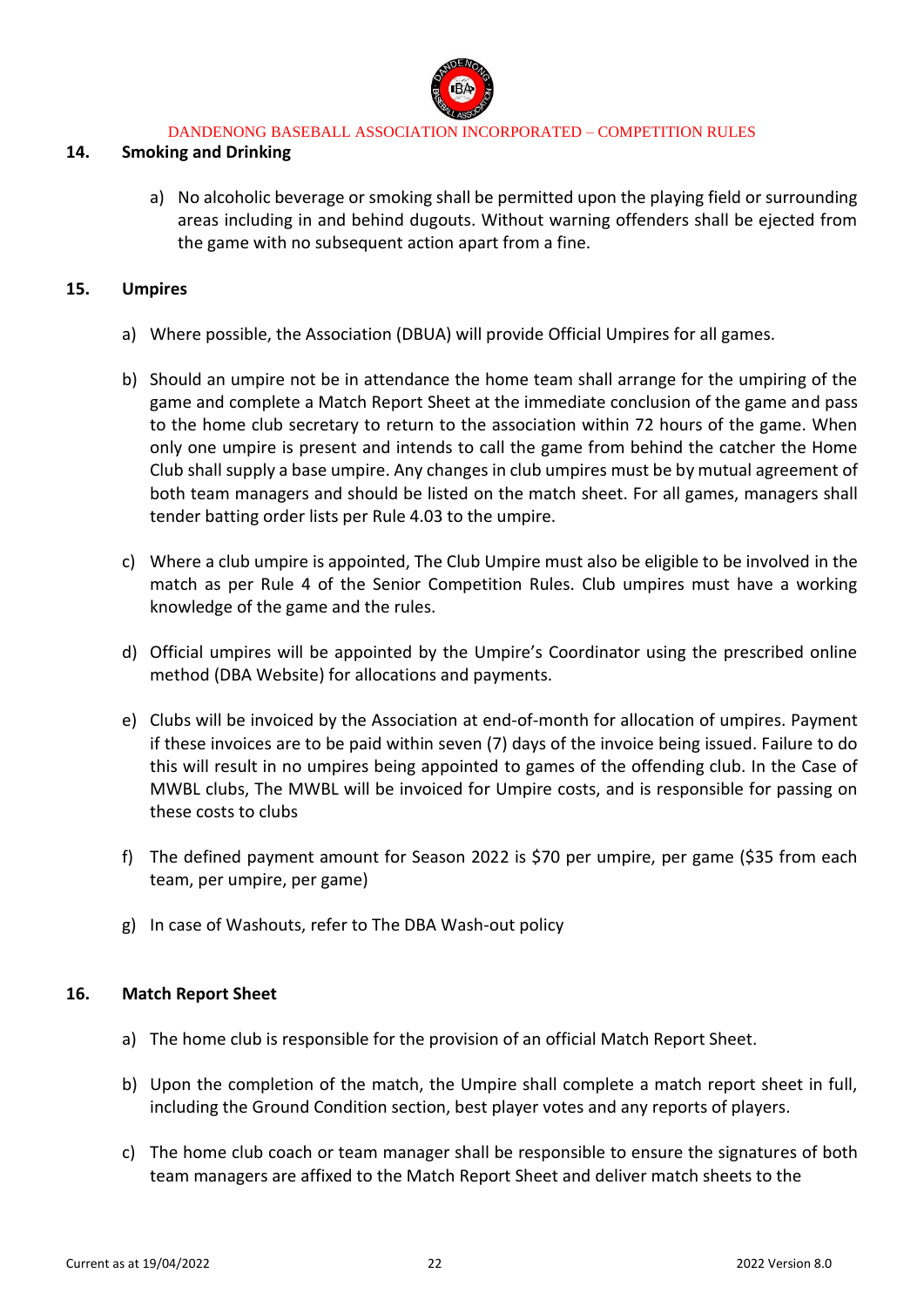

Association Secretary or delegate no later than 72 hours after completion of the match. [\(womens@dandenongbaseballassociation.com\)](mailto:womens@dandenongbaseballassociation.com)

- d) All players' names shall be clearly written or printed with blue or black ink, with surname, then given name in full.
- e) The Secretary of the Association/Umpires Co-ordinator is to be advised of any reported player within 4 hours of the completion of the game, and is to receive the full written report no later than the evening following the game.
- f) The team managers must come to the scorer's area and sign the Match Report Sheet after its completion by the umpire. Signing of the report is compulsory and provides the opportunity for managers to note the details on the sheet.
- g) Junior pitch counts must be recorded on this sheet for any junior pitching in a senior competition. Any junior player must be noted on the match sheet.
- h) All pitchers and catchers should be denoted on the match sheet.
- i) Failure to correctly fill out the match report sheet will result in the HOME CLUB receiving a fine. One official warning will be issued before a fine is handed down.

### **17. Best Player Votes**

- a) For all matches three (3), two (2) and one (1) votes (no shared votes) are compulsory and shall be recorded by the chief umpire on the Match Report Sheet, and must be forwarded to the Association Secretary.
- b) Where there is no Official Umpire, both managers and scorers must sign the Match Report Sheet and complete votes together immediately after the match.

### **18. Scorers**

- a) Scorers shall be responsible for recording of match details and will sit together.
- b) Clubs shall provide suitable facilities for scorers.
- c) The home team shall advise the Association of the match details as directed.
- d) Scorer's must follow the CABS Scorer's Code of Conduct at all times, regardless of their level of accreditation.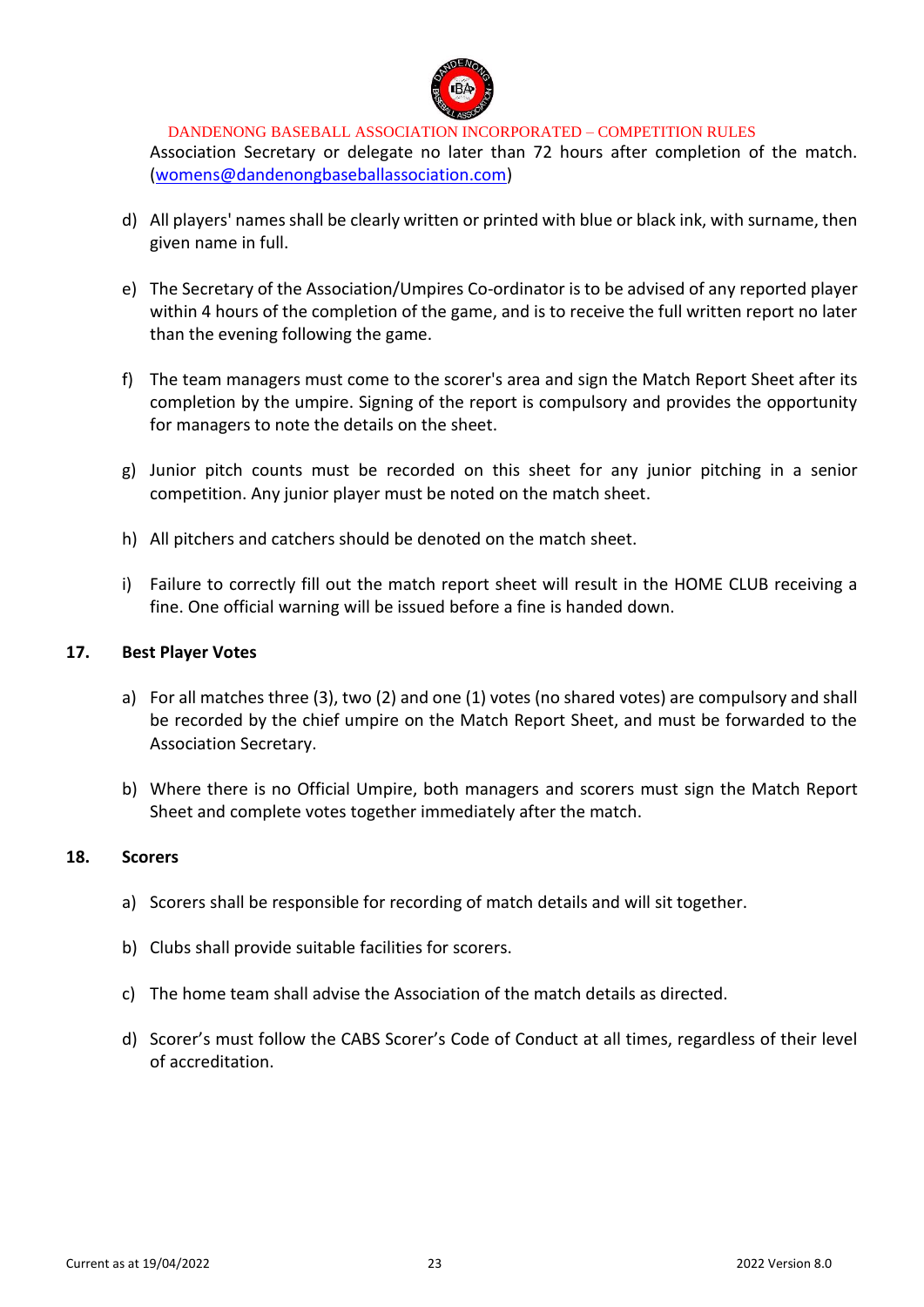

e) Scorer's must notify the plate umpire when a Junior reaches 10 pitches remaining in their pitch count. The umpire will notify the Manager of the appropriate team. Scorer's must cross reference their pitch count with the opposition scorer on a regular basis to ensure they have the correct count. If one count is higher, the higher count shall be deemed correct.

### **19. Tribunal**

- a) The Association Tribunal shall meet at a suitable time following a player or official being ejected from a game and such meeting, when necessary, shall convene at a venue determined by the Executive commencing at a suitable nominated time. Team managers should take note of the report as it will be noted on the match sheet. The club shall also be notified if a player is reported within 72 Hours of the match. It is the responsibility of ejected members to provide witnesses in support of their defence. Refer to the Tribunals Process.
- b) Any player ejected from a game must be reported on the Match Sheet
- c) A player, if ejected, should expect to hear from the Chairman of the Tribunal or nominated person within 72 hours of the match they have been ejected from. This is subject to the availability of the Tribunal to assess the facts presented by the Umpire(s)
- d) Any umpire must notify the association umpire's coordinator on the day of the game if they have ejected a player and the reason why. This includes all club umpires.
- e) Further details on the Tribunal process are listed in the Dandenong Baseball Association Tribunal Process.

#### **20. Designated Hitter**

A Designated Hitter can be used as per ABL Rule 6.10.

#### **21. Junior Restrictions in Women's Competition**

#### a) **Pitching Limits**

Refer to Junior Competition Rules. Rule 19 Pitching Conditions. Penalties as per penalty table

#### b) **Juniors Pitching and Catching**

No junior playing in Women's competition is allowed to pitch and catch on the same day. Penalties as per penalty table.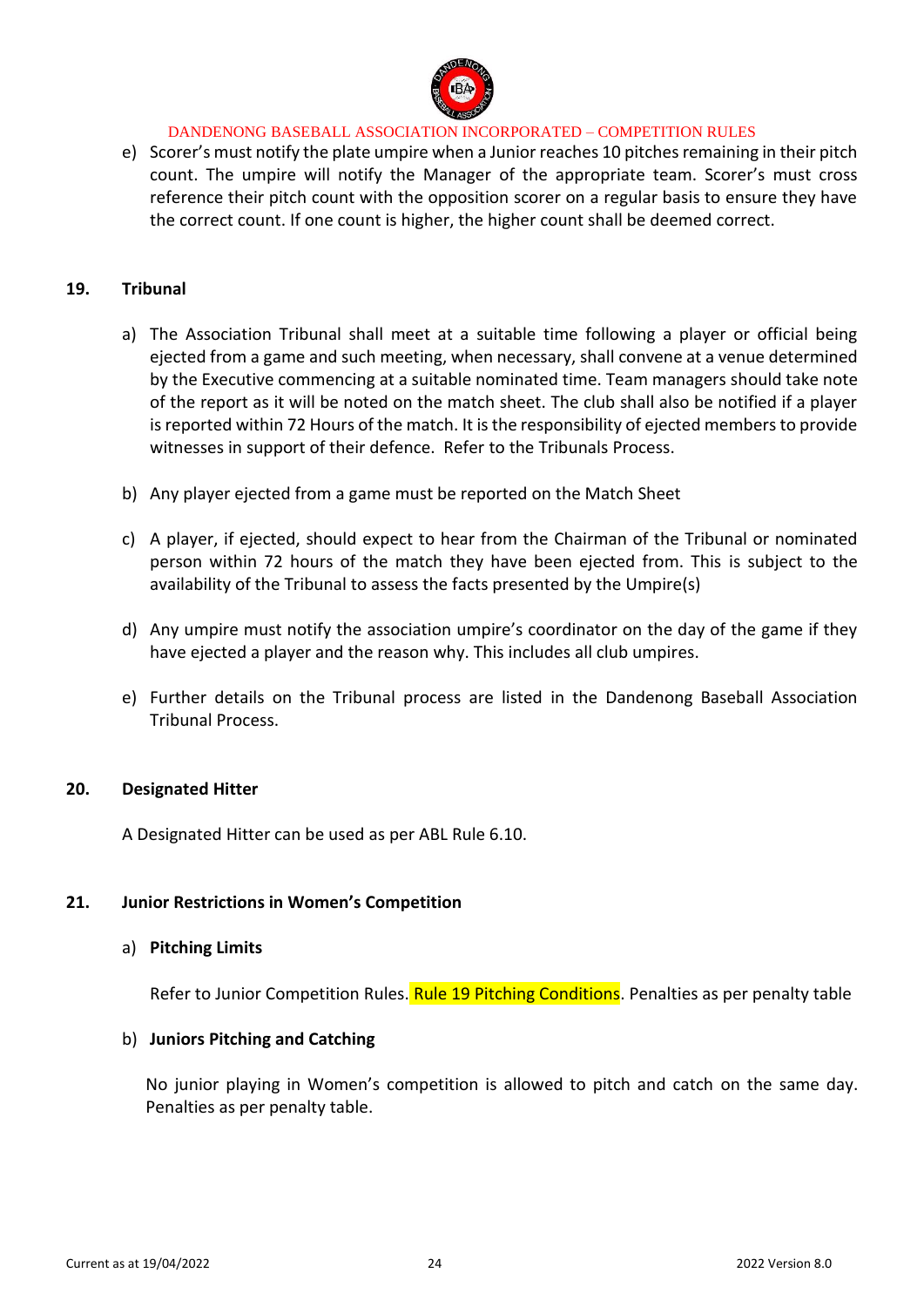

### c) **Juniors Catching**

- i. Junior catchers are allowed to catch in a maximum of two (2) games per weekend. If a player has caught in in their junior game, they are only allowed to catch in one (1) senior game for the weekend. If a player has not caught in a junior game that weekend, they may catch in two (2) senior games for the weekend.
- ii. All junior catchers are required to wear a throat guard/protector on their masks.
- iii. Penalties as per penalties table.

### d) **Juniors Warming Up Players or Coaching in Womens Competition**

Unless eligible to play in a given Senior Competition (as per Rule 4 of the Women's Competition Rules) a junior may not:

- Warm up a player in a senior competition, and/or
- Be appointed as an umpire in that competition, and/or
- Act in any other on-field capacity in that competition, other than that of a bat boy or bat girl.
- NO exceptions to this Rule will be tolerated.

### **22. Pitcher and Catcher Speed-Up Rule**

- a) When there are two out, it is mandatory that a runner replaces the pitcher and/or catcher if they are on base.
- b) When there is none or one out, the manager has the option to replace the pitcher and/or catcher with a runner if they are on base.
- c) The runner shall be any player eligible to participate in the Women's competition.

### **23. Seven Run Rule**

a) A team shall bat for a maximum of seven runs in any offensive innings. As the seventh run crosses the plate, the scorer shall notify the Umpire. At the completion of the seventh run, the Umpire shall call 'Time'.

### **24. Batting Through**

- a) All Women's competitions can take advantage of the extended batting line-ups, to a maximum of twelve (12) batters.
- b) This is optional.
	- (i) If teams do not use the extended line-ups, then they are bound by the traditional removal of players and bench players coming into the game.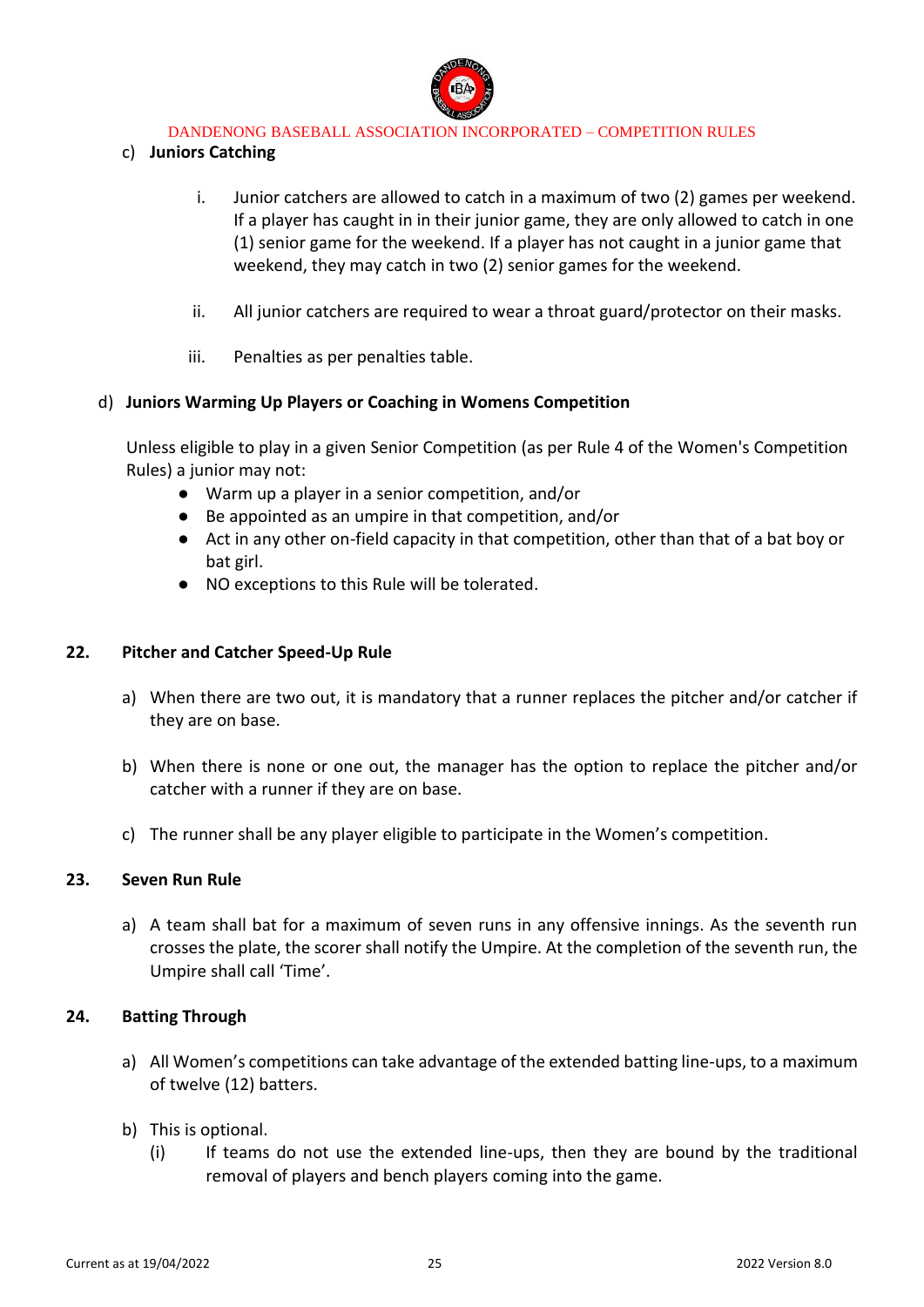

(ii) If teams do use the extended line-ups, then players can be substituted in and out of the game as the manager sees fit.

(iii) If a team has more than twelve named players in any given match, only twelve may bat. Any remaining players can be substituted in and out of the game as per Rule 24, b), ii).

- c) If teams are batting using an extended line-up and there is an injury to a player, a BLANK will not be enforced.
- d) Any team wishing to use the extended line-up must indicate their intention to do so prior to the start of the game, with the umpire/s and opposition coach/manager in attendance. It is not compulsory for both teams to use this rule.

### **25. Playing with Blank(s)**

- a) If, at the start of the game, a team has less than 9 players (but no fewer than 7 players) they may elect to have their team bat through the line-up.
- b) This is optional.
	- (i) If a team elects to play without a blank in their batting line-up, they cannot be supplied a substitute fielder from the opposition club.
	- (ii) If teams choose to enforce the blank in their line-up, they may be provided with a substitute fielder from the opposition club until such time as a player is able to fill the position in the line-up.
	- iii) Any team choosing to bat through their line-up due to a blank must indicate their intention to do so prior to the start of the game, with the umpire/s and opposition coach/manager in attendance.
	- (iv) If teams are batting through their line-up and there is an injury to a player, a BLANK will only be enforced if the number of players drops below 9 players.

#### **26. Protests** (By-Law 14)

- a) If during a match played under the control of the Association any protest shall arise concerning the Playing Rules (other than judgment decisions) the protest shall be dealt with by the Executive Committee, and in such manner as the Executive shall from time to time determine. Notice of the protest stating clearly the rule or rules believed to have been infringed against must be lodged in writing, and received by the Association Secretary within 48 hours, together with the nominated fee (As per association fee structure), which shall be forfeited should the protest be considered frivolous as determined solely by the Executive.
- b) A protest must be lodged at the time of the objection with the umpire. The umpire must be given the opportunity to consider the point raised by the manager.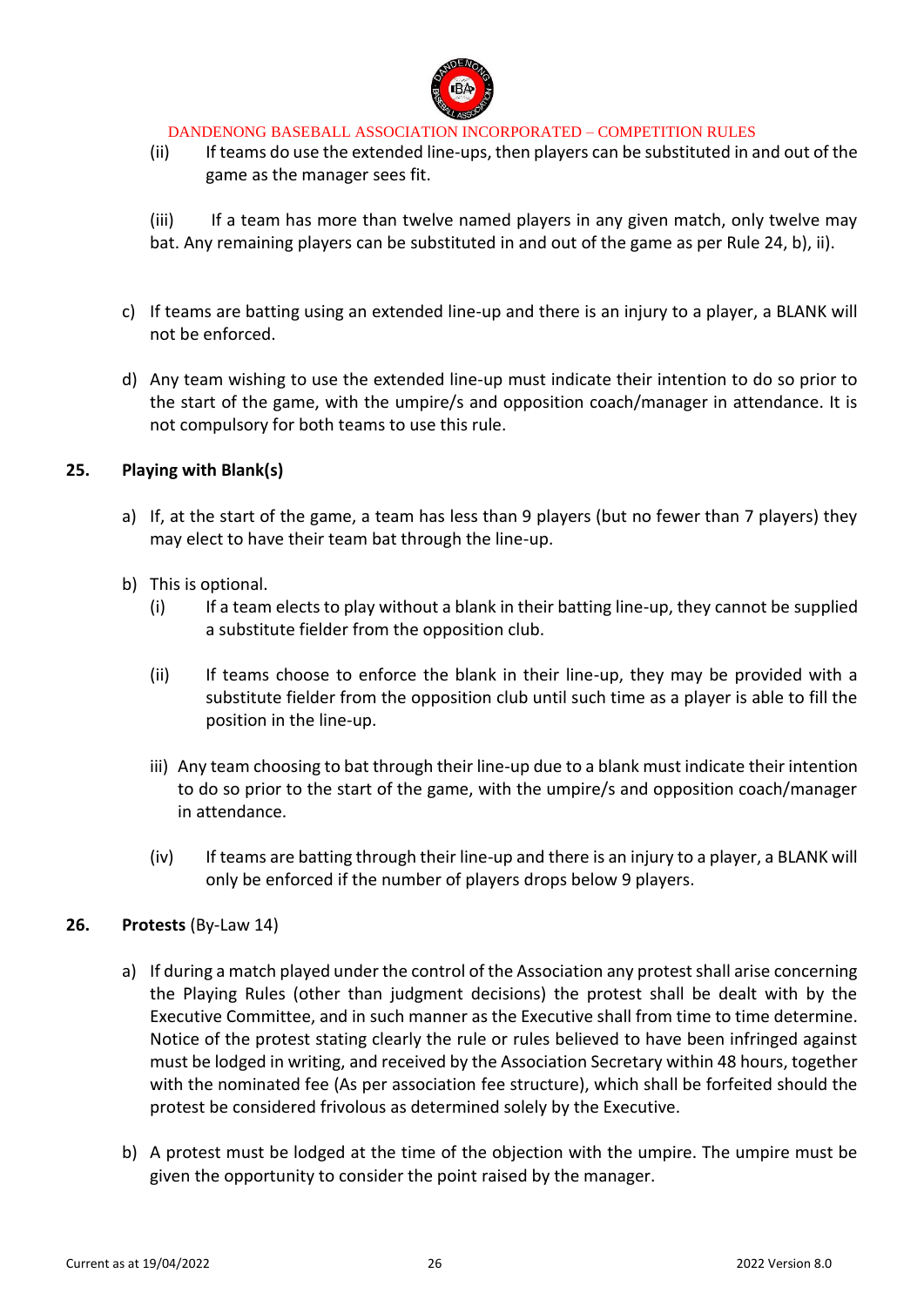

- c) The objecting manager, should they decide to continue the protest advises the umpire, and scorers record details as to:
	- (i) Innings
	- (ii) Position of Runners
	- (iii) The call on player at bat

It is the responsibility of the objecting manager to request the Umpire to endorse upon the Match Report Sheet that a protest has been lodged should they proceed with the protest.

d) In the event of a protest being raised during a preliminary or grand final, all protests will be dealt with as soon as they occur. Games will not continue until protests are dealt with.

# **Finals Rules:**

### **27. 5 Minute Rule**

All finals series games include the use of the Five (5) minute rule.

All games with a scheduled finish time shall be subject to the 'Five Minute Rule'. If, at the completion of even innings, from the call of 'side away' and there remains more than five minutes of time before the scheduled completion time, a further complete innings shall be played. If, at five minutes before the scheduled time of completion, and with the home team to bat, then:

If the **HOME TEAM** is **AHEAD** – the game ceases immediately.

If the **HOME TEAM** is **BEHIND** or the game **TIED** – game continues until the winning run is scored or the side is retired.

### **28. 10 Run Rule**

Finals series games will be subject to a 10 Run rule after 5 innings.

### **29. Finals Eligibility**

- (i) Players must play a minimum of 4 regular season matches to be eligible to play in the finals series.
- (ii) Further to the 4 games eligibility, The player must play in the highest grade they have qualified for with the majority of their games, with grade qualification being A(A1 & A2), B(B1 & B2) and C(C1 & C2) grades.

For example, when this player's game counts are combined into A Grade and B Grade totals, the result is they qualify for A Grade.

I.e. A player's total count is:

7 x games in B1 (= 7 total games in B Grade)

- 3 x games in A2
- 5 x games in A1 (= 8 total games in A Grade)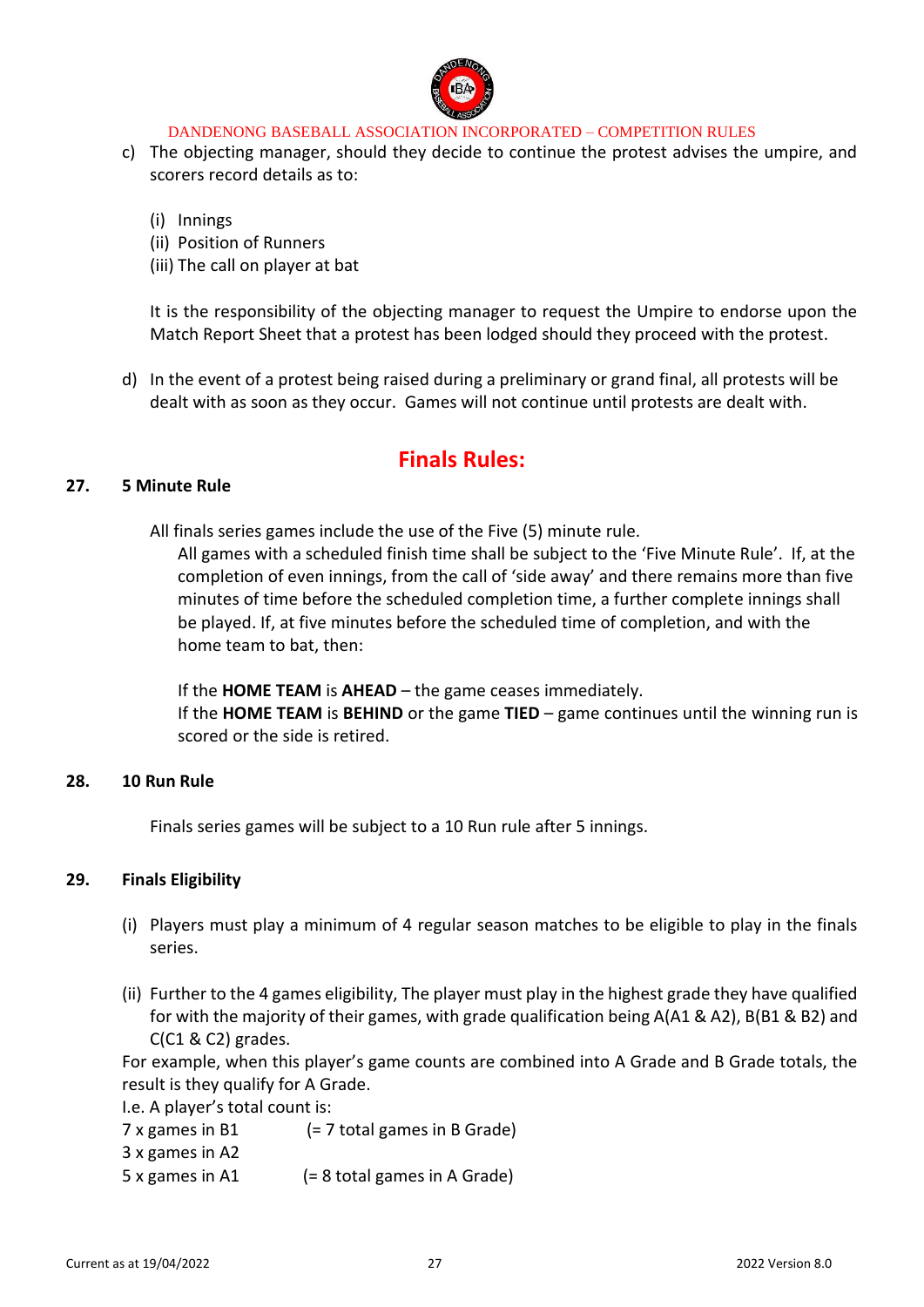

This player qualifies for A1 because the combined A Grade total is higher than that of the B Grade games played.

(iii) Any player who has qualified for a lower division finals game has the ability to come up and be named in a higher grade.

E.g. Joe Bloggs qualifies for B1 finals as he has played B1 all year. His club's B1 team doesn't make it through the Semi-Finals, but their A1 team does. He is eligible to play in the A1 team if required.

(iv) If a player has an even number of games in both grades, or have any other exceptional circumstances, clubs must apply in writing to the association executive for approval. Exemptions will be on a case by case basis and will not be automatically approved. Reason for playing in the lower grade must be justified.

For example, Sam Abel has played 5 games in B1 and 5 games in A2. He is automatically eligible for A2 because in the event of an equal number of games, the higher grade takes preference.

(v) Once a player decides to play in a given grade for finals, they cannot go back down once their team is no longer in the finals series. EG. A player qualifies for B2, but decides to play A2 finals. The A2 side doesn't make it past the Semi Finals, therefore the player cannot play down in B2 grade the following week. Players can however play up In higher grades the following week, should they have still qualified for finals.

### **30. Balls for Finals**

- (i) For the Semi-finals, visiting clubs are to provide two (2) balls of the same brand and quality to the home team.
- (ii) The home team is to provide the umpire with four (4) balls of the same brand and quality for use during the game.
- (iii) The association will provide balls for all Preliminary and Grand finals.

### **31. Umpires for Finals**

- (i) The association will provide umpires for all matches in the finals series.
- (ii) Should the association be unable to provide an umpire for a game, we will advise the home clubs directly and as soon as possible to provide an umpire (Semi Finals only).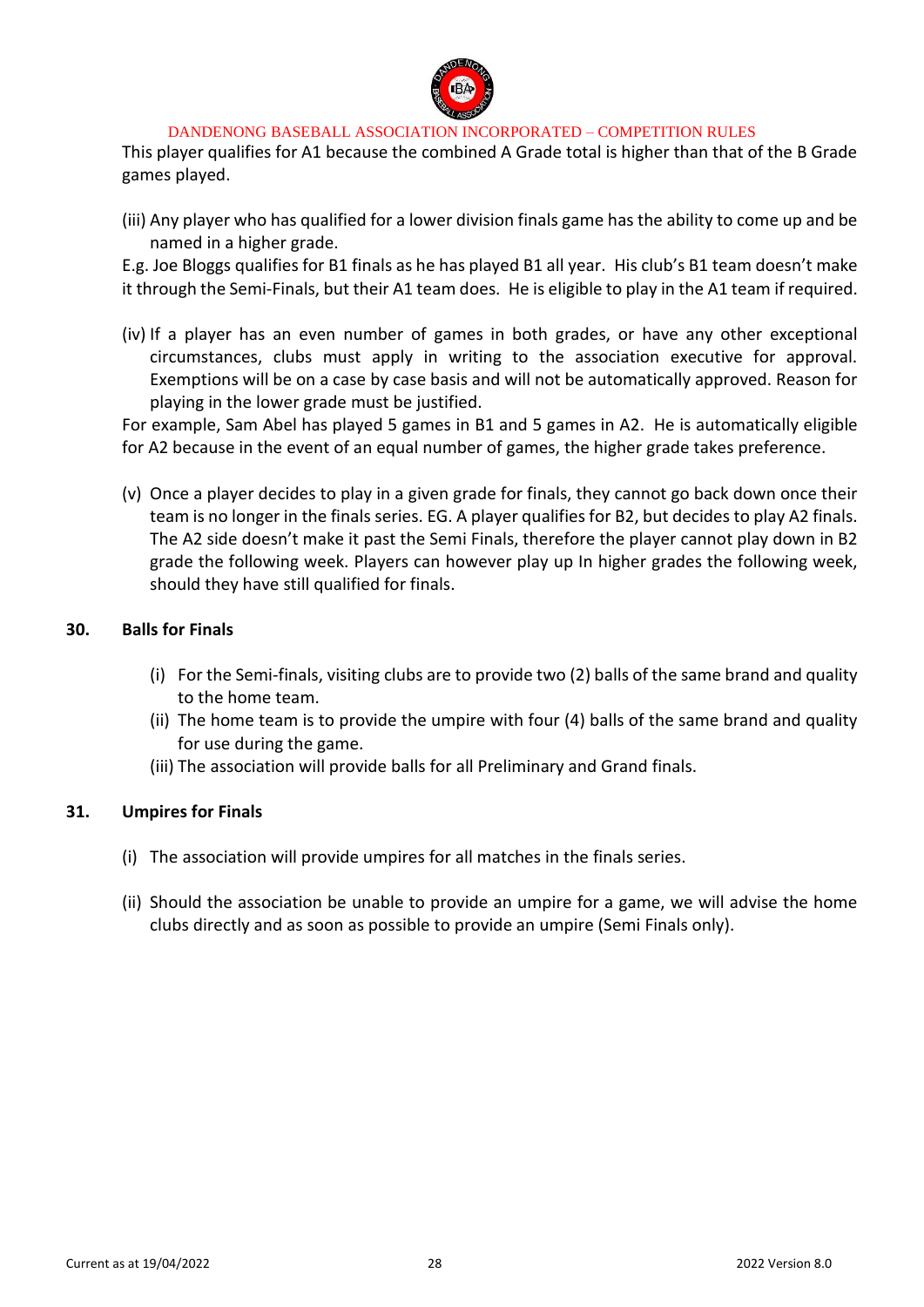

## DANDENONG BASEBALL ASSOCIATION INCORPORATED – COMPETITION RULES **Section C: JUNIOR COMPETITION RULES**

The following conditions will be operable for all Junior matches conducted by or under the auspices of The Dandenong Baseball Association Inc. Note that these conditions should be read in conjunction with the Official Rules of Baseball and Rules of The Dandenong Baseball Association Inc. The Association has the power to amend these competition rules as they see fit, without member consultation, should circumstances arise.

### **1. Competition Scheduling**

- a) The Association shall determine the fixture for the regular season for all Winter Dandenong Baseball Association Junior competitions.
- b) The Association may amend the fixture as needed at any time during the regular season.
- c) The Association Secretary or relevant Competition Co-ordinator shall notify all club Presidents and Secretaries of affected clubs as soon as possible of any changes made to fixtures, including but not limited to game locations.

### **2. Season Duration**

- a) The Regular playing season shall commence in the month of April and finish no later than the end of September in any given year.
- b) The Association will determine the number of games for each grade.
- c) Start and finish dates are determined by The Association.

#### **3. Grade Structures**

- a) The Association shall determine all age groups and grades of competition.
- b) Junior Grades are as follows:
	- Rookie Ball
	- Under 13
	- Under 15
	- Under 18AA
	- Under 18 Major League
- c) The Association has the right to merge or split any Competition based on participation levels or other details as seen reasonable by the association. In the event of this, the association will determine the rules that apply to these competitions.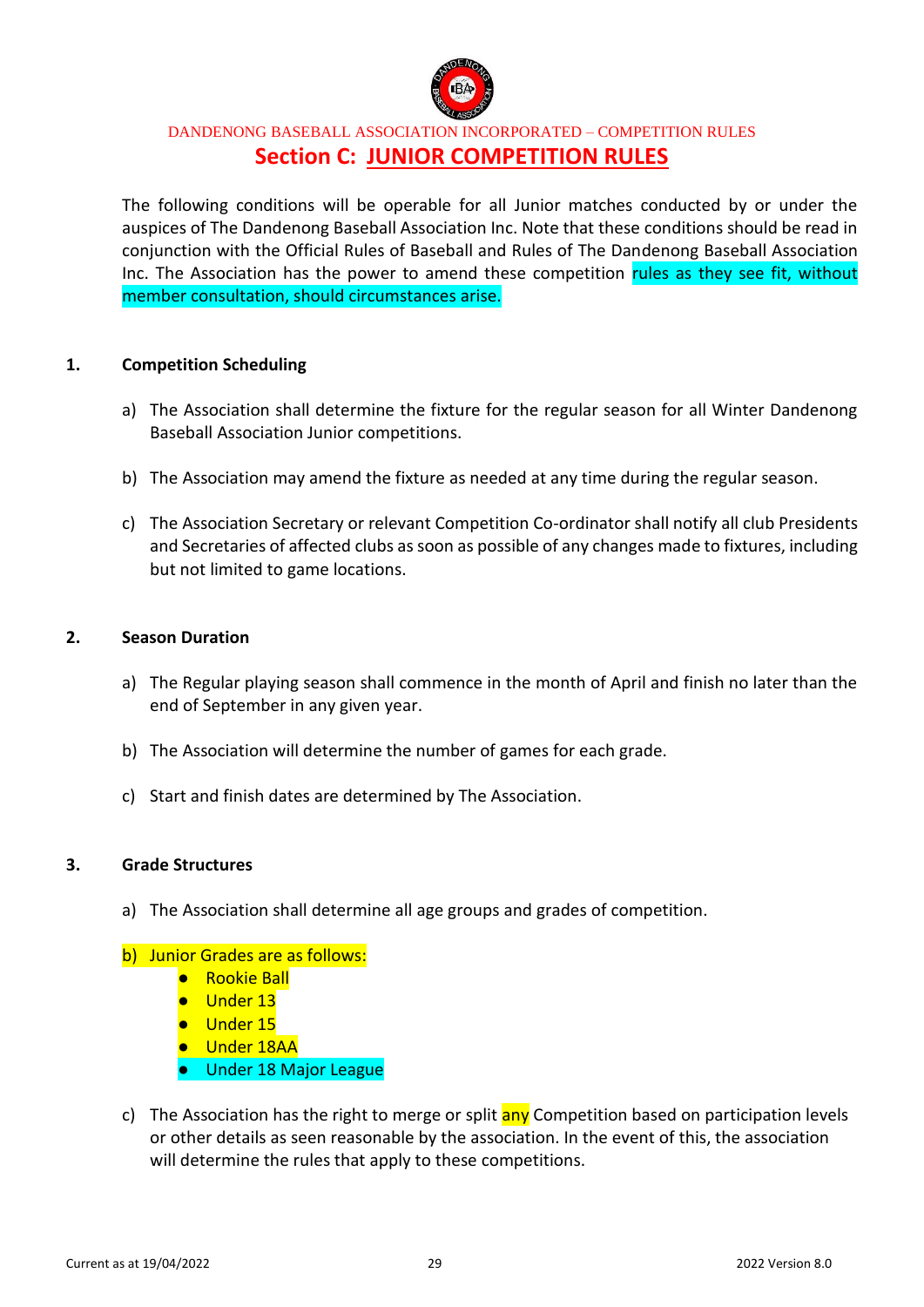

- d) The DBA Executive is looking to split the Under 18 Competition into 2 divisions within the next 2 years. This will occur when there is more than  $10 - 12$  teams in this age group. The intention is to provide a Competition grade and a Participation grade. Beginning this season, adjustments to the Competition Rules are being made in preparation for the changes.
- e) For the Under 18 Major League Competition Only, no composite or multi club teams will be permitted to be registered in this competition.

### **4. Eligibility of Players – Regular Season Matches**

- a) A player is eligible to take part of any match in the respective age groupings, provided that they are under the age of 13, 15 or 18 on the 31st of August of the year of Competition. This aligns with all other Winter Associations.
- b) No player may participate in the Junior Competition until they attain their seventh  $(7<sup>th</sup>)$ birthday.
- c) To participate in the Under 18 competition, a player must have attained the age of 14 years at the start of the DBA Winter Season.
- d) To participate in senior baseball:
	- (i) Junior participants must attain the age of 14 years to participate in all grades.
	- (ii) Junior participants must attain the age of 13 years to participate in Women's competition
- e) For a player to be eligible to compete in Finals Matches, they shall have played at least four (4) regular season games in the applicable Junior Competition. This subject to the Finals Rules as listed at the end of Section C: Junior Competition Rules.

### **5. Penalties**

Failure by a Club to comply with any of the Rules detailed in Section C, Rules 4 and 19 of these playing conditions, will result in the offending Club forfeiting any match points gained whilst playing such ineligible player(s). A fine as set by the Association from time to time for each individual offense will also be imposed. See penalties table for further details.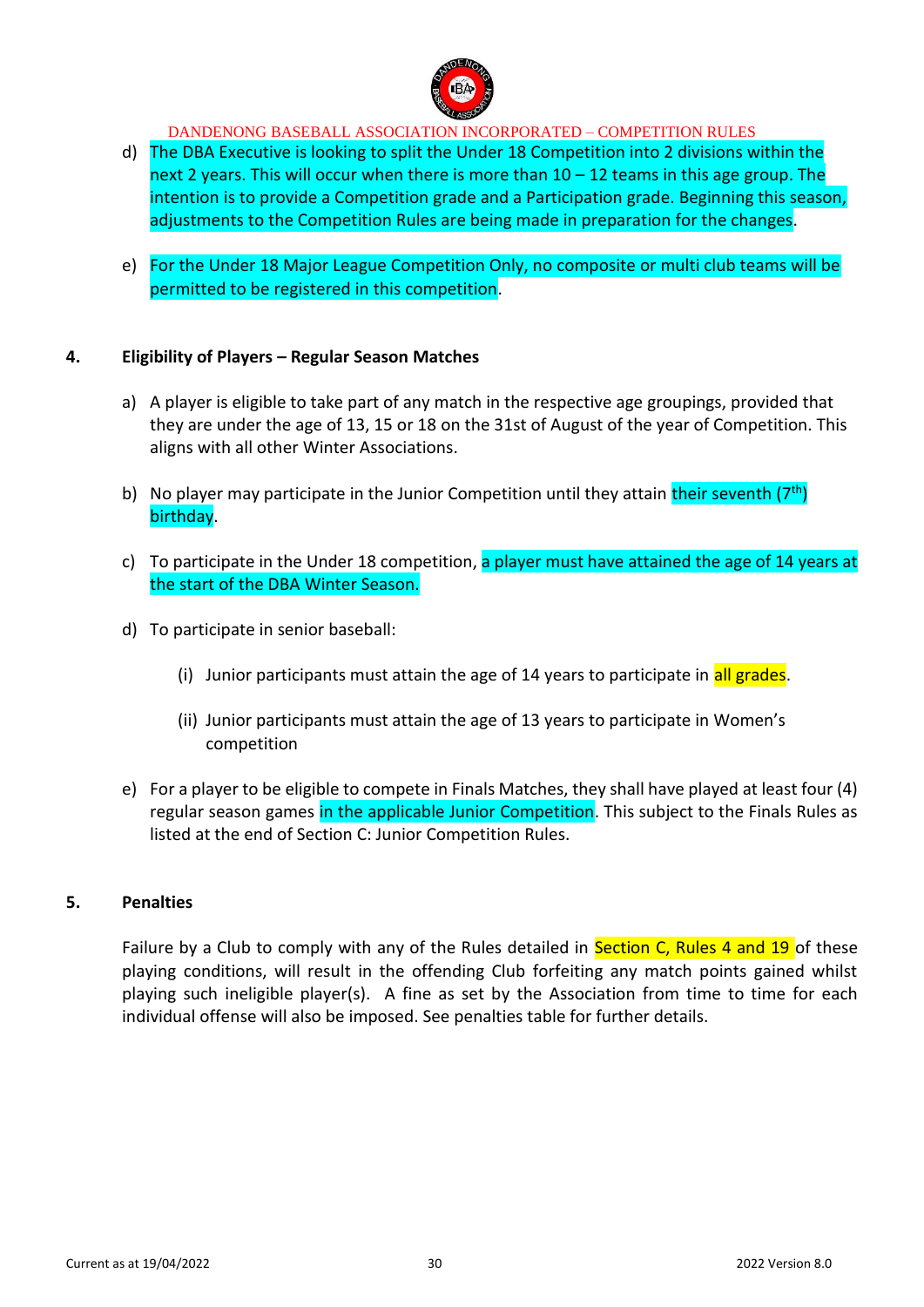

### **6. Game Start & Duration**

a) Start Times for all Regular Season and Fianls games shall be as per the published fixture.

| <b>Competition</b>      | <b>Start Time</b>                                                         |
|-------------------------|---------------------------------------------------------------------------|
| <b>Rookie Ball</b>      | 8:30am, Saturday or as specified by the<br><b>Competition Coordinator</b> |
| U13 / U15 / U18AA       | 8:45am, Saturday or as specified by the<br><b>Competition Coordinator</b> |
| <b>U18 Major League</b> | 8:45am, Saturday or as specified by the<br><b>Competition Coordinator</b> |

b) Game duration times for all Regular Season games shall be as follows

| <b>Competition</b>  | <b>Start Time</b>                        |
|---------------------|------------------------------------------|
| <b>Rookie Ball</b>  | 30 minute warm up and 60 Minute Duration |
| U13                 | 6 Innings or 105 Minute Duration         |
| U15 / U18AA / U18ML | 7 Innings or 105 Minute Duration         |

c) Game duration for those Junior Competitions which will participate in Finals games will be as per Section C, Rule 36.

### **7. Game Finish**

- a) All Rookie Ball competitions are nominated to finish at 10am
- b) All other Junior games are nominated to finish at 10:30am. However, if a player is at bat at 10.30am, then the game shall continue until that player is put out or has reached first base successfully.
- c) There will be no time added on to a game to compensate for lost game time due to interruptions caused by weather, injuries or late starts.
- d) If time and game is called during the home clubs at bat and the home club is leading, the match will cease immediately with all the runs up to that point recorded as the final score.
- e) If the away team is at bat when time and game is called, the score shall revert to the last full inning.
- f) There is no 5-minute rule during the regular season competition.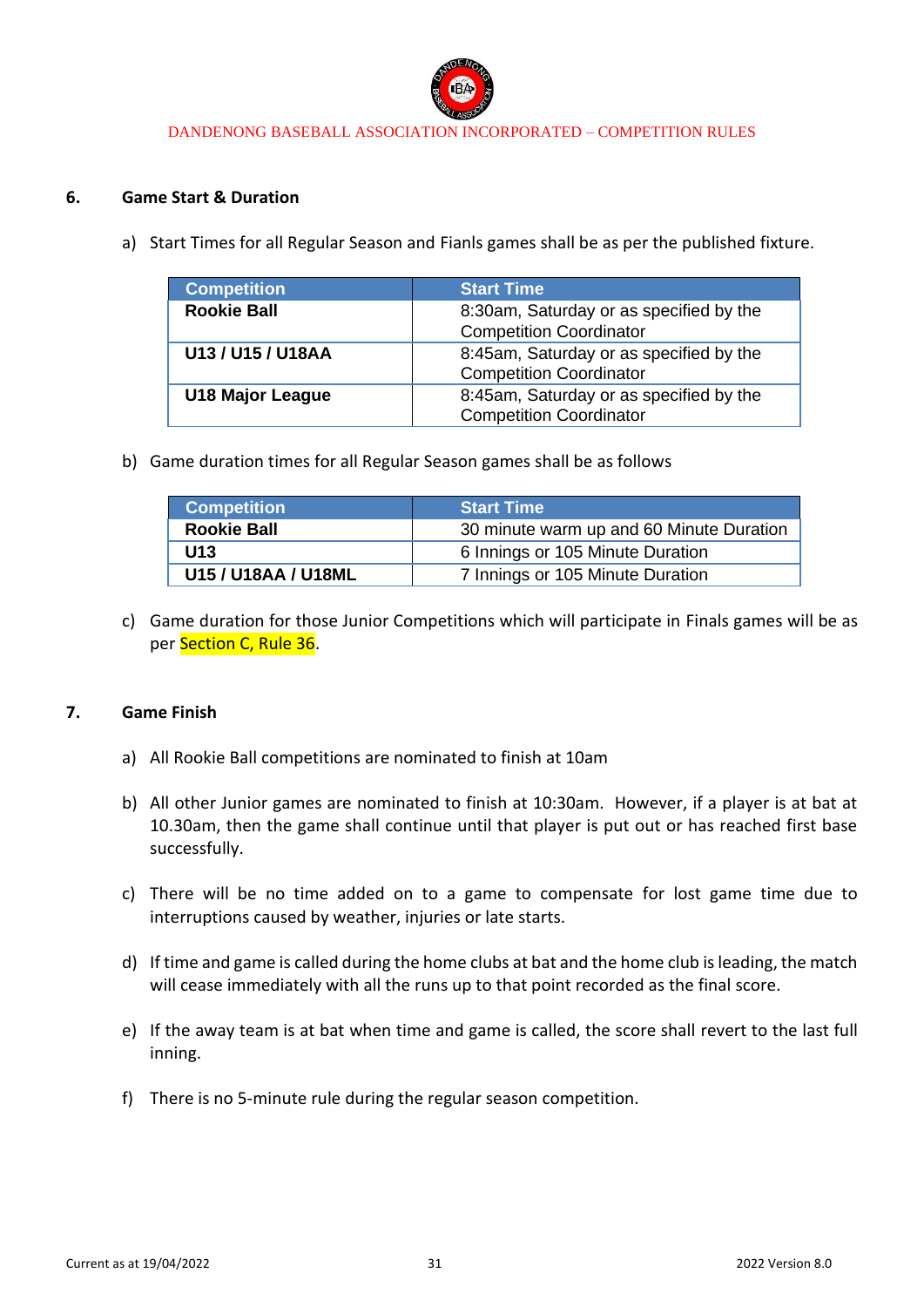

#### **8. Choice of Innings**

- a) During the Regular season, the first named team shall be the home team and shall field first.
- b) During Semi-Finals, the team finishing higher on the ladder is the home team and shall field first.
- c) During Preliminary Finals, the team finishing higher on the ladder is the home team and shall field first.
- d) During the Grand Final, the first team into the Grand Final is the home team and shall field first.

### **9. Legal Game**

- a) It shall become a regulation game after three (3) completed innings or a total or forty-five (45) minutes playing time, whichever occurs first.
- b) This Rule is applicable to situations where the Umpire terminates play due to adverse weather or ground conditions.

### **10. Forfeit**

- a) The Under 13 competition has a required 'No Forfeit' policy for insufficient players on the game day. Both teams are required to divide players into two mixed teams and play a minimum three (3) innings or sixty (60) minutes scratch match. The Match sheet is to have each individual teams' players listed. If the scratch match is played, then the team with the minimum of seven (7) players will be awarded the forfeit points. If both teams do not have the minimum of seven (7) players, then the scratch match will be declared a draw. If the scratch match is not played, the game will be deemed a wash out and no points awarded.
- b) In the event of a forfeit in other Junior grades, the names of the players in attendance from the defaulting team must be recorded on the Match Report Sheet.
- c) The non-defaulting team must be recorded on the match Report Sheet naming a minimum of seven (7) players and a maximum of nine (9) players if in attendance.
- d) No player then so recorded may play in another junior game in that round.
- e) Penalty for a forfeit is a fine, as determined by The Association By-Rules, plus full payment of all umpire fees. Repeated forfeits could lead to disqualification. The score will be 9-0 to the non-forfeiting team. (See Penalty Table in By-Laws)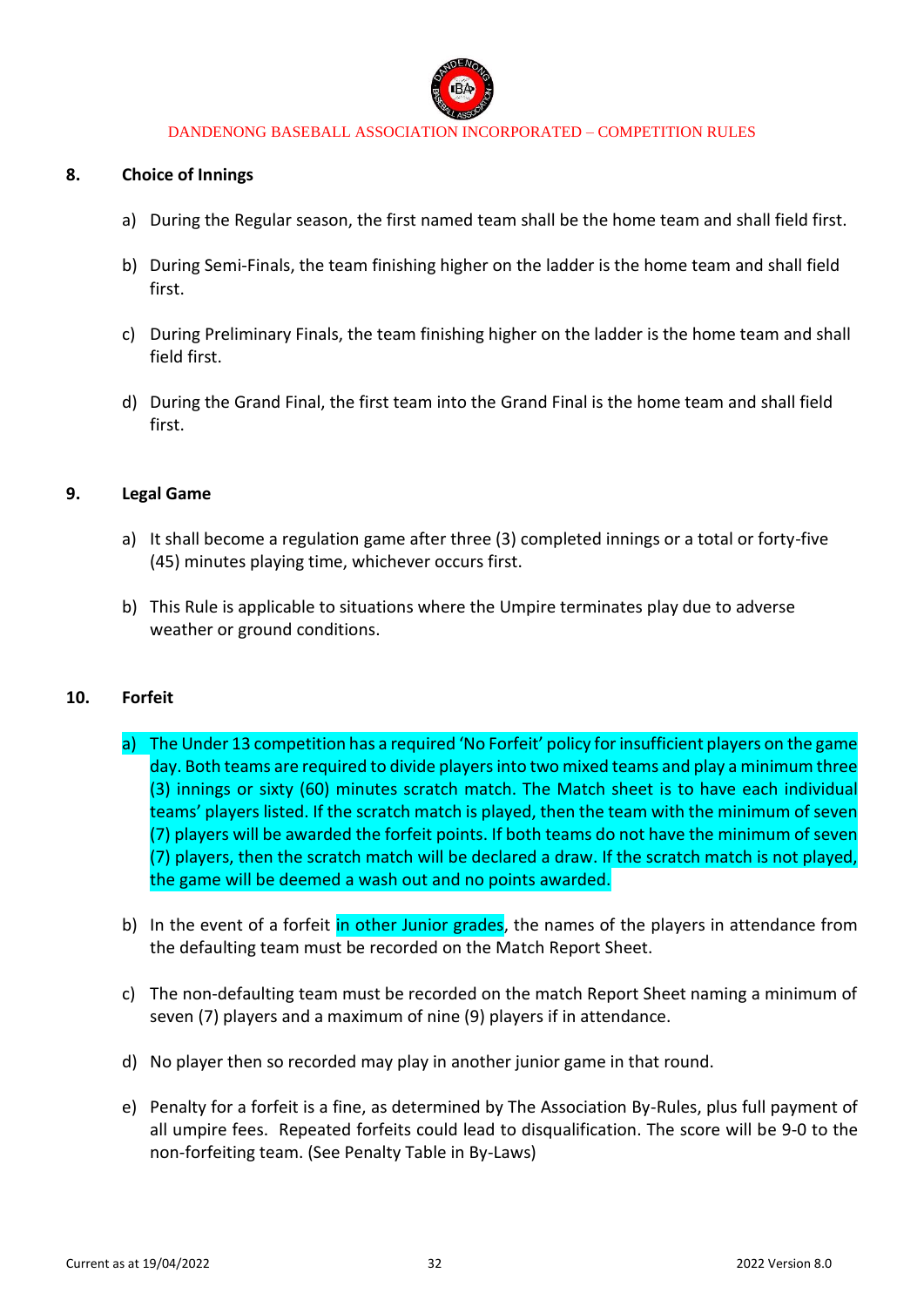

#### **11. Pre-Match Diamond Warm Up**

- a) Fifteen (15) minutes before the scheduled starting time of a game, the second named team shall be entitled to a warmup on the playing field, not to exceed five (5) minutes.
- b) Ten (10) minutes before the scheduled starting time of a game, the first named team shall be entitled to a warmup on the playing field, not to exceed five (5) minutes.
- c) Five minutes before the scheduled starting time of a game, the playing diamond must be vacated. Both managers must meet with the Umpire(s) for a Pre-Match Plate meeting.

### **12. Premiership Points/Ladder Rankings**

- a) Two (2) points shall be allocated for each win in a Competition Match. A tied game shall result in one (1) point to each team. In the event of a game being declared 'No Game' one (1) point shall be awarded to each team.
- b) In the event of an uneven number of teams and/or uneven number of byes, then teams will be ranked based on win percentage. Should more than one (1) team be equal on win percentage at the conclusion of the 'home and away' matches, match percentage shall determine the position of teams on the premiership table. To determine the percentage the following procedure shall apply: Total runs for, plus runs against divided into total runs for.

$$
Win\,Percentage = \frac{Total\,Wins\,For + (\frac{1}{2} * Draws)}{Total\, Games\,Player}
$$

*Run Percentage =* 
$$
\frac{Total \, Runs \, For}{Total \, Runs \, For + Total \, Runs \, Against}
$$

- c) The team having the higher quotient shall be considered to have the better performance.
- d) If teams are still tied, the number of hits, number of outs or stolen bases (in that order) will be used until the tie is broken.
- e) No points are awarded for Byes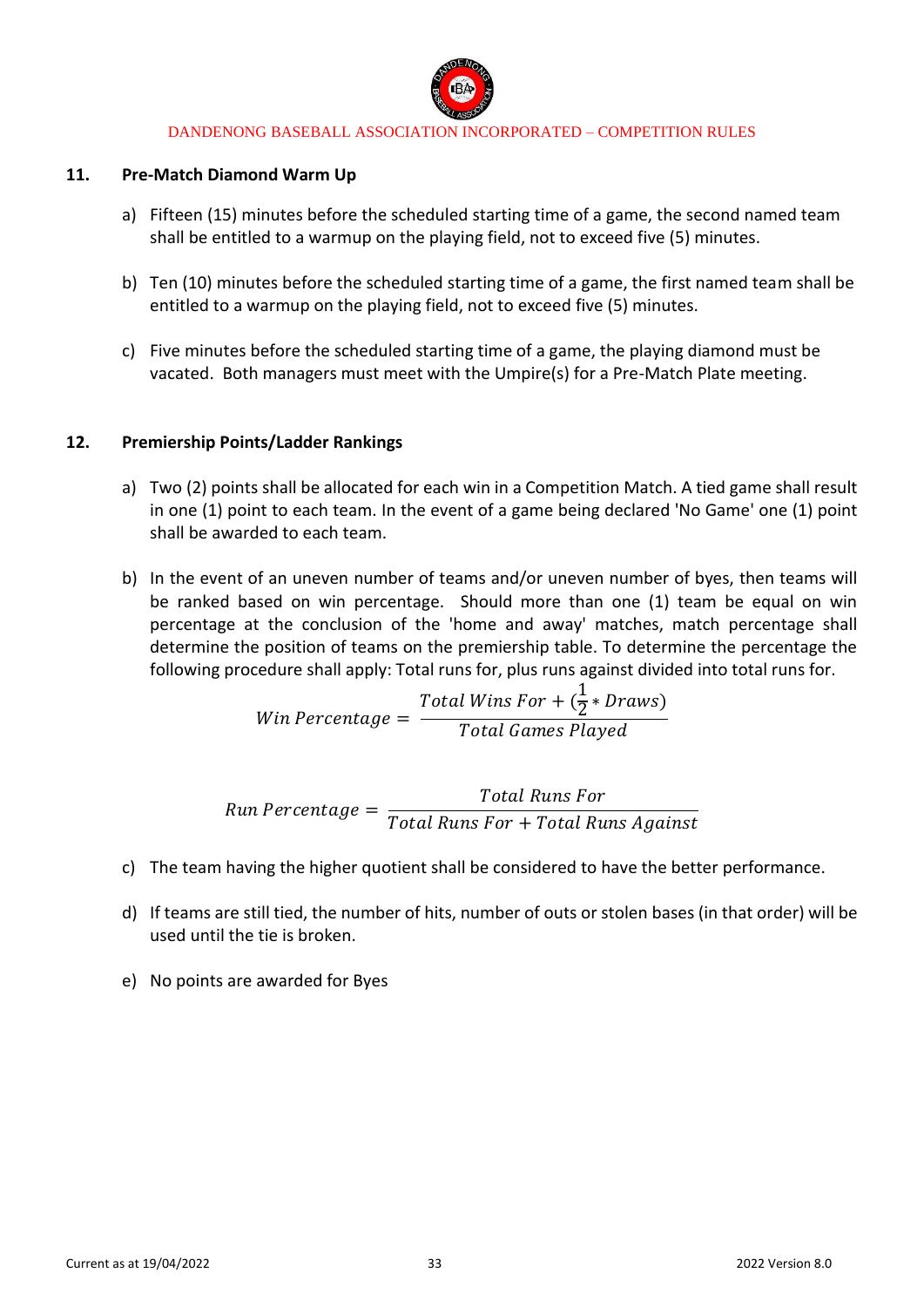

#### **13. Uniforms**

- a) Uniforms shall be registered in agreeance with the Dandenong Baseball Association.
- b) Junior Uniforms shall as closely as possible mirror the Senior playing uniform. Modifications to junior uniform design may apply, on DBA Approval. For example, use of T-Shirts with club logo rather than senior style designs.
- c) Player's must wear a junior uniform which is of the same colour as the senior playing uniform, In particular jackets/jumpers.
- d) Coaches' uniform is not compulsory, provided a Club jacket/shirt and same colour pants are worn.
- e) Selective advertising is permissible on the back of Junior Uniforms, providing that the lettering or logo is not in excess of two inches in height. All selective advertising is required to be approved by the DBA Executive BEFORE it can be affixed to any Junior Uniform.

#### **14. Umpires**

- a) Where possible, the Association (DBUA) will provide umpires to games.
- b) Where no official Umpire is available, the Home team will provide the Umpire, and they may request the other team to provide a base Umpire. Many Junior games require Club umpires to be appointed, and a club should organise an umpire regardless if an official attends or not.
- c) The Umpire is not permitted to smoke or consume alcohol whilst officiating during a game as per Code of Conduct (Both Junior and Senior).

#### **15. Baseballs and Bats**

- a) In all Junior Competitions, the listed Home team shall provide two (2) new match balls per game. Both teams are required to have on hand at least two (2) replacement match balls to replace lost match balls if required.
- b) Balls must be Leather Waterproof Baseballs. Baseballs must be in new or good used condition. Sizes/Types are as follows:

| <b>Rookie Ball</b> | 9 inch Reduced Injury Ball (RIB)                     |
|--------------------|------------------------------------------------------|
| U13 / U15 / U18    | Regulation Ball – 9 Inch waterproof leather baseball |

c) Baseball bats shall conform to the rules and standards as set out by the Australian Baseball Federation (ABF). Refer to Bat Regulations as listed on the DBA Website. For Season 2022,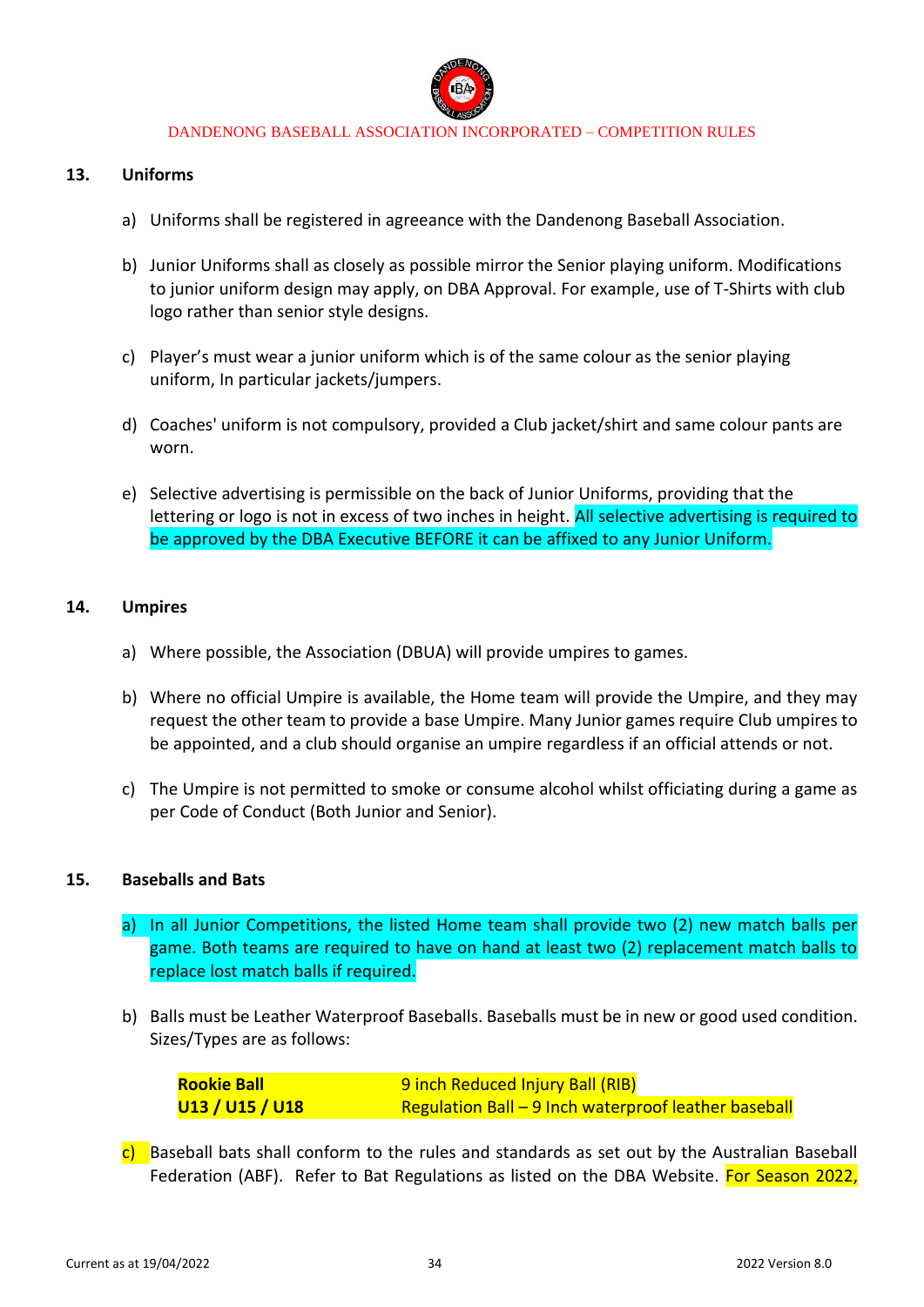

DANDENONG BASEBALL ASSOCIATION INCORPORATED – COMPETITION RULES VSBL 2021/22 conditions have been applied. USA bats / BBCOR are Charter Requirements and are not applicable in Winter.

d) Bats - Under 18AA and Under 18Major League Competitions Wood or wood composite bats are compulsory for all Under 18 competitions. Juniors playing above their age group in Under 18 competitions are required to use wood or wood composite wood bats.

### **16. Catchers Masks**

All junior catchers are required to wear a dangling type throat guard/protector on their masks. All throat guards are required to be correctly attached with leather threads or velcro. Cable ties must not be used. This is also applicable to junior catchers playing in senior competitions.

Any Person warming up a pitcher MUST wear a helmet, mask and throat protector.

### **17. Protective Helmets**

- a) Double eared batting helmets MUST be worn by all players during their time at bat and for the entire duration of their time on the base paths in all matches. This will be enforced by the Umpires.
- b) All bat boys/girls MUST wear double eared batting helmets when on the playing field.
- c) All Base Coaches are required to wear protective helmets as follows.
	- i. Base Coaches who are under 18 years of age must wear two eared protective helmets
	- ii. Base Coaches who are 18 years of age and over may wear skull cap style helmets.

#### **18. Bases**

- a) All bases are to be white.
- b) Bases to be secured with adequate pegs or fixings.
- c) Throw down style, Hollywood style and Foam Pegged style bases are all acceptable.

#### **19. Pitchers**

### a) **Under 13 Pitching Limits**

A pitcher shall not pitch beyond **3 Innings (3 inning appearances, not 3 complete innings) OR a pitcher shall pitch a maximum of 60 pitches** in a game, whichever comes first. If a pitcher REACHES (not starts) their pitch count during an at bat, they may pitch no more than 5 additional pitches to achieve that defensive out. If the pitcher fails to achieve the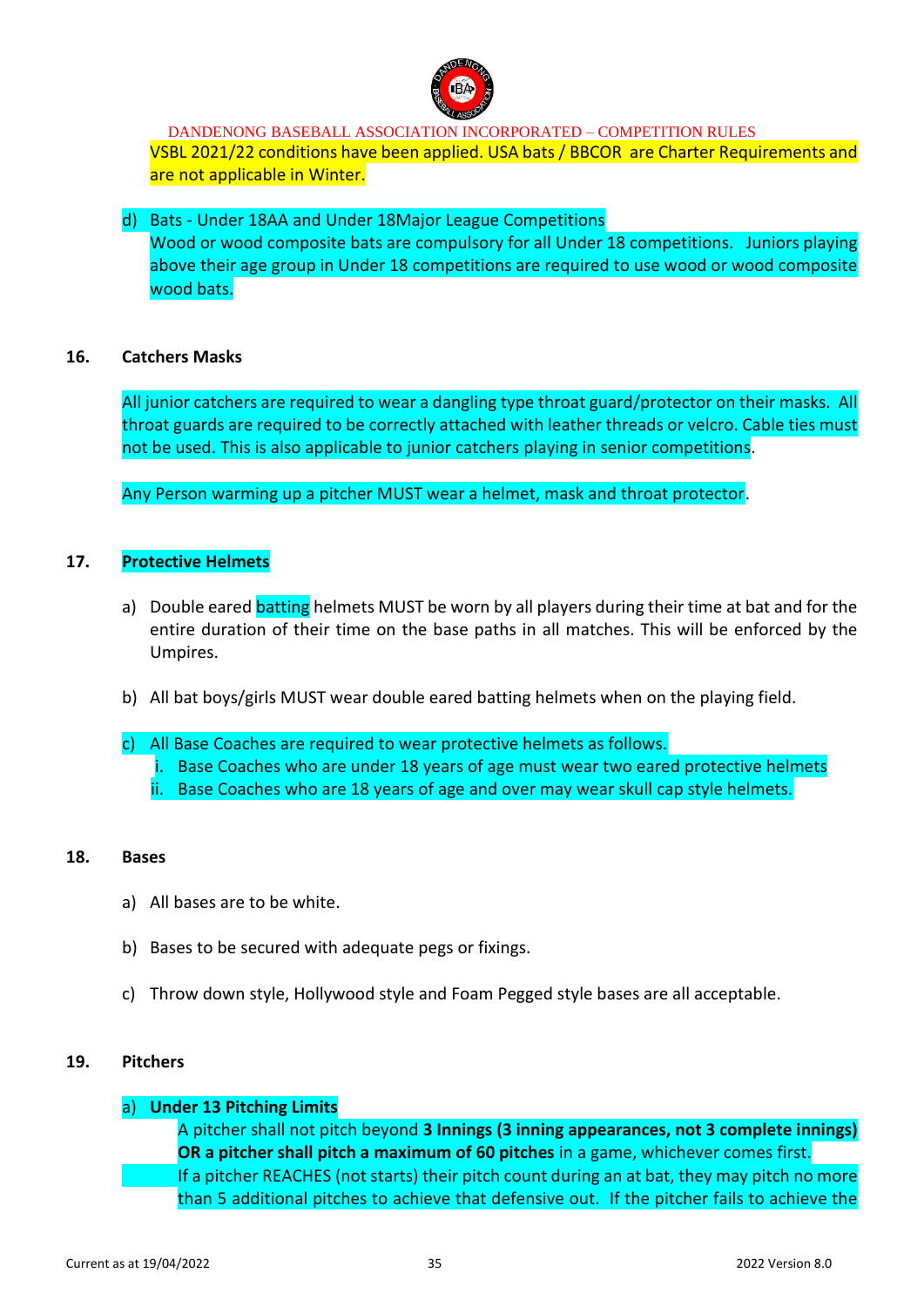

defensive out to retire the inning or the batter, they must be replaced by a substitute pitcher who will continue to pitch where the batter count left off.

No player can pitch in more than 2 consecutive games (as either starter or relief), this includes finals. Any team who breaches this rule will have the pitcher deemed to be an illegal player and the game result will be adjusted to a forfeit

#### b) **Under 15 Pitching Limits**

A pitcher shall not pitch beyond **4 innings (4 inning appearances, not 4 complete innings) OR a pitcher shall pitch a maximum of 70 pitches** in a game, whichever comes first. If a pitcher REACHES (not starts) their pitch count during an at bat, they may pitch no more than 5 additional pitches to achieve that defensive out. If the pitcher fails to achieve the defensive out to retire the inning or the batter, they must be replaced by a substitute pitcher who will continue to pitch where the batter count left off.

No player can pitch in more than 2 consecutive games (as either starter or relief), this includes finals. Any teams who breaches this rule will have the pitcher deemed to be an illegal player and the game result will be adjusted to a forfeit.

### c) **Under 16 Pitching Limits (For U18 players in U16 comp)**

A pitcher shall pitch a **maximum of 80 pitches** during a senior game. If a pitcher REACHES (not starts) their pitch count during an at bat, they may pitch no more than 5 additional pitches to achieve that defensive out. If the pitcher fails to achieve the defensive out to retire the inning or the batter, they must be replaced by a substitute pitcher who will continue to pitch where the batter count left off.

### d) **Under 18 Pitching Limits**

A pitcher shall pitch a **maximum of 100 pitches** during a junior game. If a pitcher REACHES (not starts) their pitch count during an at bat, they may pitch no more than 5 additional pitches to achieve that defensive out. If the pitcher fails to achieve the defensive out to retire the inning or the batter, they must be replaced by a substitute pitcher who will continue to pitch where the batter count left off.

- e) Junior players participating as a pitcher in any DBA competition are to observe the pitch count requirement based upon the players' age. A pitcher aged 14 is to adhere to Section C Rule 19(b) U15 Pitching limits, A pitcher aged 15 is to adhere to Section C Rule 19(c) U16 Pitching limits, A pitcher aged 16 or 17 is to adhere to Section C Rule 19(d) Under 18 Pitching Limits.
- f) Junior players may not pitch AND catch on the same day, or vice versa.
- g) Any violation of rule 19 will result in the following:
	- (i) The Coach appearing before the Executive
	- (ii) Loss of Match Points
	- (iii) A fine of up to \$500
	- (iv) Score defaulting to 9-0 in the non-offending team's advantage.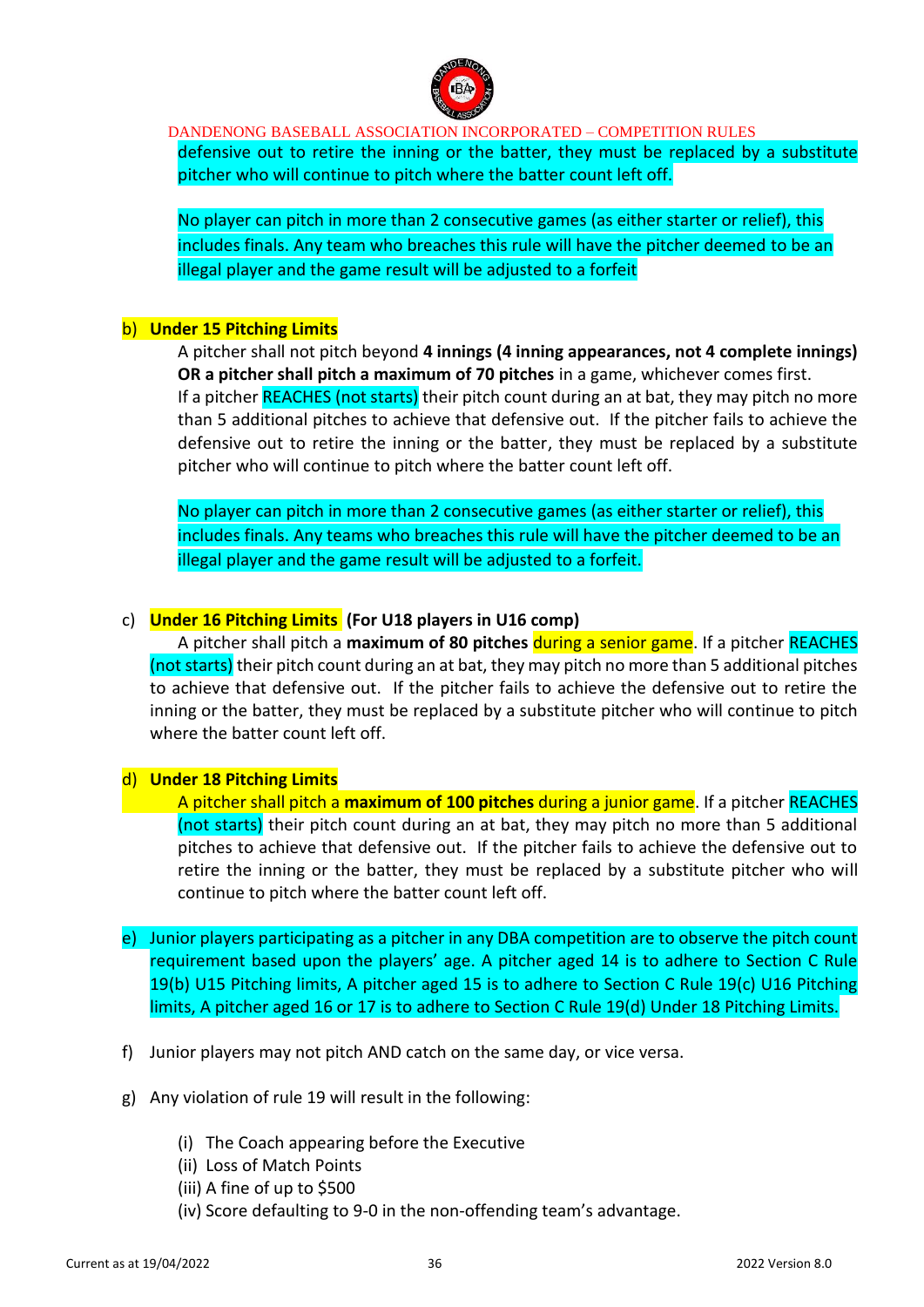

- h) Number of Pitches (and innings if applicable) thrown MUST be marked on the Match Report Sheet.
- i) A Balk Pitch delivered to the plate, whether it is hit safely or not, shall be considered to be valid pitch for the purpose of recording the number of pitches.
- j) A "no pitch" as determined by the umpire, e.g. batter steps out of the batter's box and the pitcher delivers the pitch, shall not be included in the pitch count.
- k) Each game in which a player pitches is considered one assignment.
- l) A player once removed as a pitcher may not pitch again in the same game.
- m) Pitchers in the Under 13, competitions may throw only fast balls or straight change ups. Knuckle balls, split fingers, fork balls and curve balls are not permitted.
	- (i) If any pitch other than a fast ball or straight change up is thrown, the plate umpire will call "Illegal Pitch". The illegal pitch call may also be made by a field umpire. If the ball is not batted then the pitch shall be called a "Ball". If the pitch is hit by a batter, then normal rules of Baseball will apply. Where the ball is batted and an out is made, or the batter strikes out, then the batter runner is not out and the illegal pitch rule and penalty will apply.
	- (ii) The pitched ball will count towards the pitcher's pitch count.
- n) Pitchers in the Under 15 competitions may throw only fast balls, straight change ups and curve balls. Knuckle balls, split fingers and fork balls are not permitted.
	- (iii) If any pitch other than a fast ball, straight change up or curve ball is thrown, the plate umpire will call "Illegal Pitch". The illegal pitch call may also be made by a field umpire. If the ball is not batted then the pitch shall be called a "Ball". If the pitch is hit by a batter, then normal rules of Baseball will apply. Where the ball is batted and an out is made, or the batter strikes out, then the batter runner is not out and the illegal pitch rule and penalty will apply.
	- (iv) The pitched ball will count towards the pitcher's pitch count.
- o) Either scorer must notify the plate umpire when a Junior reaches 10 pitches remaining in their pitch count. The umpire will notify the Manager of the appropriate team. Each scorer must cross reference their pitch count with the opposition scorer on a regular basis to ensure they have the correct count. If one count is higher, the higher count shall be deemed correct.
- p) Intentional Walks are not allowed in any Under 13, Under 15 or Under 18AA Competition.
- q) A maximum of two (2) Intentional Walks are allowed in the Under 18 Major League Competition Only.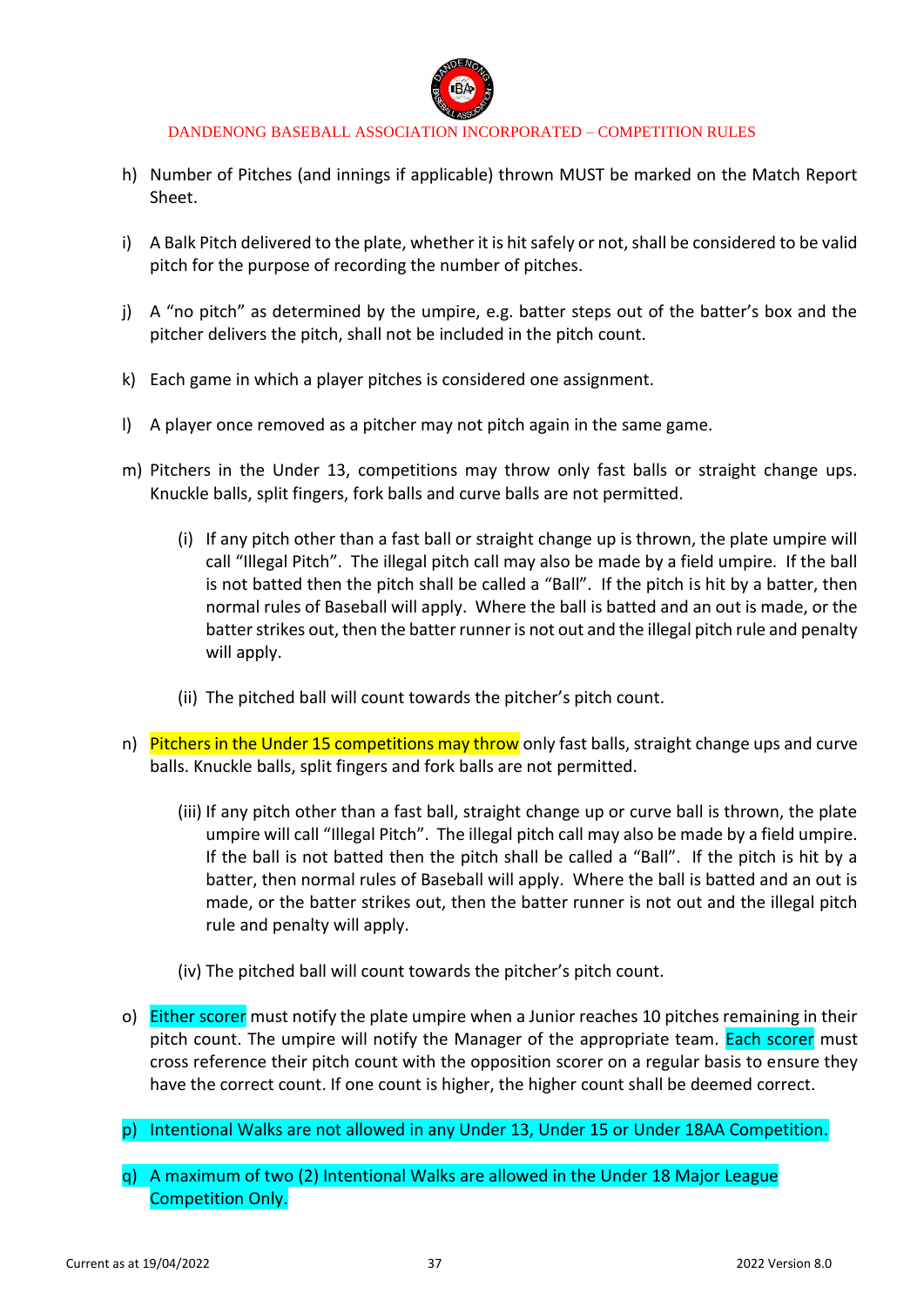

#### **20. Base Running**

### a) **Under 13**

- (i) A runner must not leave a base until either the ball is hit or reaches the home plate. If this rule is violated, the Umpire shall declare 'No Play', the ball is dead, the base runners return to their bases held before the pitch. The offending player will then be warned by the Umpire. Any future violation of this rule by the TEAM during the game will result in the player being given out.
- (ii) Players may advance from first to second base, and from second to third base, on a wild pitch or passed ball only.
- (iii) Runs can only be scored across the plate by a batted ball or by players forced across by a base-on-balls. Runs cannot be scored by a runner coming home on a steal, wild pitch or passed ball.
- (iv) A runner coming into home plate to score must either slide or come to a dead stop upon touching home plate. Any violation of this rule by the team during the game will result in the player being given out.
- (v) A runner must not slide head-first into a base, unless they are returning to the base after having achieved it. Any violation of this rule by the team during the game will result in the player being given out.

#### b) **Under 15, Under 18AA and Under 18 Major League**

(i) Senior base running rules apply to all Under 15 and 18 competitions.

#### **21. Third Strike not Caught - Under 13**

a) The batter is 'OUT' when a third strike is indicated by the Umpire, whether or not the pitch is legally caught by the catcher.

#### **22. Use of a Designated Hitter**

- a) In the Under 13, Under 15 and Under 18AA competitions, the use of a Designated Hitter is not permitted.
- b) In the Under 18 Major League Competition, the use of a Designated Hitter for the Game Pitcher may be used if it is noted on the Line Up Sheet provided to the Umpire at the start of the match.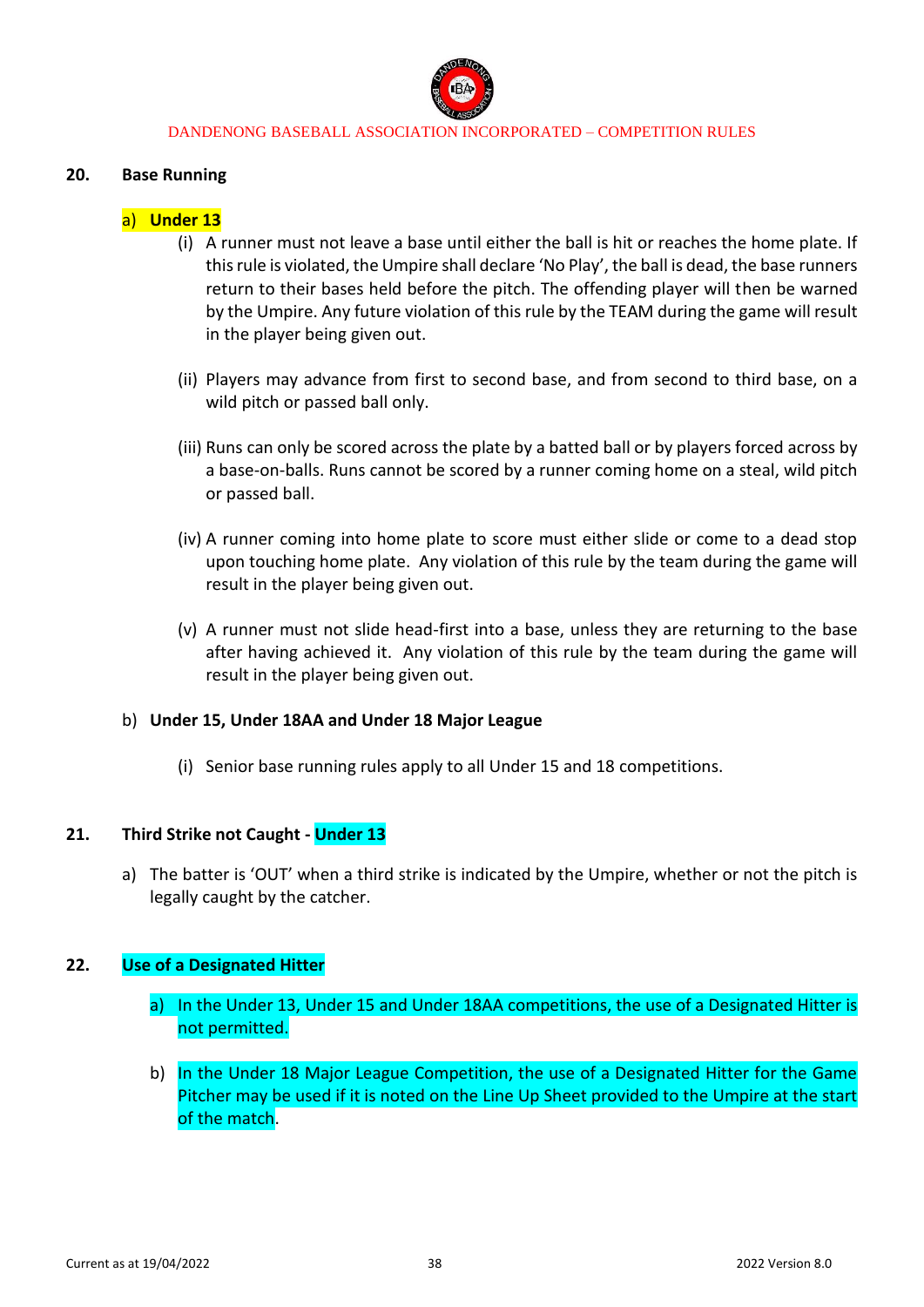

### **23. Rookie Ball**

- a) Rookie Ball is an introductory game which is essentially a hybrid format of Tee-Ball and Baseball Competitions. It has elements of both, with the focus being on introducing the sport to younger aged players.
- b) Each game will consist of a thirty (30) minute warm up, and a sixty (60) minute playing time
- c) Players who are aged six (6) but will turn seven (7) by the 31<sup>st</sup> of August to 11 are eligible
- d) Players aged 12 who are new to baseball can apply to the Executive for dispensation to play.
- e) All games will be played at same venue (which rotates around Clubs with teams) so that players can be moved to fill teams.
- f) This will be a Coach Pitch Competition. The coach of the team on Offense shall assume the pitching role, or may nominate their assistant coach to assume the pitching role.
- g) A parent or Volunteer will take the position of Catcher. They will be required to wear a mask.
- h) There will be a maximum of 6 players only per team. If a team has more than 6 players, they will be assigned to a team with less players.
- i) Coaches are to note which players are assigned to different teams each week. No player is to be assigned to another team 2 weeks in a row.
- Players will play  $1^{st}$  to  $3^{rd}$  base and outfield positions.
- k) Each team will bat through their team's line up during each innings. Once the last player on the line up has completed their at bat, then it shall be side away.
- l) If a batter receives 3 strikes, then a Batting Tee is to be used.
- m) If a batter receives 4 balls then the coach will continue to pitch until player hits the ball or 3 strikes as per above
- n) If a batter is hit by a pitch. The ball is dead, no ball or strike count is added and the batter remains in the box
- o) Coaches are encouraged to rotate players between fielding positions each innings. Players can play the same position for the entire game (to try to learn a bit of the position) but players must be rotated each week.
- p) No player who has played Little League Major in Summer is eligible for this competition
- q) Players can have a maximum of 2 games in Under 13s and still be eligible to play Rookie Ball
- r) There will be no scores recorded during any Rookie Ball game.
- s) Pace of play is important; games are to be kept moving in order to keep players engaged.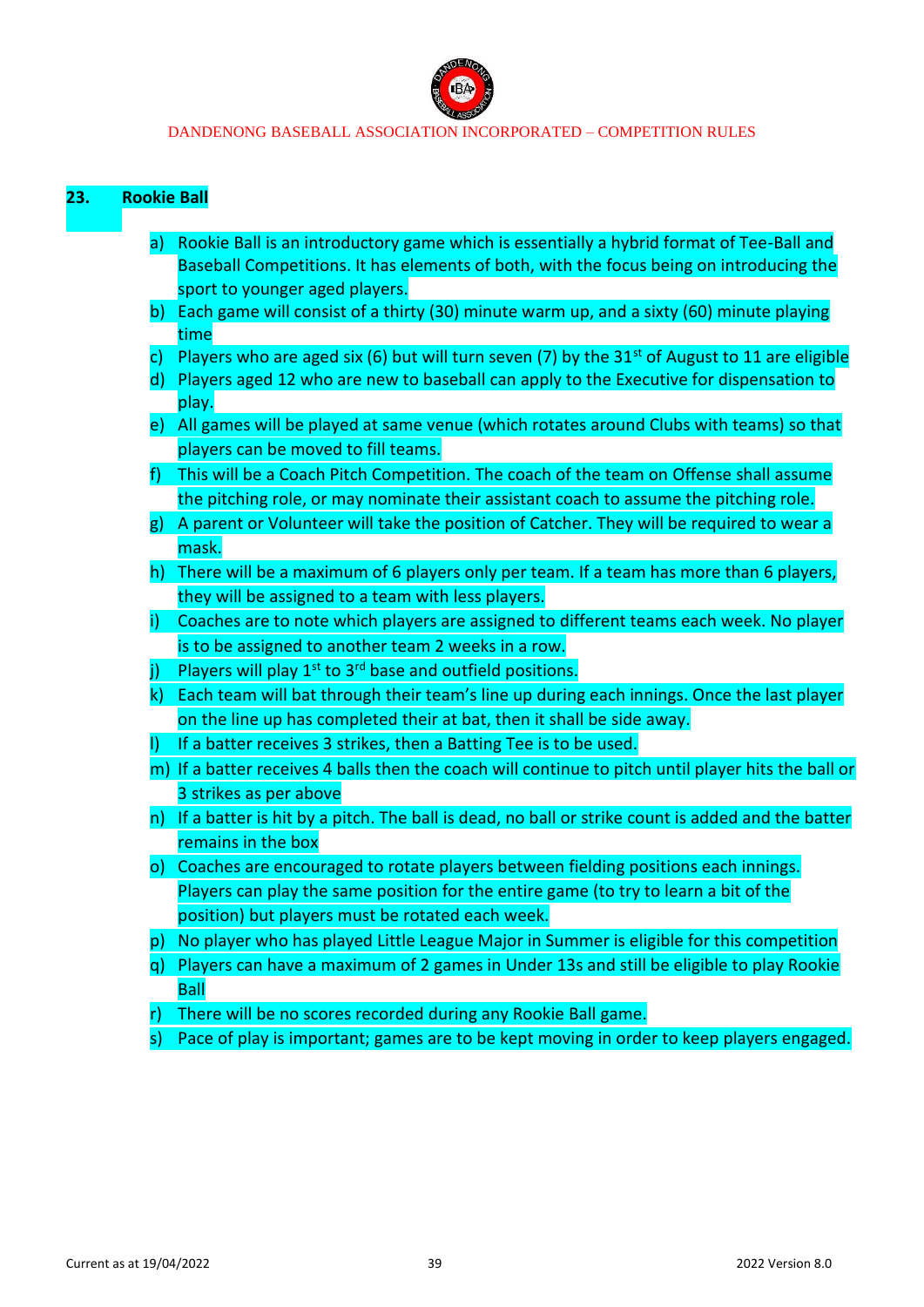

### **24. Batting Through - to a maximum of 12 players**

- a) Under 13, Under 15 and Under 18AA teams participating in junior competitions can take advantage of the extended batting line-ups.
- b) The use of an Extended Batting Line Up is not available in the Under 18 Major League Competition.
- c) This is optional
	- (i) If teams do not use the extended line-ups, then they are bound by the traditional substitution of players and bench players coming into the game
	- (ii) If teams do use the extended line-ups, then defensive players can be substituted in and out of the game as the manager sees fit.
- d) If teams are using an extended line-up and there is an INJURY to a player, no BLANK will be enforced even if the total number of fit players is less than 9.
- e) If teams are using an extended line-up and there is an EJECTION of a player, a BLANK will be enforced for that position in the batting line up if no substitution player is available.
- f) Any team wishing to use the extended line-up must indicate their intention to do so prior to the start of the game, with the umpire/s and opposition coach/manager in attendance.
- g) Pitchers and catchers removed from the game may re-enter the match, but must play in a position other than pitcher or catcher as per Section C of the Competition Rules (Junior Rules) rules 19 f) and 19 l).
- h) If a team has more than twelve (12) named players in any given match, only twelve may bat. Any remaining players can be substituted in and out of the game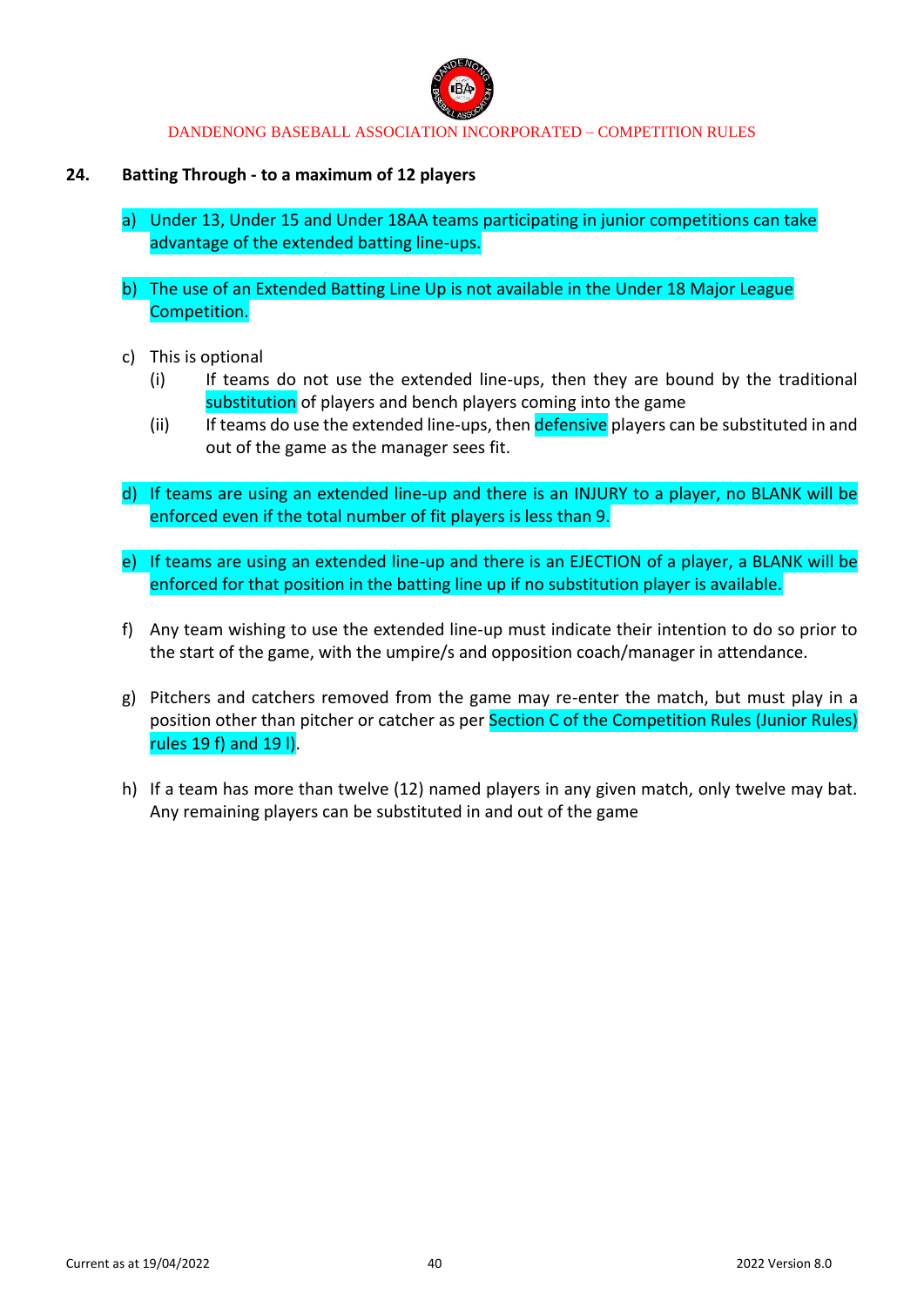

### **25. Playing with Blank(s)**

- a) In the Under 13, Under 15 and Under 18AA Competition, if a team is unable to field 9 players at the START of the game due to any player(s) non arrival, there will be no blank inserted into the teams batting line up. Teams with less than 9 players will bat through their line-up. If the opposition team has more than 9 players, they will provide a substitute fielder unless the batting team so chooses not to.
- b) In the U18 Major League Competition, if a team is unable to field 9 players at the START of the game due to any player(s) non arrival then the opposition coach may elect whether to enforce the team to play with a blank in the batting line up. Once this option is chosen, it is applicable for the entire game.
- c) No blanks will be enforced in Under 13, Under 15, Under 18AA or Under 18 Major League competitions if a team is unable to field 9 players due to illness or injury to a player during the game. Teams which result in having less than 9 players will bat through their line-up.
- d) In any Junior Competition, if a player is removed from a batting line up due to the EJECTION of that player, then a blank will be inserted in that position in the batting line up if the team does not have a substitute player on the bench.

#### **26. Footwear**

- a) In Under 13 and Under 15 Competitions no footwear with metal cleats or cricket spikes are to be worn. Footwear with molded plastic cleats are permitted. Soccer or football boots with plastic molded stops are permitted, as long as there is no metal protruding through the plastic stops.
- b) Under 18AA and Under 18 Major League Competitions are allowed to wear metal cleats.

### **27. Maximum Runs Per Innings Rule**

- a) For the Under 13 games the scoring of the fifth (5th) run will end the innings, only five runs may be counted in any innings.
- b) For the Under 15 and Under 18AA games the scoring of the seventh (7th) run will end the innings, only seven runs may be counted in any innings.
- c) For the Under 18 Major League games the scoring of the tenth (10th) run will end the innings, only ten runs may be counted in any innings.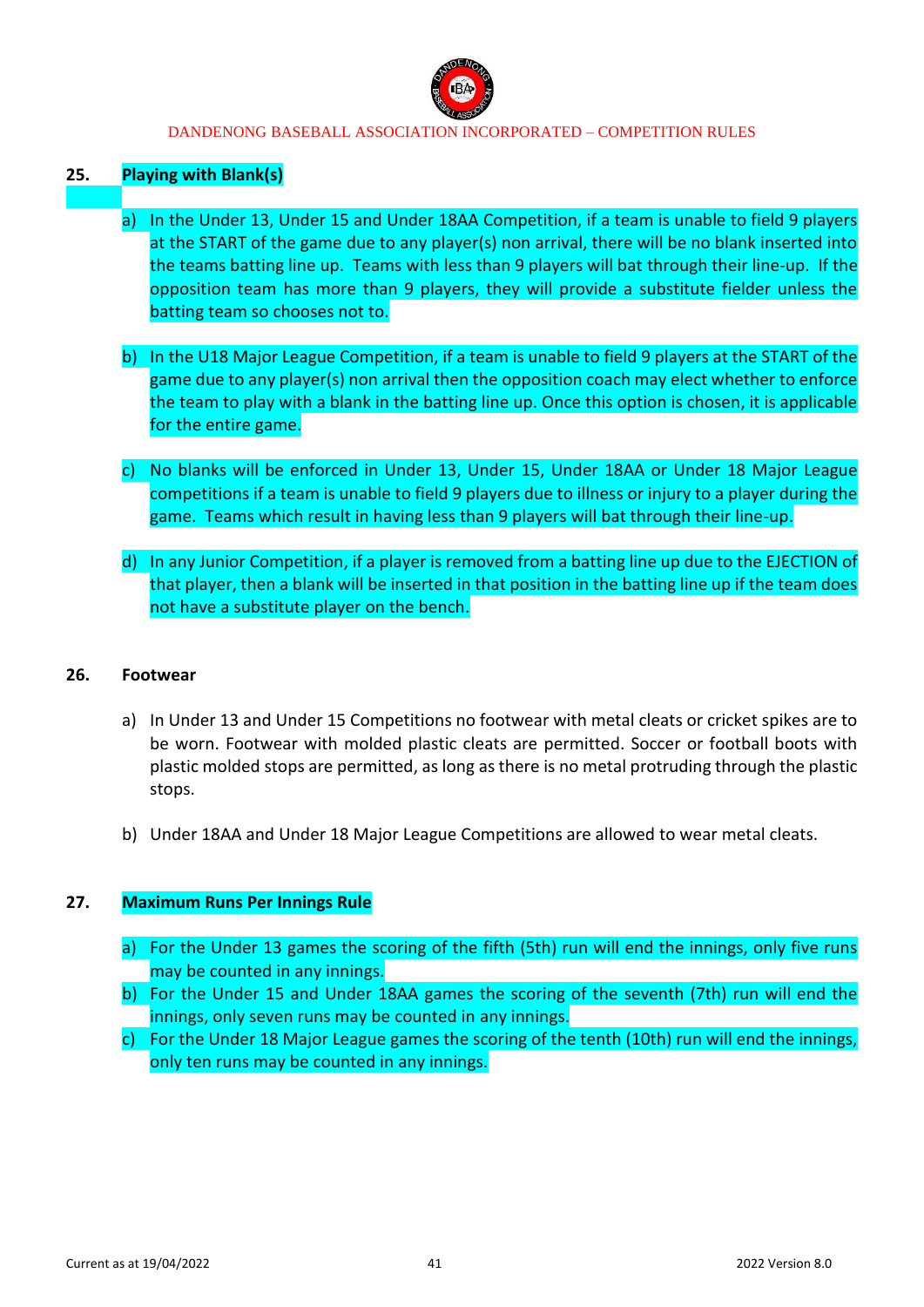

#### **28. Managing and Coaching**

- a) One adult Manager or Coach suitably attired in Club colours may be used in each Coaches box at first and third base.
- b) Players, Managers and Coaches must remain on the benches or in the prescribed area during a game.
- c) If a Manager or Coach goes onto the Playing field (crosses the baseline), more than TWICE during his defensive half or an inning while the same player is pitching, such Manager or Coach MUST make a pitching change upon the third occasion. This rule will be enforced by the Umpire.
- d) A Manager or Coach may, at any time, without penalty, go on to the ground for the sole purpose of giving aid to a sick or injured player.
- e) Base coaches must wear helmets as per Rule 18(c).

### **29. Grounds**

The Association or Club providing the Grounds for the Match is expected to have the playing field properly marked and defined with particular emphasis on the boundary limits. The Home club is responsible for the provision of bases, home plate, pitchers plate and foul line indicators. Bases, etc. must be whitened. The host Association or Club is responsible for making sure First Aid is available at the grounds. Ground Dimensions can be found Under Rule 32.

### **30. Alcohol and Smoking and Tobacco products**

- a) NO ALCOHOL is to be available or consumed at any Junior Match.
- b) As per amendments made in 2014 to the Victorian *Tobacco Act 1987,* smoking and the use/consumption of tobacco products is prohibited within 10m of sporting venues during underage sporting activity.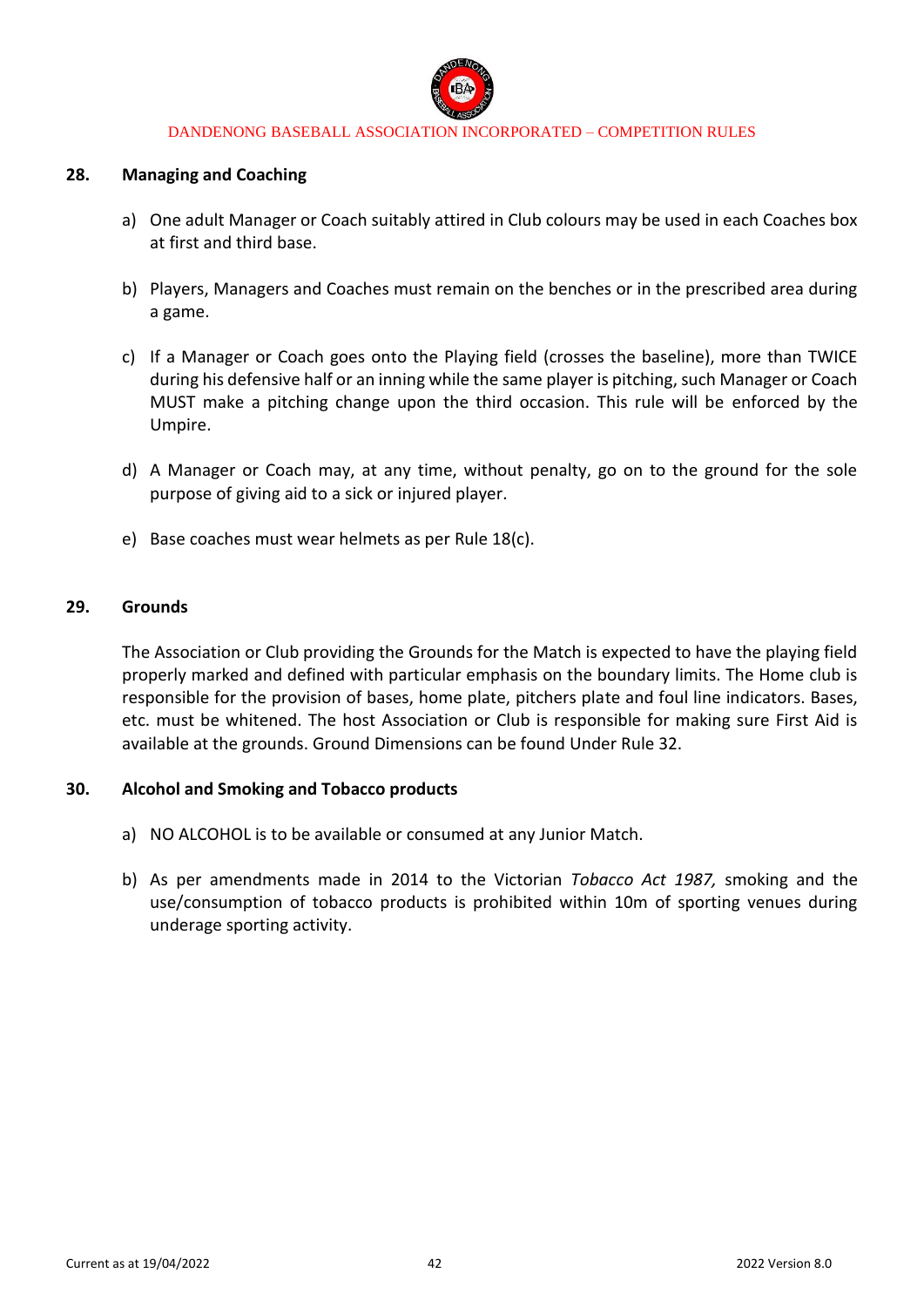

### **31. Playing Field Dimensions**

The following condition will apply to the playing field and other equipment for Rookie Ball and all Under 13, 15, and 18 games.

|                         | <b>Rookie Ball</b>                             | <b>Under 13</b>   | Under 15         | <b>Under 18</b>  |
|-------------------------|------------------------------------------------|-------------------|------------------|------------------|
| <b>Pitching</b>         | N/A                                            | 46' (14.02m)      | 54' (16.46m)     | 60'-6" (18.44m)  |
| <b>Distance</b>         |                                                |                   |                  |                  |
| <b>Base Paths</b>       | $50'$ (15.2m)                                  | 60' (18.29m)      | 80' (24.38m)     | 90' (27.43m)     |
| <b>Passed Ball Line</b> | $25'$ (7.62m)                                  | $25'$ (7.62m)     | 40' (12.2m)      | 60' (18.3m)      |
| <b>Bases and Plates</b> | <b>Full Size</b>                               | <b>Full Size</b>  | <b>Full Size</b> | <b>Full Size</b> |
| <b>HR Fence LF-RF</b>   | $100'$ (30.5m)                                 | $200'$ (61.0m)    | 230' (70.1m)     | 320' (97.54m)    |
| <b>HR Fence CF</b>      | 110' (33.53m)                                  | 220' (67.06m)     | 250' (76.2m)     | 374' (114.0m)    |
| <b>HR Fence Radius</b>  | 100' (30.5m)                                   | $200'$ (61.0m)    | 196' (59.7m)     | 247' (75.3m)     |
| <b>Centre of HR</b>     | Home Plate / Pitchers Plate / Second Base      |                   |                  |                  |
| <b>Fence Radius</b>     |                                                |                   |                  |                  |
| <b>Coaches Box</b>      | N/A                                            | 8'x 4' (2.44m x   | 8'x 4' (2.44m x  | 20'x10' (6.10m x |
|                         |                                                | 1.22m             | 1.22m)           | 3.05m)           |
| <b>Batting Box</b>      | N/A                                            | $6'x3'$ (1.83m x  | $6'x3'$ (1.83m x | 6'x4' (1.83m x   |
|                         |                                                | 0.92 <sub>m</sub> | 0.92m)           | 1.22m)           |
| <b>Catchers Box</b>     | <b>Senior Size</b>                             |                   |                  |                  |
| Bat Size (Max.)         | All bats must be Baseball Australia compliant. |                   |                  |                  |

#### **32. Multiple Teams in one Age Group, including Major and Minor leagues**

- a) To be eligible for Finals a Player must appear in at least four (4) games of the appropriate Junior Grade for their club. The Player shall play final matches in the grade where they have played the majority of their games.
- b) If a club has multiple teams in 1 age group, they must provide a Core Players list for each team in that age group consisting of five (5) Core Players.
- c) Subject to 32(b), Clubs must provide their core player list by Round 4 of the competition, allowing for grading of these players.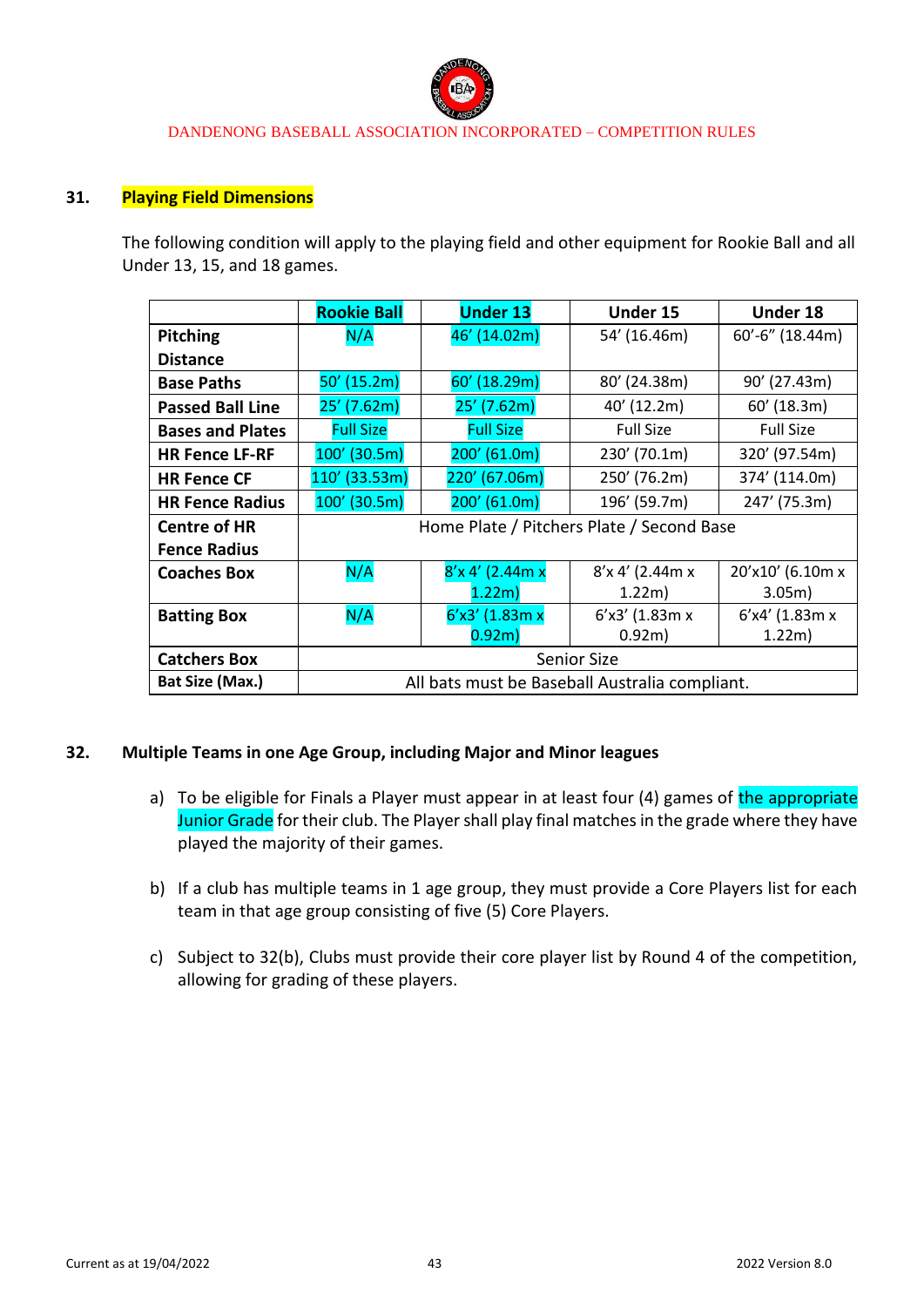

#### **33. Misdemeanors**

Any misdemeanor by a player, coach official or spectator during a game, shall be reported to the Executive of the Association. Any such report shall be dealt with by the Executive and may incur any fine and or penalty it considers appropriate.

### **34. Match Report Sheets**

- a) The home club is responsible for the provision of an official Match Report Sheet.
- b) Upon the completion of the match, the Umpire shall complete a match report sheet in full, including the Ground Condition section. No Best Player votes are recorded in Under 13, Under 15 and Under 18AA Junior Competitions. Umpires shall record Best Player votes for the Under 18 Major League Competition.
- c) The home club coach or team manager shall be responsible to ensure the signatures of both team managers are affixed to the Match Report Sheet and deliver all match sheets to the home club Secretary who shall in turn, forward all Match Reports to the Association Secretary no later than 72 hours after completion of the match. [\(juniors@dandenongbaseballassociation.com\)](mailto:juniors@dandenongbaseballassociation.com)
- d) All players' names shall be clearly written or printed with blue or black ink, with surname, then given name in full.
- e) The Secretary of the Association/Umpires Co-ordinator is to be advised of any reported player within 4 hours of the completion of the game, and is to receive the full written report no later than the evening following the game.
- f) The team managers must come to the scorer's area and sign the Match Report Sheet after its completion by the umpire. Signing of the report is compulsory and provides the opportunity for managers to note the details on the sheet.
- g) Junior pitch counts must be recorded on this sheet.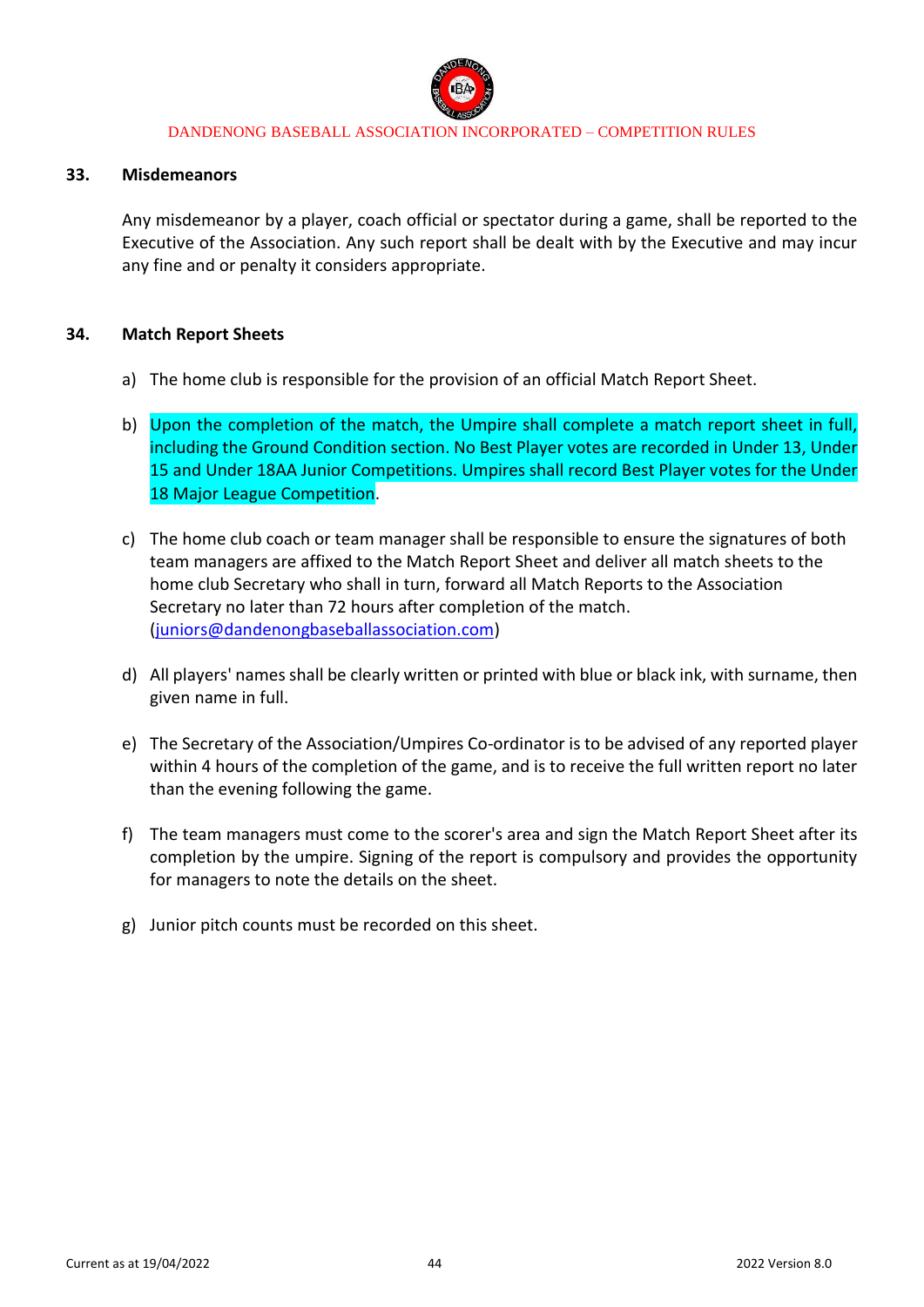

#### **35. Scorers**

- a) Both teams must supply a scorer, whom must be seated together. Should a team not provide a scorer, or the scorer is late, the offending club will be fined in accordance with Section 1 of the DBA By Laws.
- b) Clubs shall provide suitable facility for scorers.
- c) The home team shall advise the Association of the match details as directed.
- d) Scorers must follow the CABS Scorers Code of Conduct at all times, regardless of their level of accreditation.
- e) Scorers are a Game Official of every baseball game and must respect their duty in that they cannot influence or participate in the operation of the game. While they may observe issues like batting out of order, incorrect ball / strike counts, runners missing home plate, etc. they must keep these observations to themselves. These are the requirements of the Team Manager, Coaches, and players to resolve as per the rules of baseball. But in keeping with Junior Playing Requirements they are required to assist where possible to avoid a potential protest based on an "illegal player / pitcher". If either team's scorer is aware of a game pitcher reaching a maximum pitch count, ineligibility to pitch or catch they must bring this to the attention of the Umpire and the Team Manager / Coach of the team involved.